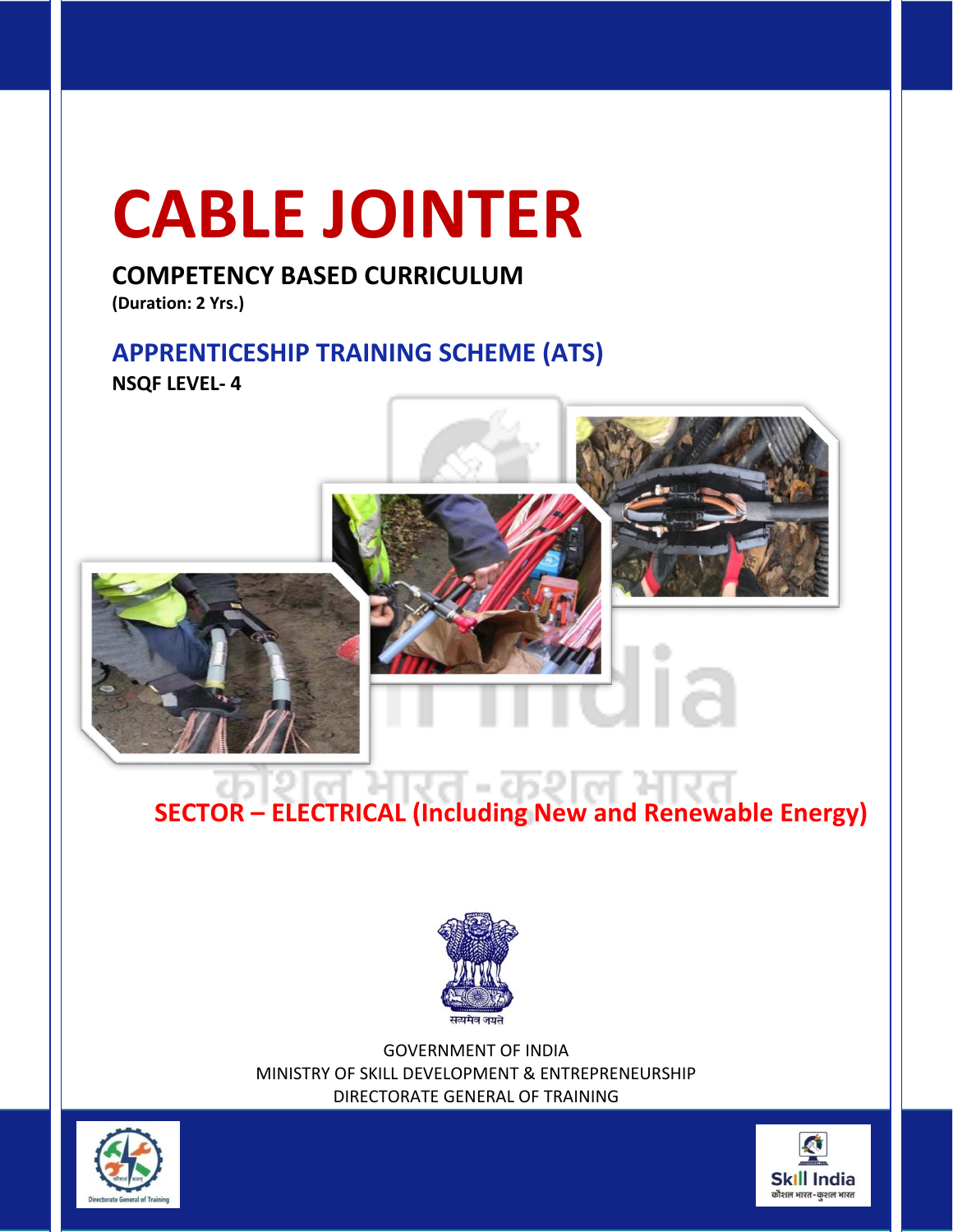# **CABLE JOINTER**

**(Revised in 2018)**

**APPRENTICESHIP TRAINING SCHEME (ATS)**



<u>ABABBE 13</u>

# Skill India कौशल भारत-कुशल भारत

Developed By

Ministry of Skill Development and Entrepreneurship Directorate General of Training **CENTRAL STAFF TRAINING AND RESEARCH INSTITUTE** EN-81, Sector-V, Salt Lake City, Kolkata – 700 091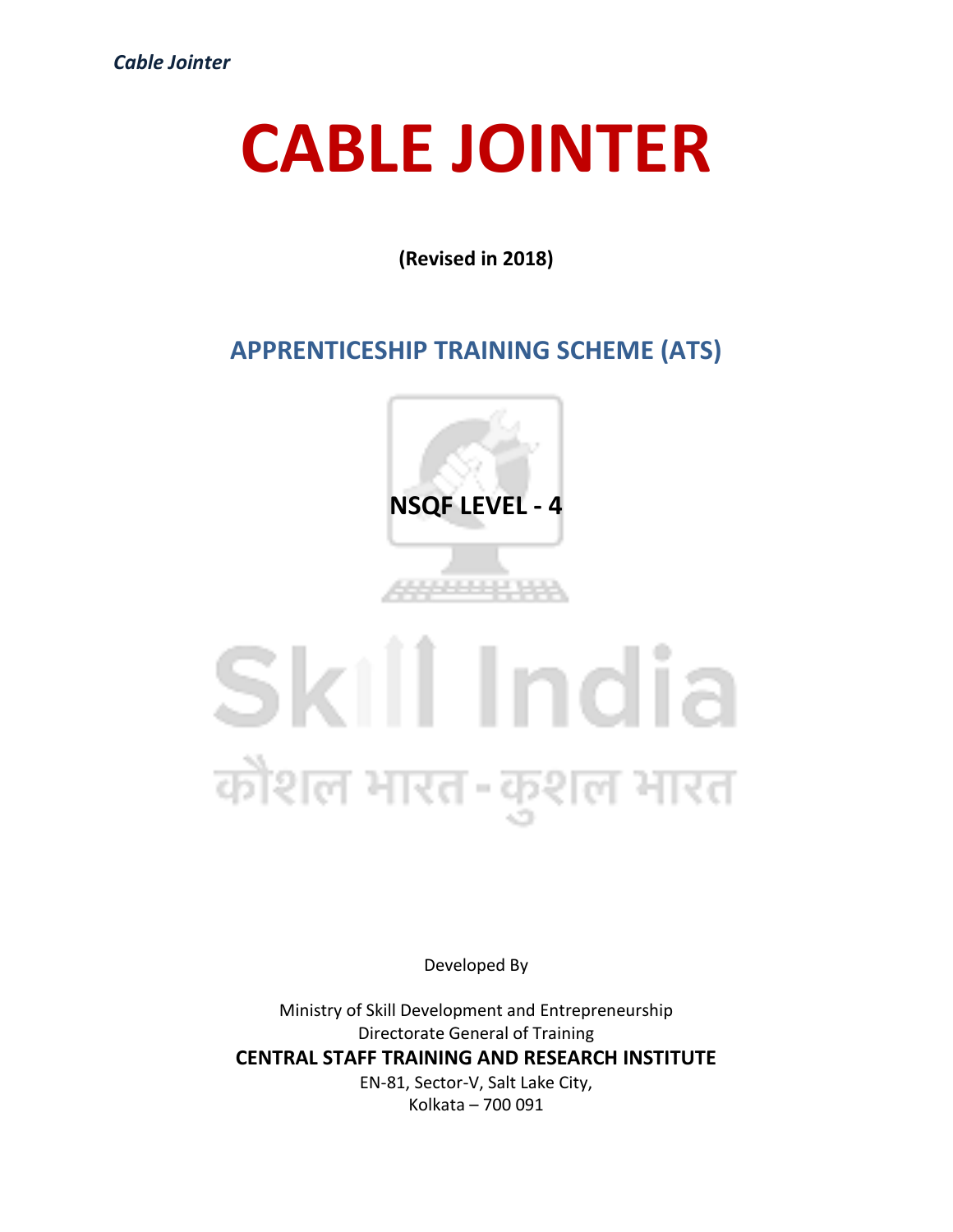The DGT sincerely expresses appreciation for the contribution of the Industry, State Directorate, Trade Experts and all others who contributed in revising the curriculum. Special acknowledgement to the following industries/organizations who have contributed valuable inputs in revising the curricula through their expert members:

- 1. Torrent Power Ltd, Surat, Gujarat.
- 2. Tata Power Co. Ltd, Thane, Maharashtra
- 3. Reliance Infrastructure Ltd., Mumbai
- 4. BTC, BEST, Mumbai

Special acknowledgement is extended by DGT to the following expert members who had contributed immensely in this curriculum.

**Co-ordinator for the course:** BN Sridhar, Dy Director, FTI, Bangalore

| SI. | <b>Name &amp; Designation</b> | Organization   | <b>Expert Group</b>  |
|-----|-------------------------------|----------------|----------------------|
| No. | Sh./Mr./Ms.                   |                | <b>Designation</b>   |
| 1.  | B N Sridhar,                  | FTI, Bangalore | <b>Expert Member</b> |
|     | Dy Director                   |                |                      |
| 2.  | Ketan Patel                   | RDAT, Mumbai   | <b>Expert Member</b> |
|     | Dy Director                   |                |                      |
| 3.  | Shreeshail. P                 | FTI, Bangalore | <b>Expert Member</b> |
|     | <b>Training Officer</b>       |                |                      |
|     |                               |                |                      |

कौशल भारत-कुशल भारत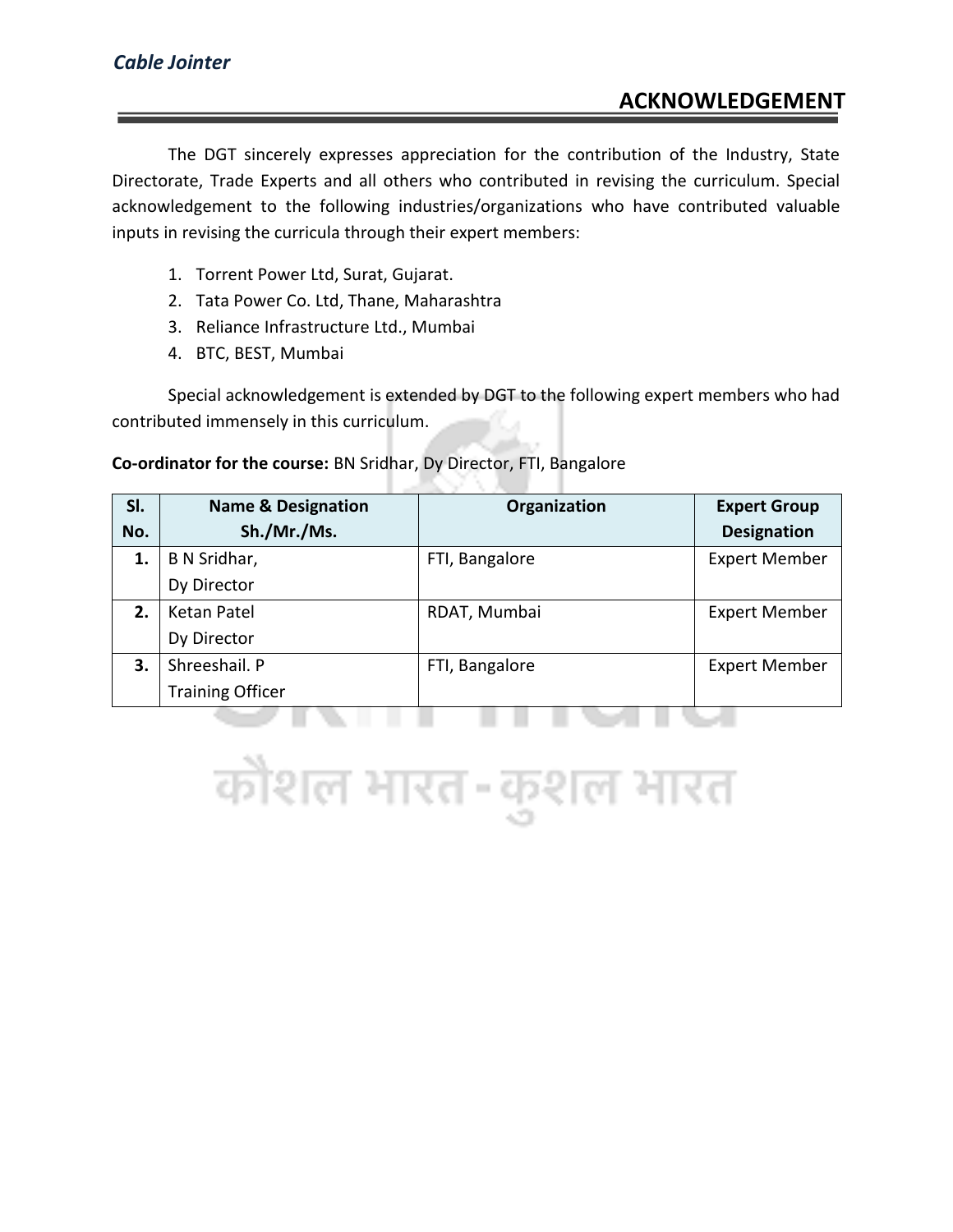# **CONTENTS**

| SI.<br>No. | <b>Topics</b>                                               | Page No.  |
|------------|-------------------------------------------------------------|-----------|
| 1.         | Background                                                  | $1 - 2$   |
| 2.         | <b>Training System</b>                                      | $3 - 7$   |
| 3.         | <b>Job Role</b>                                             | 8         |
| 4.         | <b>NSQF Level Compliance</b>                                | 9         |
| 5.         | <b>General Information</b>                                  | 10        |
| 6.         | <b>Learning Outcome</b>                                     | $11 - 13$ |
| 7.         | Learning Outcome with Assessment Criteria                   | $14 - 17$ |
| 8.         | Syllabus                                                    | 18-24     |
| 9.         | Syllabus - Core Skill                                       | $25 - 30$ |
|            | 9.1 Core Skill - Workshop Calculation & Science and         |           |
|            | <b>Engineering Drawing</b>                                  |           |
|            | 9.2 Core Skill - Employability Skill                        |           |
| 10.        | Details of Competencies (On-Job Training)                   | 31-32     |
| 11.        | List of Trade Tools & Equipment Basic Training - Annexure I | 33-38     |
| 12.        | Format for Internal Assessment - Annexure II                | 39        |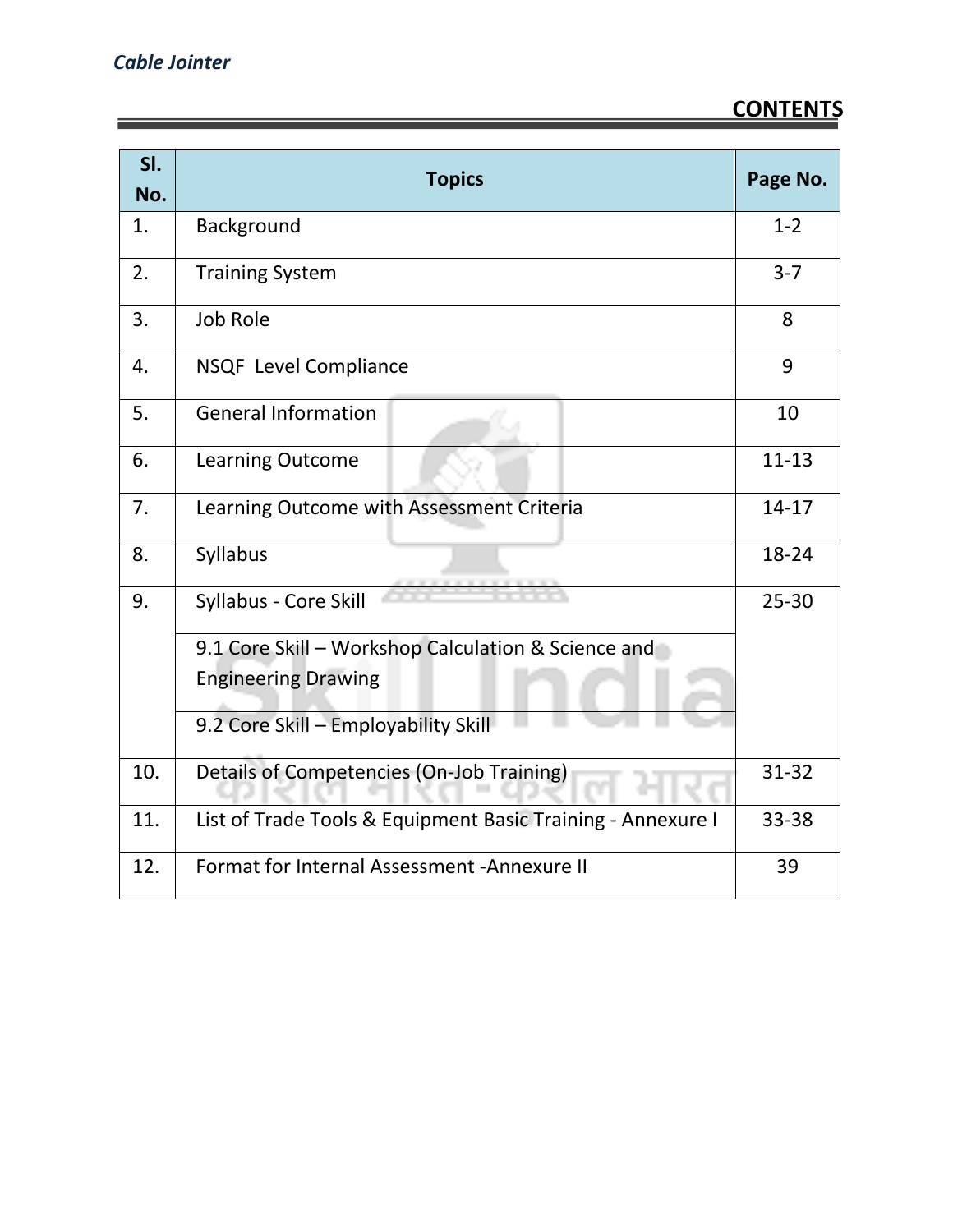#### **1.1 Apprenticeship Training Scheme under Apprentice Act 1961**

The Apprentices Act, 1961 was enacted with the objective of regulating the programme of training of apprentices in the industry by utilizing the facilities available therein for imparting on-the-job training. The Act makes it obligatory for employers in specified industries to engage apprentices in designated trades to impart Apprenticeship Training on the job in industry to school leavers and person having National Trade Certificate(ITI pass-outs) issued by National Council for Vocational Training (NCVT) to develop skilled manpower for the industry**.** There are four categories of apprentices namely**; trade apprentice, graduate, technician and technician (vocational) apprentices.** 

Qualifications and period of apprenticeship training of **trade apprentices** vary from trade to trade. The apprenticeship training for trade apprentices consists of basic training followed by practical training. At the end of the training, the apprentices are required to appear in a trade test conducted by NCVT and those successful in the trade tests are awarded the National Apprenticeship Certificate.

The period of apprenticeship training for graduate (engineers), technician (diploma holders and technician (vocational) apprentices is one year. Certificates are awarded on completion of training by the Department of Education, Ministry of Human Resource Development.

#### **1.2 Changes in Industrial Scenario**

Recently we have seen huge changes in the Indian industry. The Indian Industry registered an impressive growth during the last decade and half. The number of industries in India have increased manifold in the last fifteen years especially in services and manufacturing sectors. It has been realized that India would become a prosperous and a modern state by raising skill levels, including by engaging a larger proportion of apprentices, will be critical to success; as will stronger collaboration between industry and the trainees to ensure the supply of skilled workforce and drive development through employment. Various initiatives to build up an adequate infrastructure for rapid industrialization and improve the industrial scenario in India have been taken.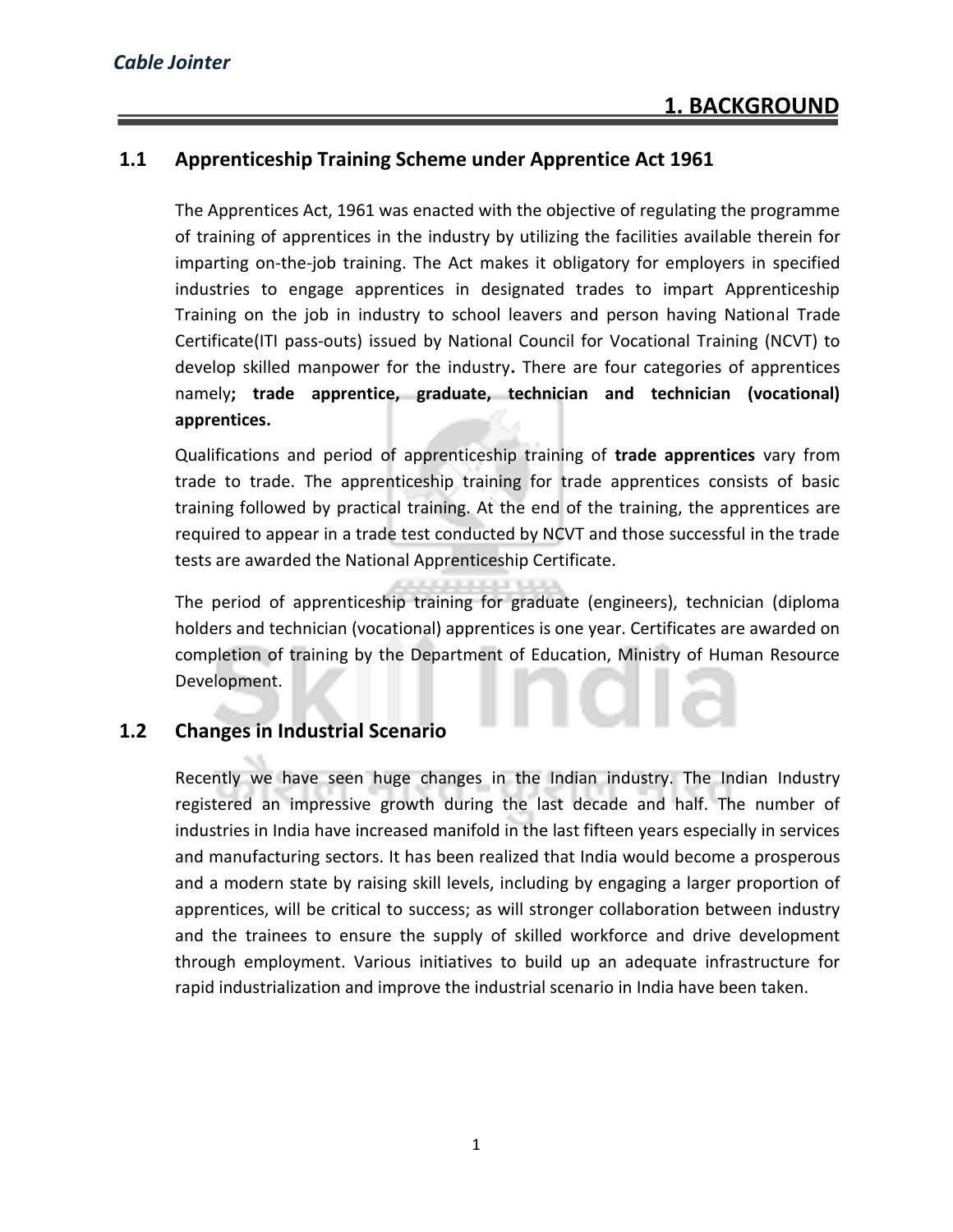# **1.3 Reformation**

The Apprentices Act, 1961 has been amended and brought into effect from 22<sup>nd</sup> December, 2014 to make it more responsive to industry and youth. Key amendments are as given below:

- Prescription of number of apprentices to be engaged at establishment level instead of trade-wise.
- Establishment can also engage apprentices in optional trades which are not designated, with the discretion of entry level qualification and syllabus.
- Scope has been extended also to non-engineering occupations.
- Establishments have been permitted to outsource basic training in an institute of their choice.
- The burden of compliance on industry has been reduced significantly.

,,,,,,,,,,,,

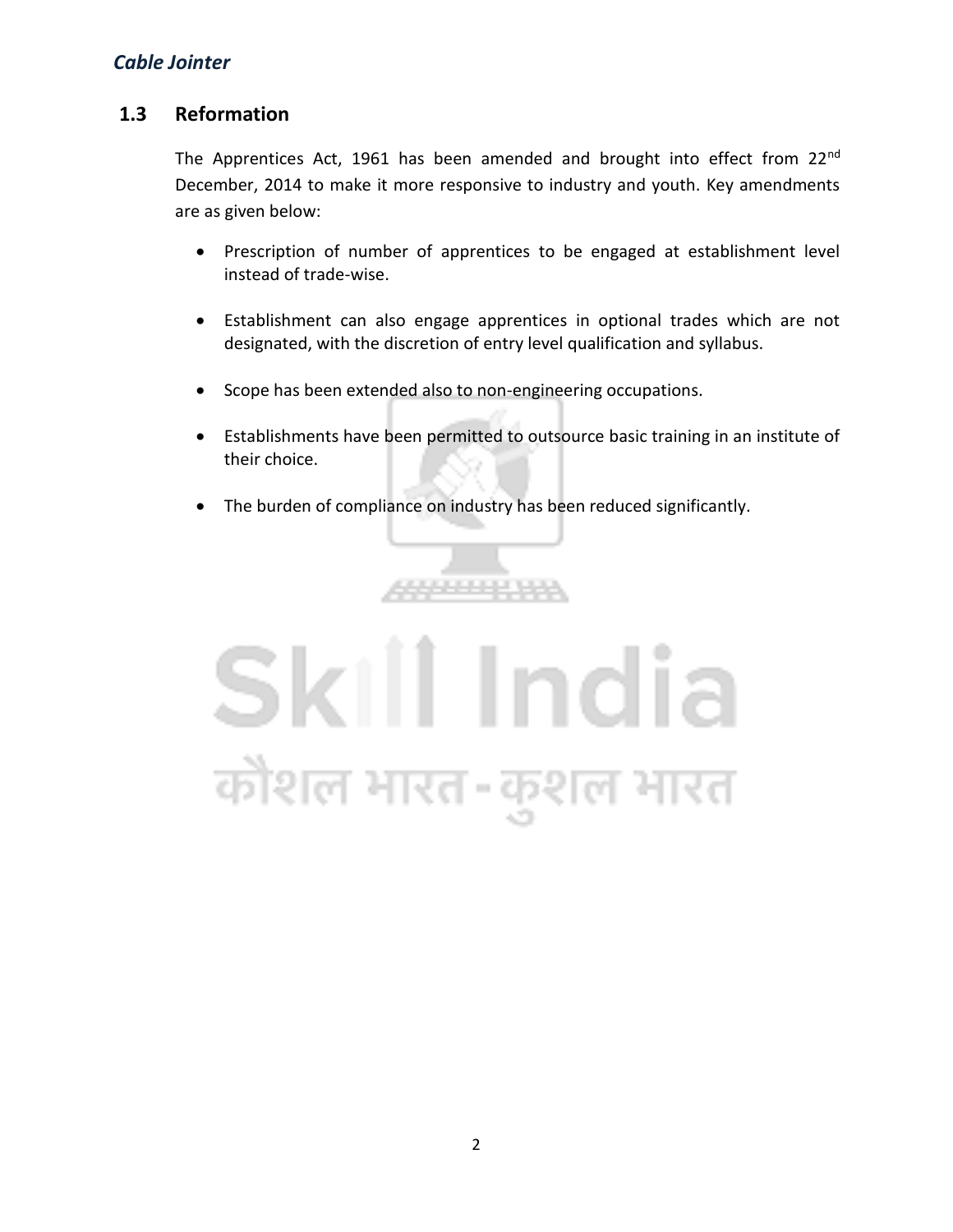#### **2.1 GENERAL**

Directorate General of Training (DGT) under Ministry of Skill Development & Entrepreneurship offers range of vocational training courses catering to the need of different sectors of economy/ Labour market. The vocational training programmes are delivered under aegis of National Council of Vocational Training (NCVT). Craftsman Training Scheme (CTS) and Apprenticeship Training Scheme (ATS) are two pioneer programmes of NCVT for propagating vocational training.

Cable Jointer trade under ATS is one of the most popular courses delivered nationwide through different industries. The course is of two years (02 Blocks) duration. It mainly consists of Domain area and Core area. In the Domain area Trade Theory & Practical impart professional - skills and knowledge, while Core area - Workshop Calculation and science, Engineering Drawing and Employability Skills imparts requisite core skills & knowledge and life skills. After passing out the training programme, the trainee is being awarded National Apprenticeship Certificate (NAC) by NCVT having worldwide recognition.

#### **Broadly candidates need to demonstrate that they are able to:**

- Read & interpret technical parameters/document, plan and organize work processes, identify necessary materials and tools;
- Perform task with due consideration to safety rules, accident prevention regulations and environmental protection stipulations;
- Apply professional skill, knowledge, core skills & employability skills while performing jobs and solve problem during execution.
- Check the job/assembly as per drawing for functioning, identify and rectify errors in job/assembly.
- Document the technical parameters related to the task undertaken.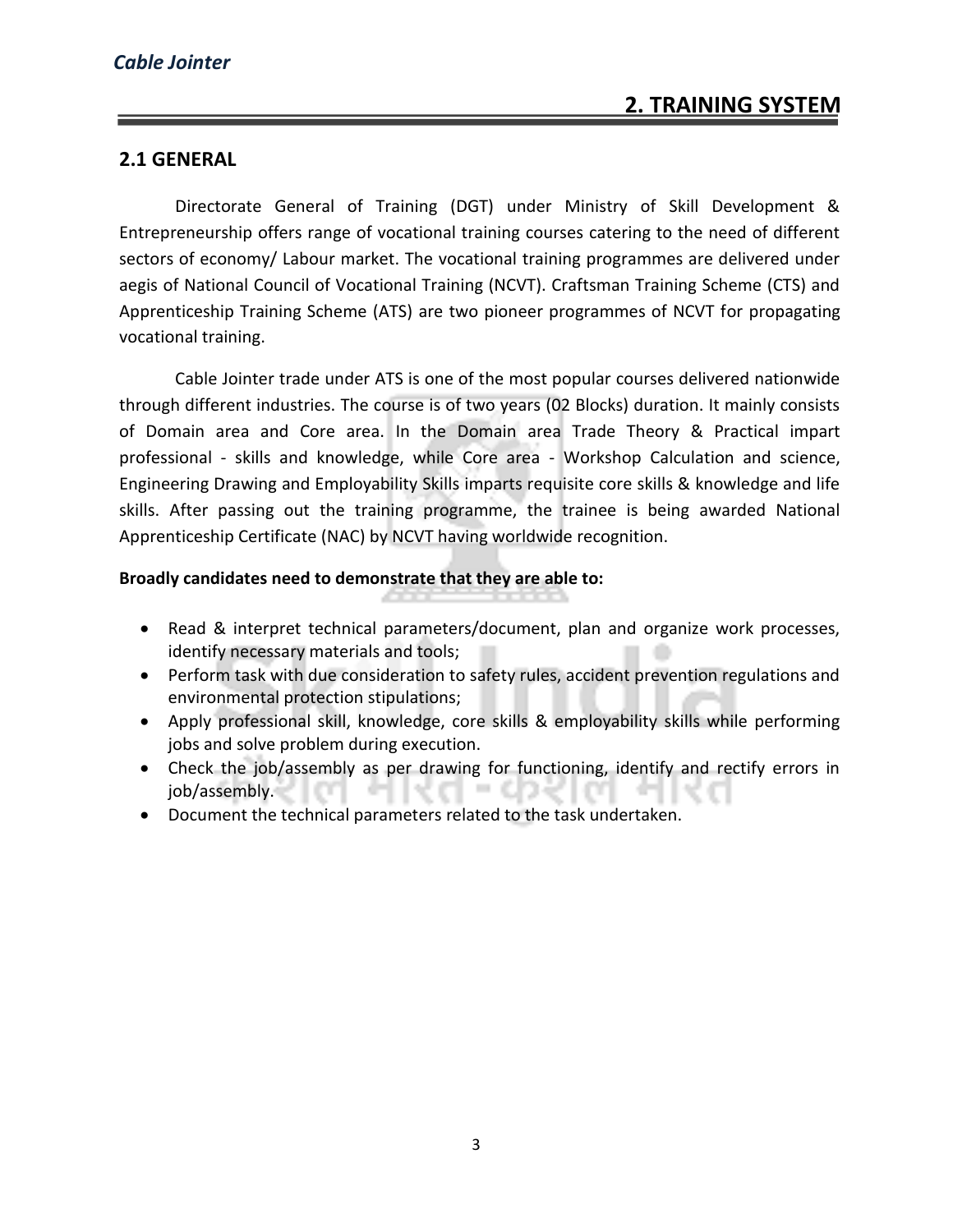# **2.2 CAREER PROGRESSION PATHWAYS**:

• Indicative pathways for vertical mobility.



# **2.3 COURSE STRUCTURE:**

Table below depicts the distribution of training hours across various course elements during a period of two years (*Basic Training and On-Job Training*) :- SS 1

### **Total training duration details: -**

| Time<br>(in months)                              | $1 - 3$ | $4 - 12$    | 13-15        | $16 - 24$    |
|--------------------------------------------------|---------|-------------|--------------|--------------|
| <b>Basic Training</b>                            | Block-1 | -----       | $Block - II$ |              |
| <b>Practical Training</b><br>(On - job training) |         | $Block - I$ | ------       | $Block - II$ |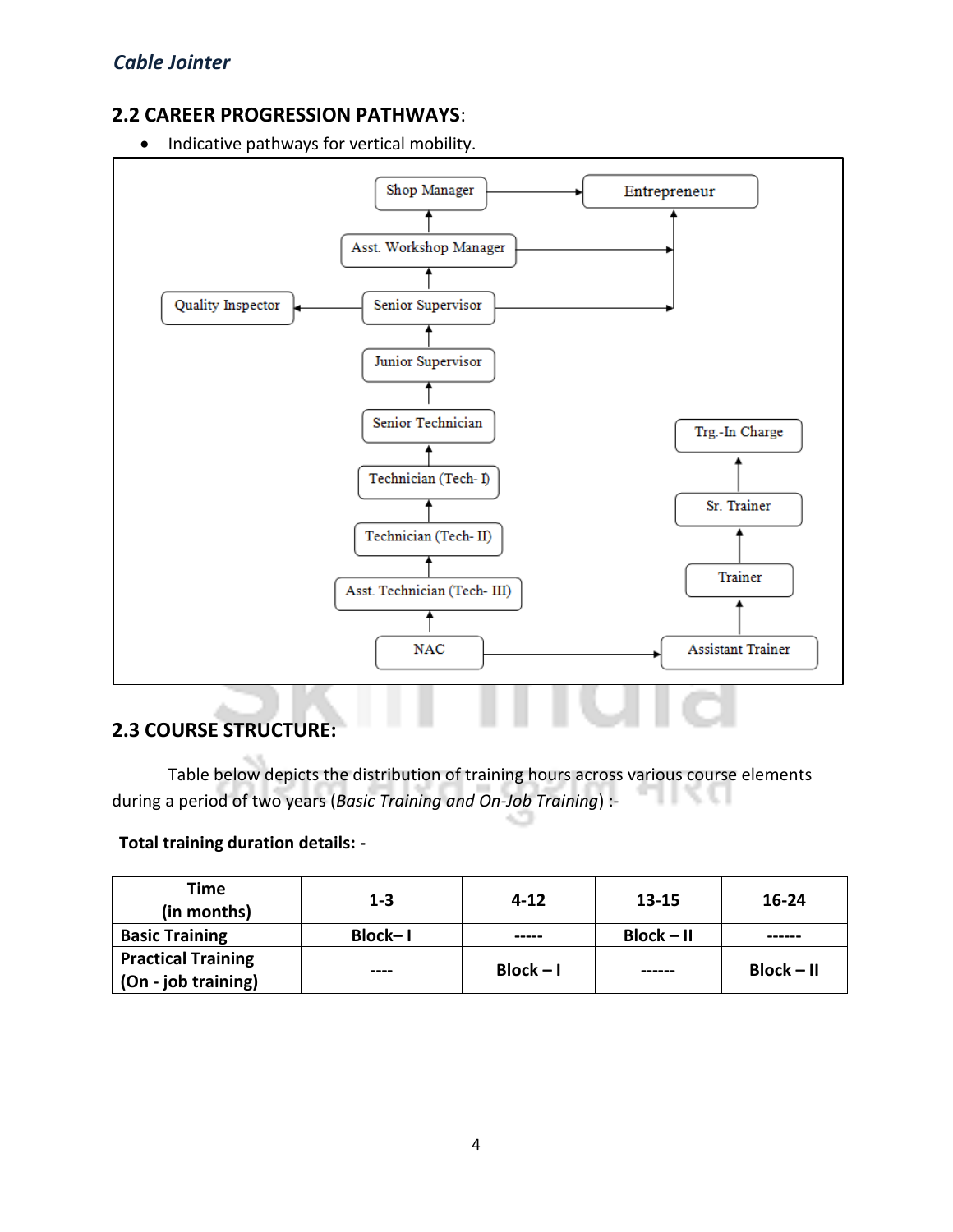#### **A. Basic Training**

For 02 yrs. Course (Engg) :-(Total 06 months: 03 months in 1<sup>st</sup>yr. + 03 months in 2<sup>nd</sup> yr.) For 01 yr. course (Engg) :-(**Total 03 months:** 03 months in 1<sup>st</sup> yr.)

| S No. | <b>Course Element</b>                        | <b>Total Notional Training Hours</b> |            |
|-------|----------------------------------------------|--------------------------------------|------------|
|       |                                              | For 02 Yrs.                          | For 01 Yr. |
|       |                                              | course                               | course     |
| 1.    | Professional Skill (Trade Practical)         | 550                                  | 275        |
| 2.    | Professional Knowledge (Trade Theory)        | 240                                  | 120        |
| 3.    | <b>Workshop Calculation &amp; Science</b>    | 40                                   | 20         |
| 4.    | <b>Engineering Drawing</b>                   | 60                                   | 30         |
| 5.    | <b>Employability Skills</b>                  | 110                                  | 55         |
|       | <b>Total (Including internal assessment)</b> | 1000                                 | 500        |

#### **B. On-Job Training:-**

For 02 yrs. Course(Engg) :-(**Total 18 months:** 09 months in 1<sup>st</sup> yr. + 09 months in 2<sup>nd</sup> yr.)

Notional Training Hours for On-Job Training: 3120 Hrs.

For 01 yr. course (Engg) :-( **Total 12 months**)

Notional Training Hours for On-Job Training: 2080 Hrs.

#### **C. Total training hours:-**

| <b>Duration</b> | <b>Basic Training</b> | <b>On-Job Training</b> | <b>Total</b> |
|-----------------|-----------------------|------------------------|--------------|
| For 02 yrs.     | 1000 hrs.             | 3120 hrs.              | 4120 hrs.    |
| course(Engg)    |                       |                        |              |
| For 01 yr.      | 500 hrs.              | 2080 hrs.              | 2580 hrs.    |
| course(Engg)    |                       |                        |              |

# **2.4 ASSESSMENT & CERTIFICATION:**

The trainee will be tested for his skill, knowledge and attitude during the period of course and at the end of the training programme as notified by Govt of India from time to time. The Employability skills will be tested in first two semesters only.

a) The **Internal assessment** during the period of training will be done by **Formative assessment method** by testing for assessment criteria listed against learning outcomes. The training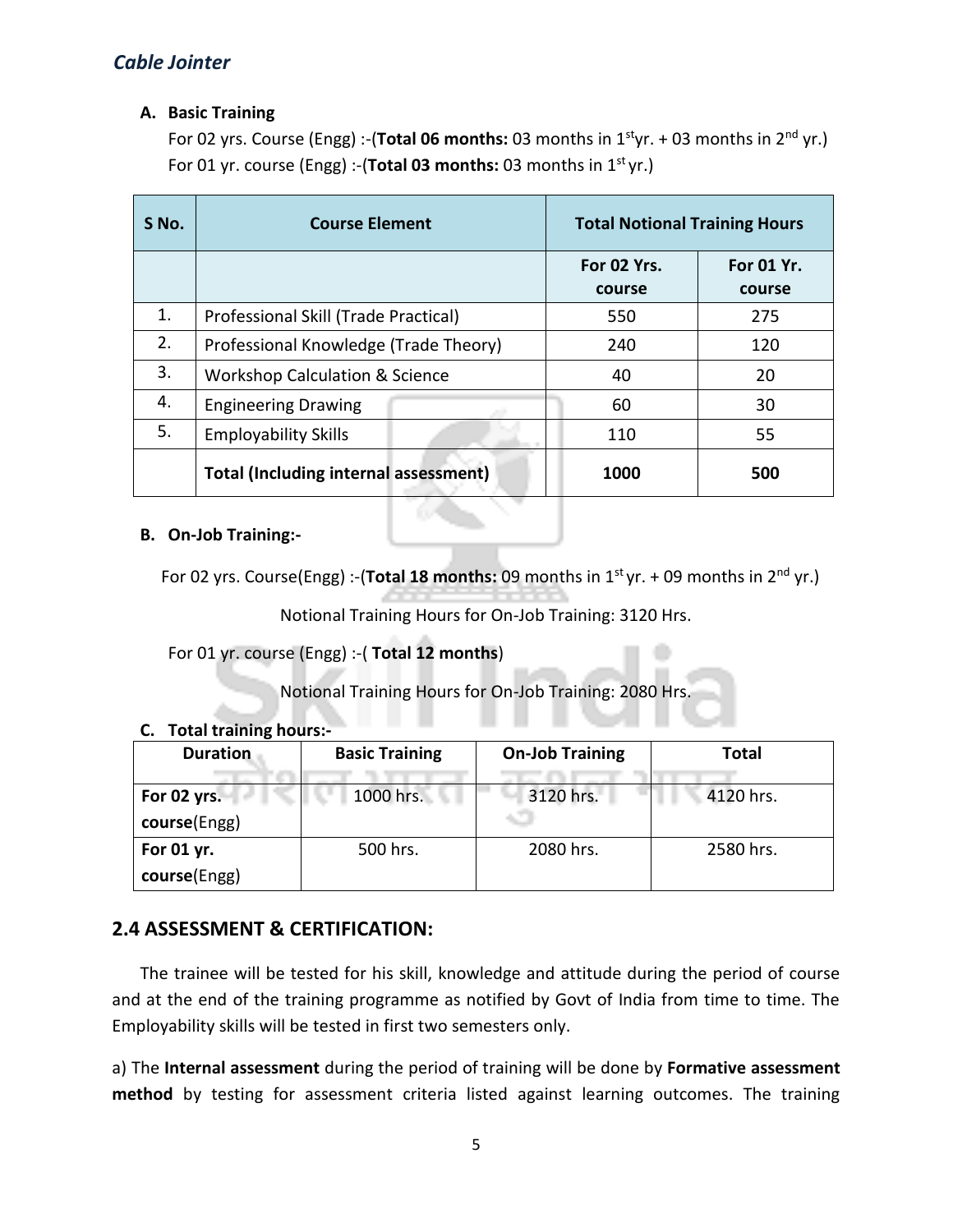institute have to maintain individual *trainee portfolio* as detailed in assessment guideline. The marks of internal assessment will be as per the template (Annexure – II).

b) The final assessment will be in the form of summative assessment method. The All India Trade Test for awarding NAC will be conducted by NCVT on completion of course as per guideline of Govt of India. The pattern and marking structure is being notified by govt of India from time to time. **The learning outcome and assessment criteria will be basis for setting question papers for final assessment. The examiner during final examination will also check**  individual trainee's profile as detailed in assessment guideline before giving marks for practical examination.

### **2.4.1 PASS REGULATION**

The minimum pass percent for Practical is 60% & minimum pass percent for Theory subjects 40%. The candidate pass in each subject conducted under all India trade test.

# **2.4.2 ASSESSMENT GUIDELINE**

Appropriate arrangements should be made to ensure that there will be no artificial barriers to assessment. The nature of special needs should be taken into account while undertaking assessment. Due consideration should be given while assessing for team work, avoidance/reduction of scrap/wastage and disposal of scarp/wastage as per procedure, behavioral attitude, sensitivity to environment and regularity in training. The sensitivity towards OSHE and self-learning attitude are to be considered while assessing competency.

Assessment will be evidence based comprising the following:

- Job carried out in labs/workshop
- Record book/ daily diary
- Answer sheet of assessment
	- Viva-voce
	- Progress chart
	- Attendance and punctuality
	- Assignment
	- Project work

Evidences of internal assessments are to be preserved until forthcoming semester examination for audit and verification by examination body. The following marking pattern to be adopted while assessing:

| <b>Performance Level</b>                                                      | Evidence |
|-------------------------------------------------------------------------------|----------|
| $\mid$ (a) Weightage in the range of 60 -75% to be allotted during assessment |          |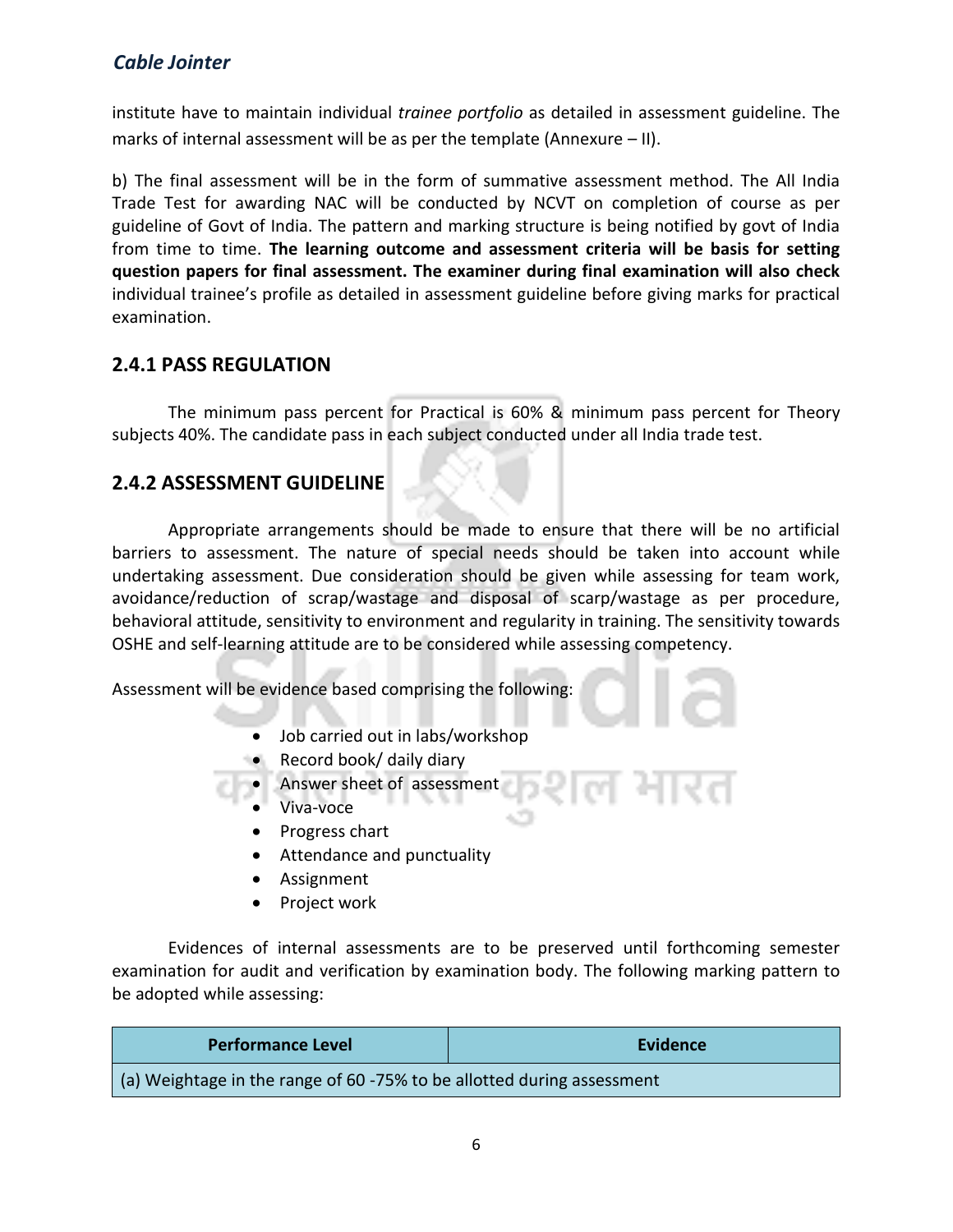| For performance in this grade, the<br>candidate with occasional guidance and<br>showing due regard for safety procedures<br>and practices, has produced work which<br>attainment<br>demonstrates<br>of<br>an<br>acceptable standard of craftsmanship.                              | Demonstration of good skill in the use of<br>$\bullet$<br>hand tools, machine tools and workshop<br>equipment<br>Below 70% tolerance dimension/accuracy<br>achieved while undertaking different work<br>with those demanded by the<br>component/job/set standards.<br>A fairly good level of neatness and<br>consistency in the finish<br>Occasional support in completing the<br>project/job. |
|------------------------------------------------------------------------------------------------------------------------------------------------------------------------------------------------------------------------------------------------------------------------------------|------------------------------------------------------------------------------------------------------------------------------------------------------------------------------------------------------------------------------------------------------------------------------------------------------------------------------------------------------------------------------------------------|
| (b) Weightage in the range of above 75% - 90% to be allotted during assessment                                                                                                                                                                                                     |                                                                                                                                                                                                                                                                                                                                                                                                |
| For this grade, the candidate, with little<br>guidance and showing due regard for<br>safety procedures and practices, has<br>produced work which<br>demonstrates<br>attainment of a reasonable standard of<br>craftsmanship.                                                       | Good skill levels in the use of hand tools,<br>machine tools and workshop equipment<br>70-80% tolerance dimension/accuracy<br>achieved while undertaking different work<br>with those demanded by the<br>component/job/set standards.<br>A good level of neatness and consistency in<br>the finish<br>Little support in completing the project/job                                             |
| (c) Weightage in the range of above 90% to be allotted during assessment                                                                                                                                                                                                           |                                                                                                                                                                                                                                                                                                                                                                                                |
| For performance in this grade, the<br>candidate, with minimal or no support in<br>organization and execution and with due<br>regard<br>for<br>safety<br>procedures<br>and<br>practices, has produced work which<br>demonstrates attainment of a high<br>standard of craftsmanship. | High skill levels in the use of hand tools,<br>machine tools and workshop equipment<br>Above 80% tolerance dimension/accuracy<br>$\bullet$<br>achieved while undertaking different work<br>with those demanded by the<br>component/job/set standards.<br>A high level of neatness and consistency in<br>the finish.<br>Minimal or no support in completing the<br>project.                     |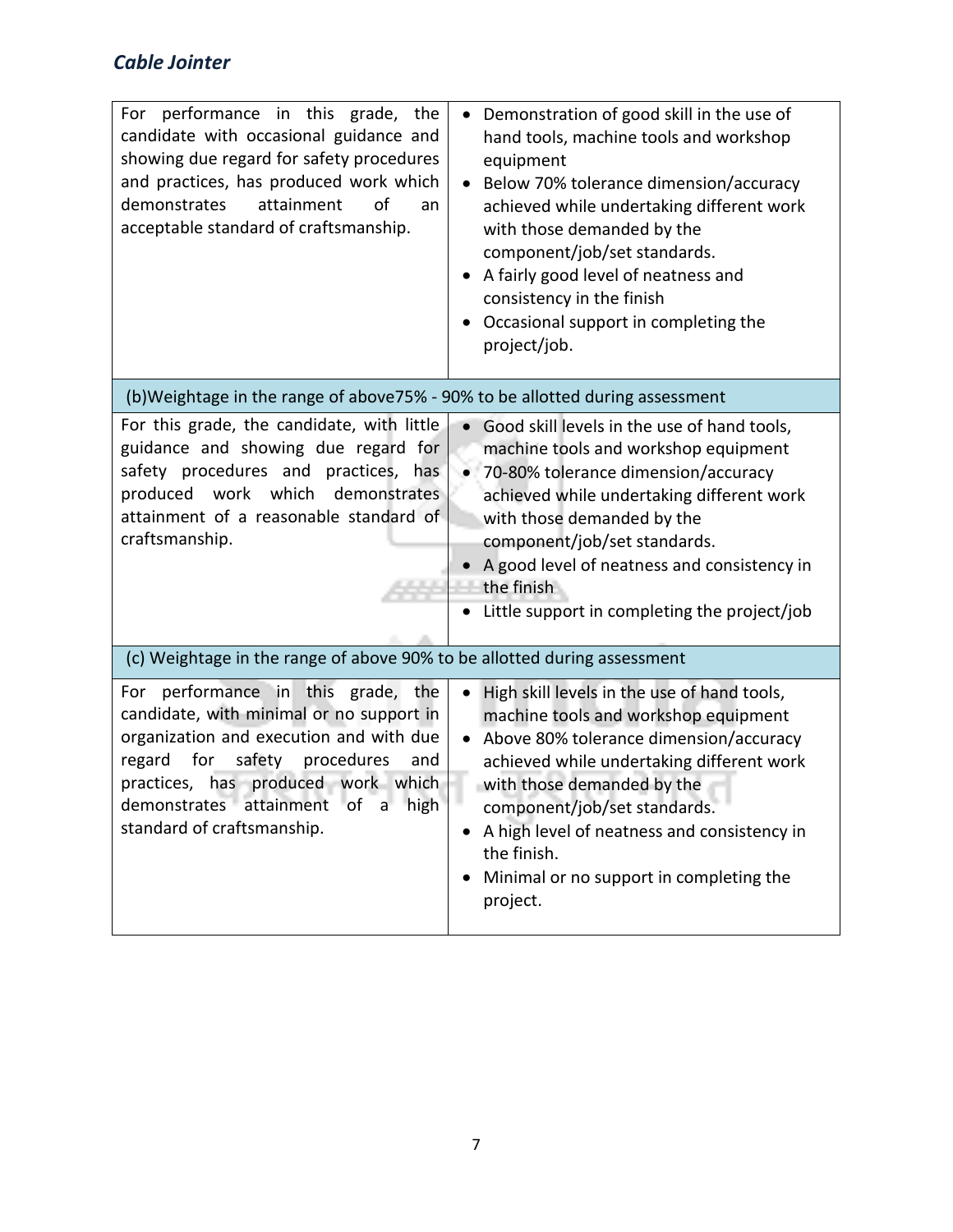#### **Brief description of Job roles:**

Read and interpret the blue print reading (Electrical layout Drawing as per BIS specification & standards)

Carryout Installation, maintenance & repair works of Electrical AC/ DC machinery, lighting circuits and equipments used in industries.

Practice on using fitting, plumbing and sheet metal tools.

Use of electrical instrument(analog/digital) like voltmeter, Ammeter, Wattmeter, Energy Meter, Wheatstone bridge, oscilloscope, Earth tester, Tong tester, Megger etc to measure to different electrical quantities.

Carry out Wiring & Earthing System.

Identify various types of LT / HT cables and its application.

Jointing/termination process of different type of cable.

Procedure for heat/cold sinks cable joint termination.

Different methods of laying/ installation of cables.

Carry out maintenance, test, fault finding & repairing of Underground cable.

**Reference NCO: 7422.0800 Cable Jointer**

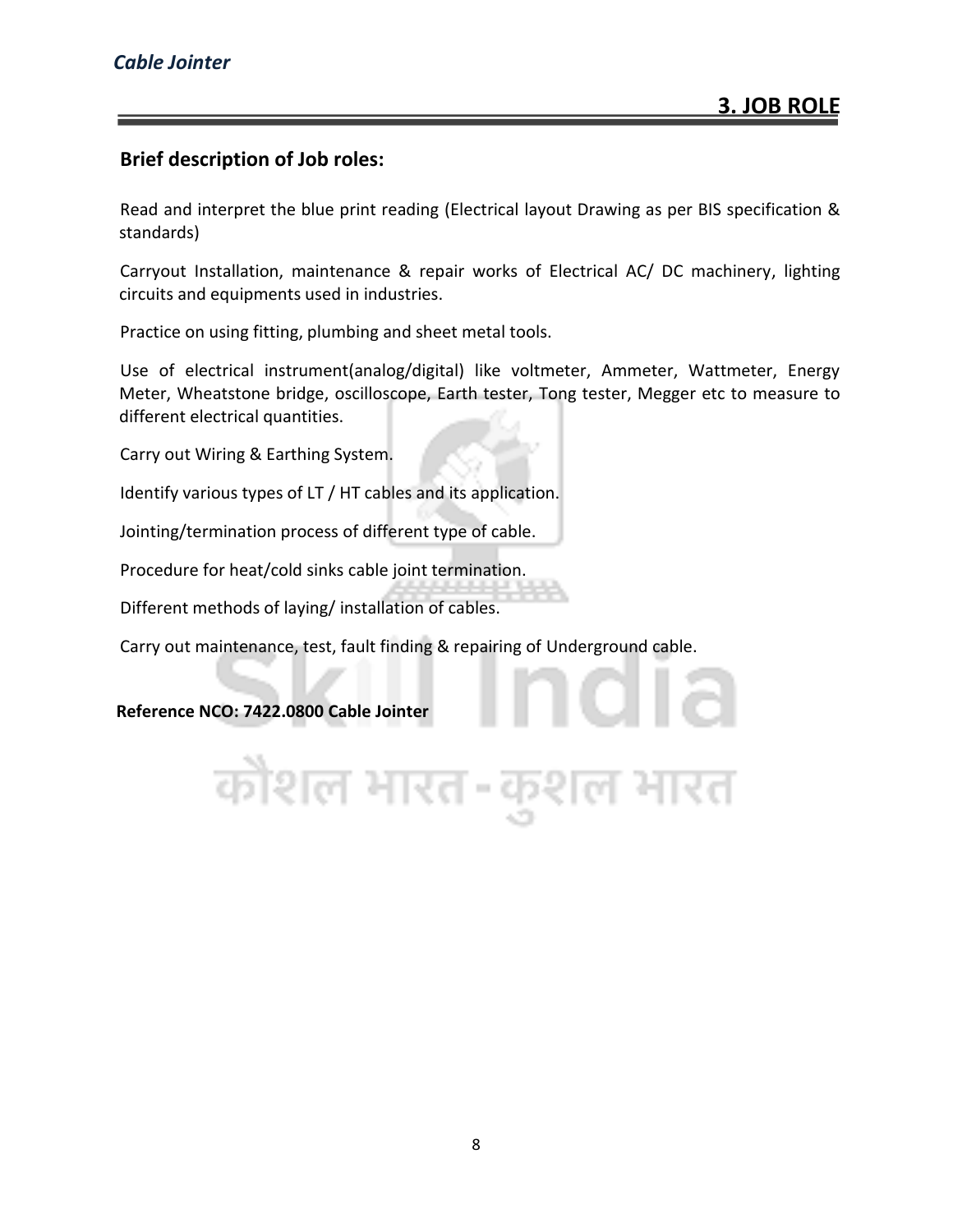# **4. NSQF LEVEL COMPLIANCE**

 $\Box$   $\Diamond$ 

NSQF level for Cable Jointer trade under ATS: **Level 4**

As per notification issued by Govt. of India dated- 27.12.2013 on National Skill Qualification Framework total 10 (Ten) Levels are defined.

Each level of the NSQF is associated with a set of descriptors made up of five outcome statements, which describe in general terms, the minimum knowledge, skills and attributes that a learner needs to acquire in order to be certified for that level.

Each level of the NSQF is described by a statement of learning outcomes in five domains, known as level descriptors. These five domains are:

- a. Process
- b. professional knowledge,
- c. professional skill,
- d. core skill and
- e. Responsibility.

The Broad Learning outcome of Cable Jointer trade under ATS mostly matches with the Level descriptor at Level- 4.

The NSQF level-4 descriptor is given below:

| <b>Level</b> | <b>Process</b><br><b>Required</b>                                                 | Professional<br><b>Knowledge</b>                             | <b>Professional</b><br><b>Skill</b>                                                              | <b>Core Skill</b>                                                                                                          | <b>Responsibility</b>                           |
|--------------|-----------------------------------------------------------------------------------|--------------------------------------------------------------|--------------------------------------------------------------------------------------------------|----------------------------------------------------------------------------------------------------------------------------|-------------------------------------------------|
| Level 4      | Work in<br>familiar,<br>predictable,<br>routine,<br>situation of<br>clear choice. | Factual<br>knowledge<br>of field of<br>knowledge<br>or study | Recall and<br>demonstrate<br>practical skill,<br>routine and<br>repetitive in<br>narrow range of | language to<br>communicate<br>written or oral,<br>with required<br>clarity, skill to<br>basic                              | Responsibility<br>for own work<br>and learning. |
|              |                                                                                   |                                                              | application,<br>using<br>appropriate rule<br>and<br>tool, using<br>quality<br>concepts           | Arithmetic<br>and algebraic<br>principles, basic<br>understanding<br>οf<br>social political<br>and natural<br>environment. |                                                 |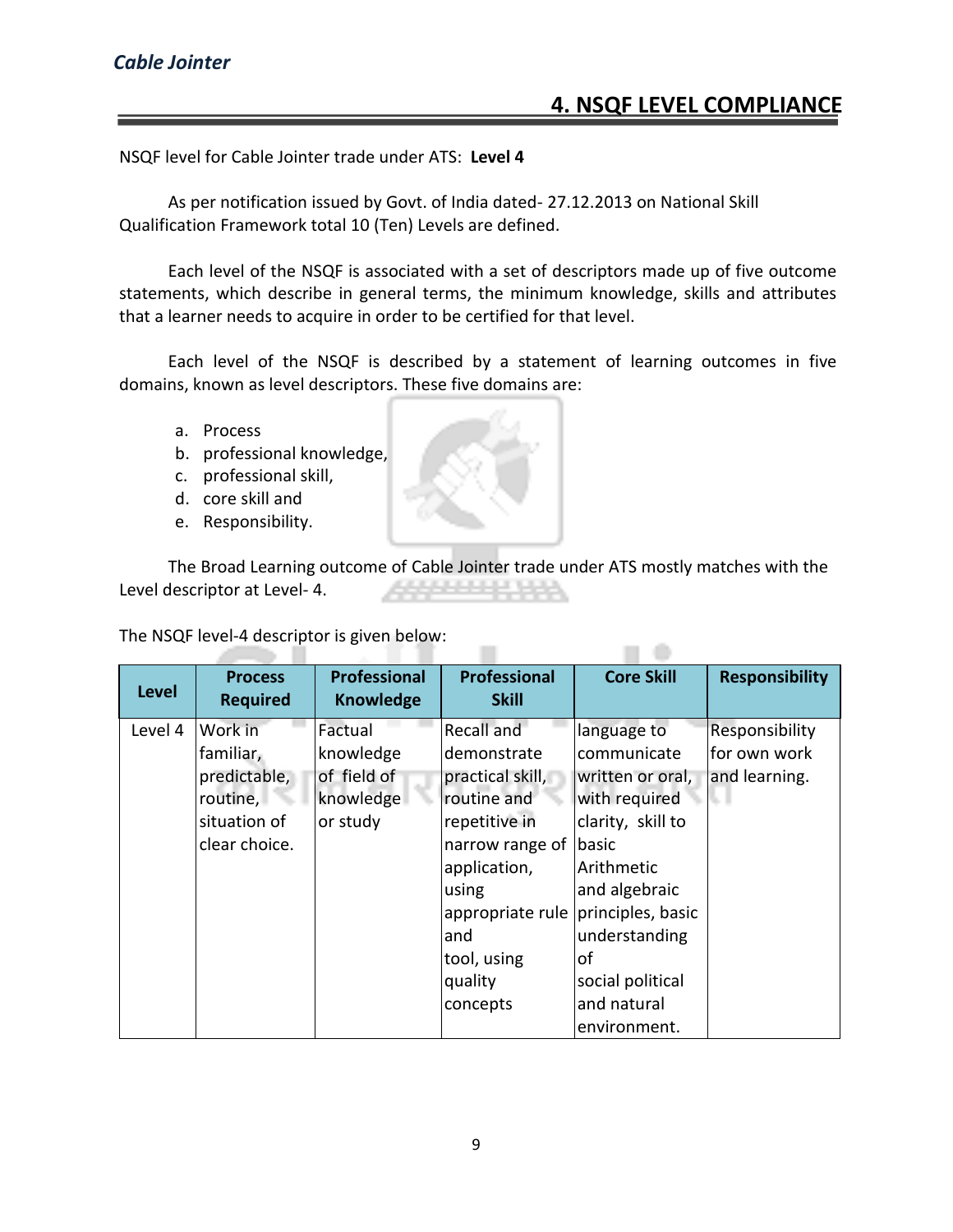# **5. GENERAL INFORMATION**

| <b>Name of the Trade</b>                                                                   | <b>CABLE JOINTER</b>                                                                                                                                                                            |  |  |
|--------------------------------------------------------------------------------------------|-------------------------------------------------------------------------------------------------------------------------------------------------------------------------------------------------|--|--|
| <b>NCO - 2015</b>                                                                          | 7422.0800 Cable Jointer                                                                                                                                                                         |  |  |
| <b>NSQF Level</b>                                                                          | Level $-4$                                                                                                                                                                                      |  |  |
| <b>Duration of Apprenticeship</b><br><b>Training</b><br>(Basic Training + On-Job Training) | Two years (02 Blocks each of one year duration).                                                                                                                                                |  |  |
| <b>Duration of Basic Training</b>                                                          | a) Block $-I$ : 3 months<br>b) Block $- II : 3$ months<br><b>Total duration of Basic Training: 6 months</b>                                                                                     |  |  |
| <b>Duration of On-Job Training</b>                                                         | a) Block-I: 9 months<br>b) Block-II: 9 months<br><b>Total duration of Practical Training: 18 months</b>                                                                                         |  |  |
| <b>Entry Qualification</b>                                                                 | 8 <sup>th</sup> Class under 10+2 System of Education                                                                                                                                            |  |  |
| <b>Selection of Apprenticeship</b>                                                         | The apprentices will be selected as per Apprenticeship Act<br>amended time to time.                                                                                                             |  |  |
| <b>Instructors Qualification for</b><br><b>Basic Training</b>                              | As per ITI instructors qualifications as amended time to time<br>for the specific trade.                                                                                                        |  |  |
| <b>Infrastructure for Basic</b><br><b>Training</b>                                         | As per related Trade of ITI                                                                                                                                                                     |  |  |
| <b>Examination</b>                                                                         | The internal examination/assessment will be held on<br>completion of each block.<br>Final examination for all subjects will be held at the end of<br>course and same will be conducted by NCVT. |  |  |
| <b>Rebate to Ex-ITI Trainees</b>                                                           | 01year                                                                                                                                                                                          |  |  |
| <b>CTS trades eligible for</b><br><b>Cable Jointer Apprenticeship</b>                      | Wireman<br>$1_{\cdot}$<br>Electrician<br>2.                                                                                                                                                     |  |  |

#### *Note:*

- *Industry may impart training as per above time schedule for different block, however this is not fixed. The industry may adjust the duration of training considering the fact that all the components under the syllabus must be covered. However the flexibility should be given keeping in view that no safety aspects is compromised.*
- *For imparting Basic Training the industry to tie-up with ITIs having such specific trade and affiliated to NCVT.*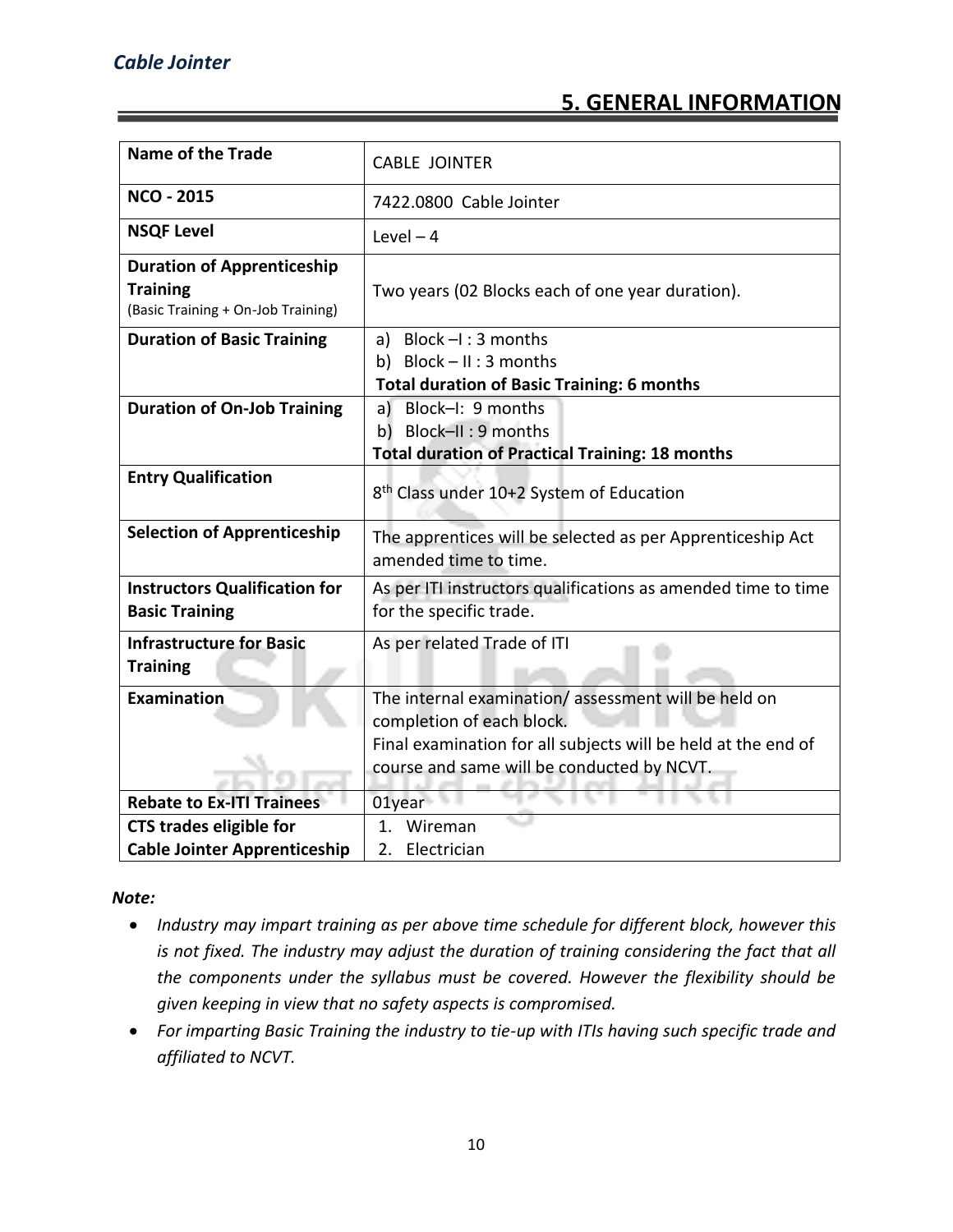#### **6.1 GENERIC LEARNING OUTCOME**

The following are minimum broad Common Occupational Skills/Generic Learning Outcome after completion of the Cable Jointer course of 02 years duration under ATS.

#### **Block I & II:-**

- 1. Recognize & comply safe working practices, environment regulation and housekeeping.
- 2. Understand and explain different mathematical calculation & science in the field of study. *[Different mathematical calculation & science – Conversion of Units, Percentage, & Mensuration-Area & Volume of different surfaces and solids, and Properties of materials, Ferrous & non-ferrous metals, Mass, weight, Density, Specific Gravity etc.]*
- 3. Interpret specifications, different engineering drawing and apply for different application in the field of work. *[Different engineering drawing-Geometrical figures like Triangles, Square, Rectangle, Rhombus, Parallelogram, Circle etc., Lettering & Numbering, Freehand sketching of Hand tools used for Cable Jointer /Wireman/Electrician/ trade & wire joints, Signs & symbols for Electrical components used in electrical circuits and AC/DC systems,Electrical wiring diagram of different lamps, Schematic diagram of plate and pipe earthing, insulators used in over head line, Layout diagram of a substation, Single line Diagram of Electrical substation feeders*.*]*
- 4. Select and ascertain measuring instrument and measure dimension of components and record data.
- 5. Explain the concept in productivity, quality tools, and labour welfare legislation and apply such in day to day work to improve productivity & quality.
- 6. Explain energy conservation, global warming and pollution and contribute in day to day work by optimally using available resources.
- 7. Explain personnel finance, entrepreneurship and manage/organize related task in day to day work for personal & societal growth.
- 8. Plan and organize the work related to the occupation.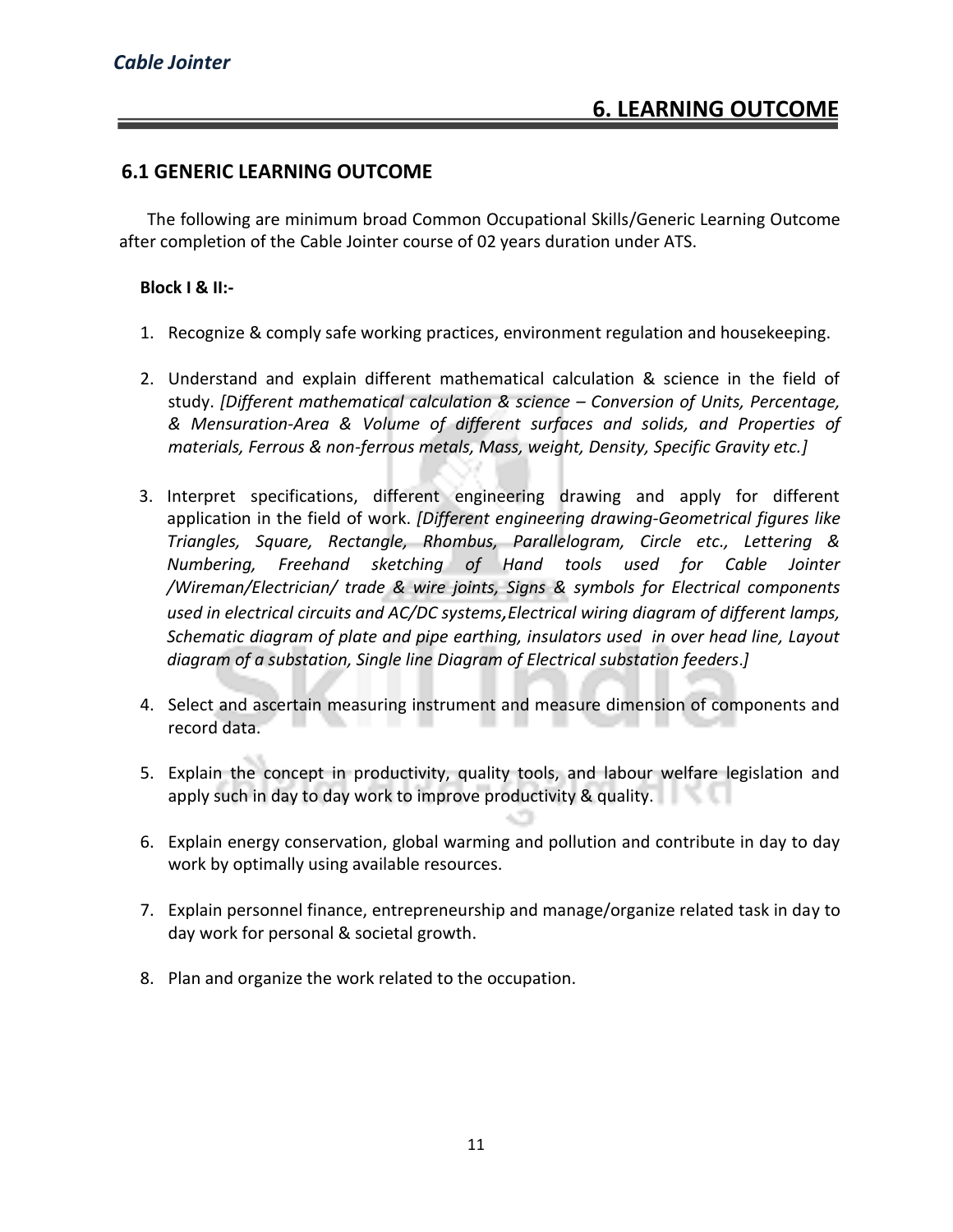# **6.2 SPECIFIC LEARNING OUTCOME**

#### **Block – I**

- 1. Knowledge of precautions to be followed while working in electrical jobs.
- 2. Prepare different types of documentation as per industrial need by different methods of recording information.
- 3. Observe & practice safety in all electrical works. Provide First Aid. Personal Safety Equipment & their importance.
- 4. Identify & use all basic hand tools.
- 5. Check the gauges of wire & select suitable wires for the required current rating. Perform wire joints & provide cable glands. Soldering practice.
- 6. Carry out marking out the components as per specification and standard procedure for Hack- sawing, filing, drilling, riveting, fitting and allied operations for the given job.
- 7. Execute pipe joints, dismantle and assemble valves & fittings in pipes and test for leakages.
- 8. Make sheet metal articles for the given job.
- 9. Perform Arc / Gas welding and brazing operation to join and cut mechanical components / metals.
- 10. Connect & measure voltage, current, resistance power & energy in DC &AC(1ph & 3ph) circuits. Use of power analyzer, measurement of THD, Harmonics due to digital switching.
- 11. Electrical wiring: Repair / replace switches, sockets, light points. Provide new points in PVC casing capping & PVC conduits.
- 12. Replace bulbs, tubes, trouble shooting, repair & maintenance. Wire up in PVC casing & capping.
- 13. Decides the size of cable & provides power supply to machines &equipments, provide earth connections.
- 14. Provide light/socket points, for various equipments and appliances
- 15. Provide power supply to motors, equipments& appliances. Crimping the lugs, providing cable glands & connections. upe
- 16. Install pipe & plate earth stations. Measure earth resistance, improve the same & maintain earth stations. Earth Monitoring systems with reference to various standards, familiarization with health monitoring equipment.

#### **Block – II**

- 17. Observe & practice safety in all electrical works. Practice providing First Aid. Aware of safety practices used to avoid return current during working on cable. HT/LT cable in the trench where other utilities cables exists to avoid any type of accident /incident at site.
- 18. Various types of cables and their application.
- 19. Familiar with various component used while jointing. The necessity of each component used in jointing/activities carried out in jointing & probable long term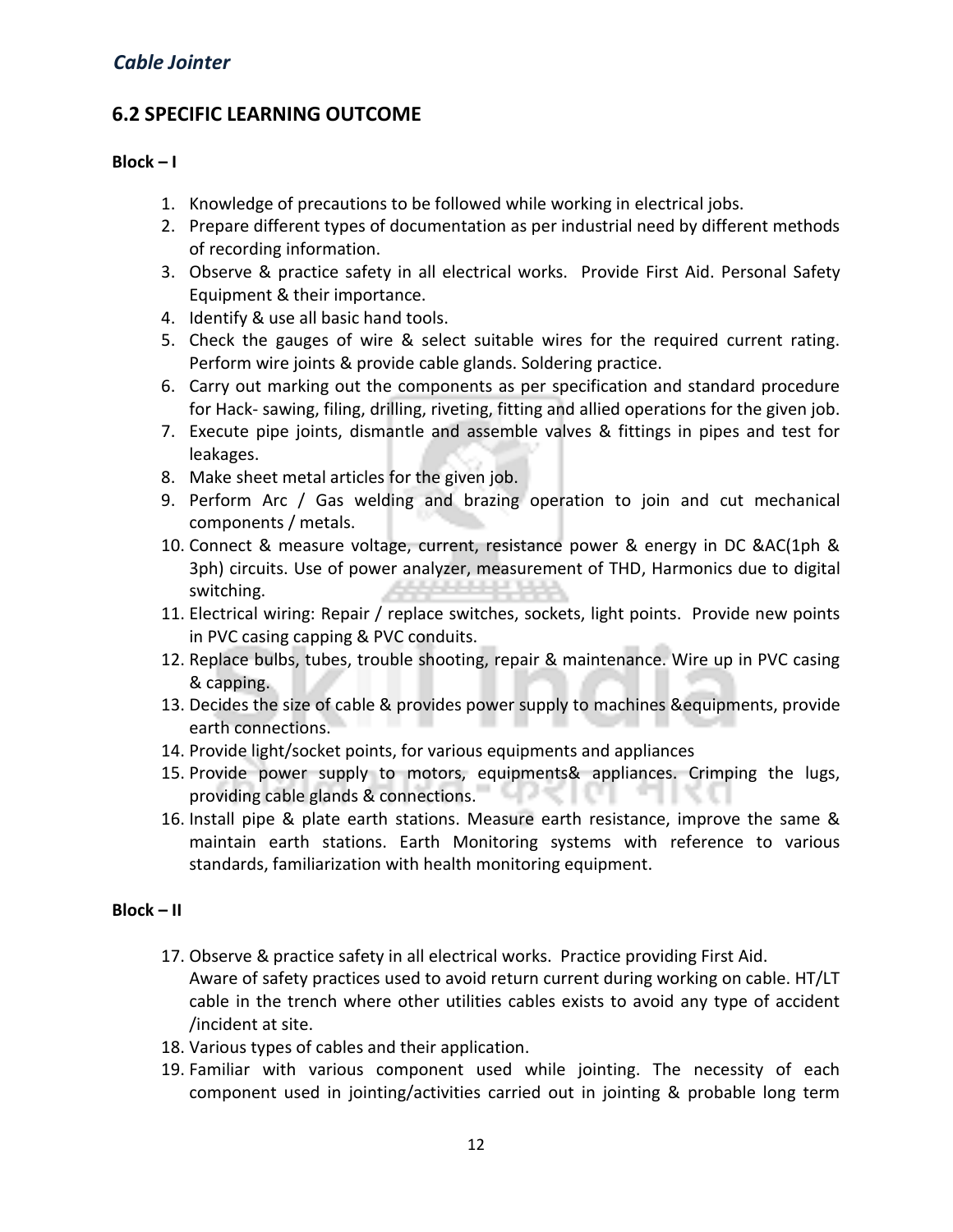effects of the same if that activity or component is not used in prescribed manner should be understood.

- 20. Phasing Out: Facing the end of the cut cables, Spacing between the different cables, Staggering the joint positions, Positioning the two cables to be joined for correct phase sequence, Positioning the two cables to be joined for straight and end termination, Positioning the two cables to be joined for correct phase sequence by voltmeter and megger and battery box, Different types of terminations.
- 21. Various types of HT & LT cables Joints and their application
- 22. Know about the use of various jointing materials, suitable equipment/tools for different processes in jointing of cables.
- 23. Prepare core and make various types of cable joints like/termination i.e. Straight Joints, Reducing joints, T-joints upto 11 kv, Different types of terminations, End termination in trifurcating boxes.
- 24. Different types of tapping, Flowering, stress cone making, cable core polishing, cable PVC sheath cutting, Ferrule filing, Moisture testing, wrapping copper mesh, connecting sharing ferrule,etc.
- 25. **(JOINTING/TERMINATION PROCESS)**

End preparation of core for soldering, crimping including joints in aluminium conductor, Phasing out, Fitting and sweating/crimping of ferrules, Filing and sand papering.

26. **(JOINTING/TERMINATION PROCESS)**

Penciling of core insulation, Preparation of cores, Fitting of joint boxes, Use of spacers, Plumbing, Heating and pouring of bitumen compound, Preparation of epoxy resin compound and pouring, use of protection boxes.

- 27. **(PROCEDURE FOR HEAT/COLD SINKS CABLE JOINT TERMINATION )** Insulation of joints (only in the case of fully insulated cables), Special precautions regarding cleanliness, speed, moisture free work, safety against fire and electrical hazards.
- 28. Testing of underground cables, trouble shooting, Locating faults, open circuit, short circuit & leakage in cables, Repairs of faulty cables.

#### 29. **(METHODS OF LAYING CABLES/INSTALLATION)**

Identify shortest route, avoiding road/rail/pipeline/drain crossing, Marinating statutory clearance and regulations, Cable route marking by markers and flags ,Trial pits, Excavation of trenches-methods of digging by manual and mechanical methods, Methods of cable laying in different system bending radius of cables, Cables laying equipments , cable pulling by winch and power roller, Alightment of cables for termination.

30. Different system of cable lying i.e. solid, Laid direct-temporary LT cables, Laid in ducts, Laid on trays and risers, Laid on cleat on walls, Laid underground , Direct in ground method, Micro tunnel method of cable laying Earthing: Connectivity to Earthy through armour & its importance.

*NOTE: Learning outcomes are reflection of total competencies of a trainee and assessment will be carried out as per assessment criteria.*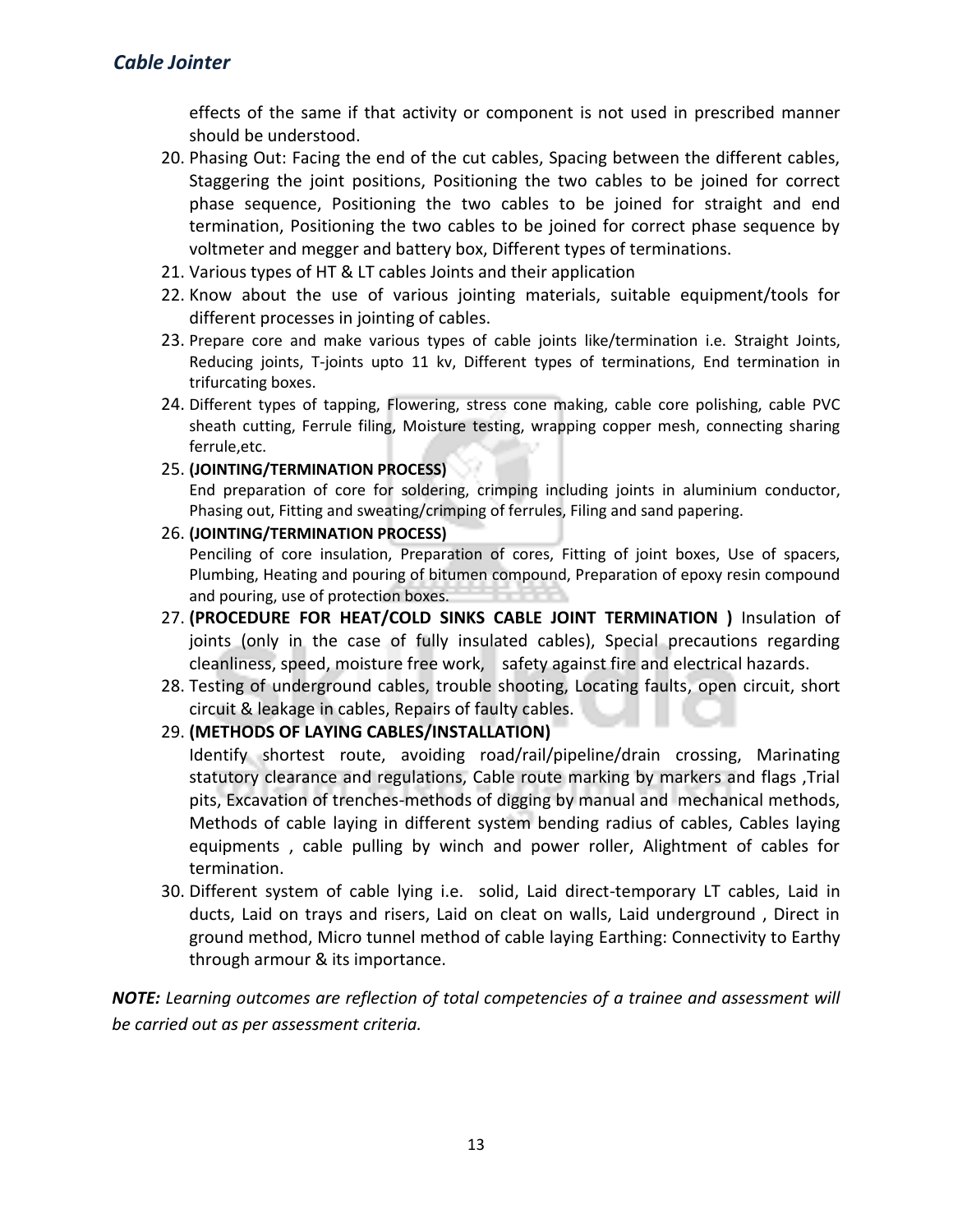# **7. LEARNING OUTCOME WITH ASSESSMENT CRITERIA**

| <b>GENERIC LEARNING OUTCOME</b>                                                              |                            |                                                                                                                                                                                                      |  |
|----------------------------------------------------------------------------------------------|----------------------------|------------------------------------------------------------------------------------------------------------------------------------------------------------------------------------------------------|--|
| <b>LEARNING OUTCOMES</b>                                                                     | <b>ASSESSMENT CRITERIA</b> |                                                                                                                                                                                                      |  |
| 1. Recognize & comply safe<br>working practices, environment<br>regulation and housekeeping. | 1.1.                       | Follow and maintain procedures to achieve a<br>working<br>environment<br>safe<br>line<br>in<br>with<br>occupational health and safety regulations and<br>requirements.                               |  |
|                                                                                              | 1.2.                       | Recognize and report all unsafe situations<br>according to site policy.                                                                                                                              |  |
|                                                                                              | 1.3.                       | Identify and take necessary precautions on fire<br>and safety hazards and report according to site<br>policy and procedures.                                                                         |  |
|                                                                                              | 1.4.                       | off<br>Identify, handle and store / dispose<br>dangerous/unsalvageable<br>goods<br>and<br>substances according to site policy<br>and<br>procedures following safety regulations and<br>requirements. |  |
|                                                                                              | 1.5.                       | Identify and observe site policies and procedures                                                                                                                                                    |  |
|                                                                                              |                            | in regard to illness or accident.                                                                                                                                                                    |  |
|                                                                                              | 1.6.                       | Identify safety alarms accurately.                                                                                                                                                                   |  |
|                                                                                              | 1.7.                       | Report supervisor/ Competent of authority in the                                                                                                                                                     |  |
|                                                                                              |                            | event of accident or sickness of any staff and                                                                                                                                                       |  |
|                                                                                              |                            | record accident details correctly according to site<br>accident/injury procedures.                                                                                                                   |  |
|                                                                                              | 1.8.                       | Identify and observe site evacuation procedures                                                                                                                                                      |  |
|                                                                                              |                            | according to site policy.                                                                                                                                                                            |  |
|                                                                                              | 1.9.                       | Identify Personal Productive Equipment (PPE)<br>and use the same as per related working<br>environment.                                                                                              |  |
|                                                                                              | 1.10.                      | Identify basic first aid and use them under<br>different circumstances.                                                                                                                              |  |
|                                                                                              |                            | 1.11. Identify different fire extinguisher and use the                                                                                                                                               |  |
|                                                                                              |                            | same as per requirement.                                                                                                                                                                             |  |
|                                                                                              | 1.12.                      | Identify environmental pollution & contribute to<br>avoidance of same.                                                                                                                               |  |
|                                                                                              | 1.13.                      | Take opportunities to use energy and materials in                                                                                                                                                    |  |
|                                                                                              |                            | an environmentally friendly manner                                                                                                                                                                   |  |
|                                                                                              | 1.14.                      | Avoid waste and dispose waste as per procedure                                                                                                                                                       |  |
|                                                                                              | 1.15.                      | Recognize different components of 5S and apply                                                                                                                                                       |  |
|                                                                                              |                            | the same in the working environment.                                                                                                                                                                 |  |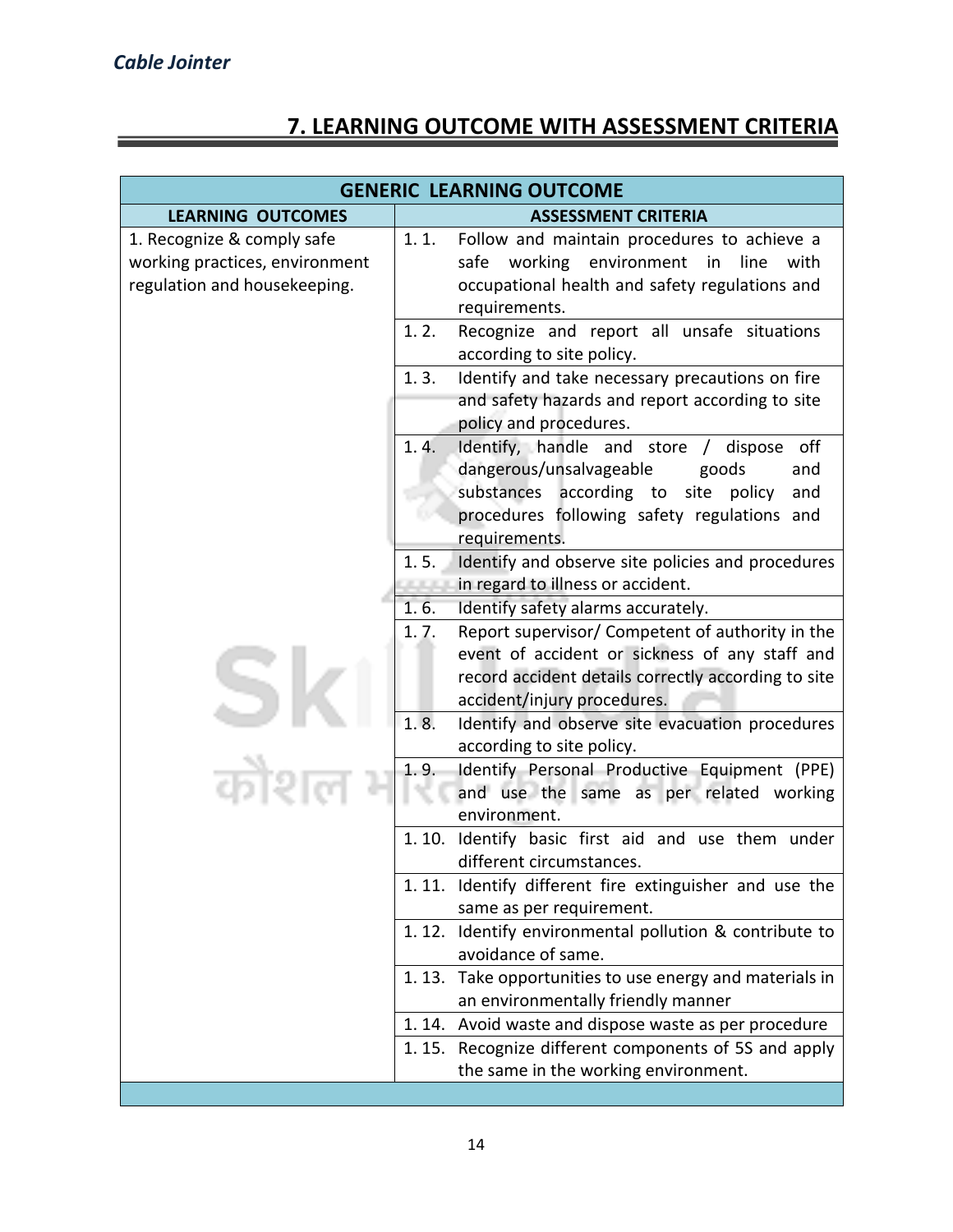| 2. Understand, explain different<br>mathematical<br>calculation<br>&<br>science in the field of study.<br>day<br>apply<br>in<br>day<br>to<br>work.[Different mathematical<br>calculation & science - Conversion<br>of Units, Percentage,<br>&<br>Mensuration-Area & Volume of<br>different surfaces and solids, and<br>Properties of materials, Ferrous &<br>non-ferrous metals, Mass, weight<br>, Density, Specific Gravity etc.] | 2.1 Explain concept of basic science related to the<br>field such as Material science - Properties of<br>materials, Ferrous & non-ferrous metals, etc.<br>2.2 Mass, weight, Density, Specific Gravity etc.<br>2.3 Use scale/ tapes to measure as per specification.<br>2.4 Calculate area / volume of the materials.<br>2.5 Prepare list of appropriate materials by interpreting<br>detail drawings and determine quantities of such<br>materials.<br>2.6 Ensure dimensional accuracy of assembly by using<br>different instruments/gauges. |
|------------------------------------------------------------------------------------------------------------------------------------------------------------------------------------------------------------------------------------------------------------------------------------------------------------------------------------------------------------------------------------------------------------------------------------|----------------------------------------------------------------------------------------------------------------------------------------------------------------------------------------------------------------------------------------------------------------------------------------------------------------------------------------------------------------------------------------------------------------------------------------------------------------------------------------------------------------------------------------------|
| specifications,<br>3.<br>Interpret<br>different engineering drawing                                                                                                                                                                                                                                                                                                                                                                | 3. 1. Read & interpret the information on drawings and<br>apply in executing practical work.                                                                                                                                                                                                                                                                                                                                                                                                                                                 |
| different<br>apply<br>for<br>and<br>application in the field of work.<br>[Different engineering drawing-<br>Geometrical figures like Triangles,<br>Square, Rectangle, Rhombus,<br>Parallelogram, Circle<br>etc.,<br>Lettering & Numbering, Freehand<br>sketching of Hand tools used for<br>Cable Jointer / Wireman<br>Electrician/ trade & wire joints,<br>Signs & symbols for Electrical                                          | 3. 2. Read & analyse the specification to ascertain the<br>material requirement, tools, and machining<br>/assembly/maintenance parameters.                                                                                                                                                                                                                                                                                                                                                                                                   |
|                                                                                                                                                                                                                                                                                                                                                                                                                                    | 3. 3. Encounter drawings with missing/unspecified key<br>information and make own calculations to fill in<br>missing dimension/parameters to carry out the<br>work.                                                                                                                                                                                                                                                                                                                                                                          |
|                                                                                                                                                                                                                                                                                                                                                                                                                                    | 3. 4. Read & interpret the signs and symbols for<br>electrical components and AC/DC systems.<br><u>– charlon</u>                                                                                                                                                                                                                                                                                                                                                                                                                             |
| components used in electrical<br>circuits<br>AC/DC<br>and<br>systems,<br>wiring<br>Electrical<br>diagram<br>of<br>different<br>lamps,<br><b>Schematic</b><br>diagram<br>of plate and pipe<br>earthing, insulators used in over<br>head line, Layout diagram of a<br>substation, Single line Diagram of<br>Electrical substation feeders.]                                                                                          | 3.5. Encounter drawings with electrical circuit diagrams<br>and layout diagrams.                                                                                                                                                                                                                                                                                                                                                                                                                                                             |
|                                                                                                                                                                                                                                                                                                                                                                                                                                    |                                                                                                                                                                                                                                                                                                                                                                                                                                                                                                                                              |
| 4. Select and ascertain measuring<br>instrument and measure<br>dimension of components and                                                                                                                                                                                                                                                                                                                                         | 4.1 Select appropriate measuring instruments such as<br>Ammeter, voltmeter, meggar, earth tester etc. (as<br>per tool list).                                                                                                                                                                                                                                                                                                                                                                                                                 |
| record data.                                                                                                                                                                                                                                                                                                                                                                                                                       | 4.2 Ascertain the functionality & correctness of the                                                                                                                                                                                                                                                                                                                                                                                                                                                                                         |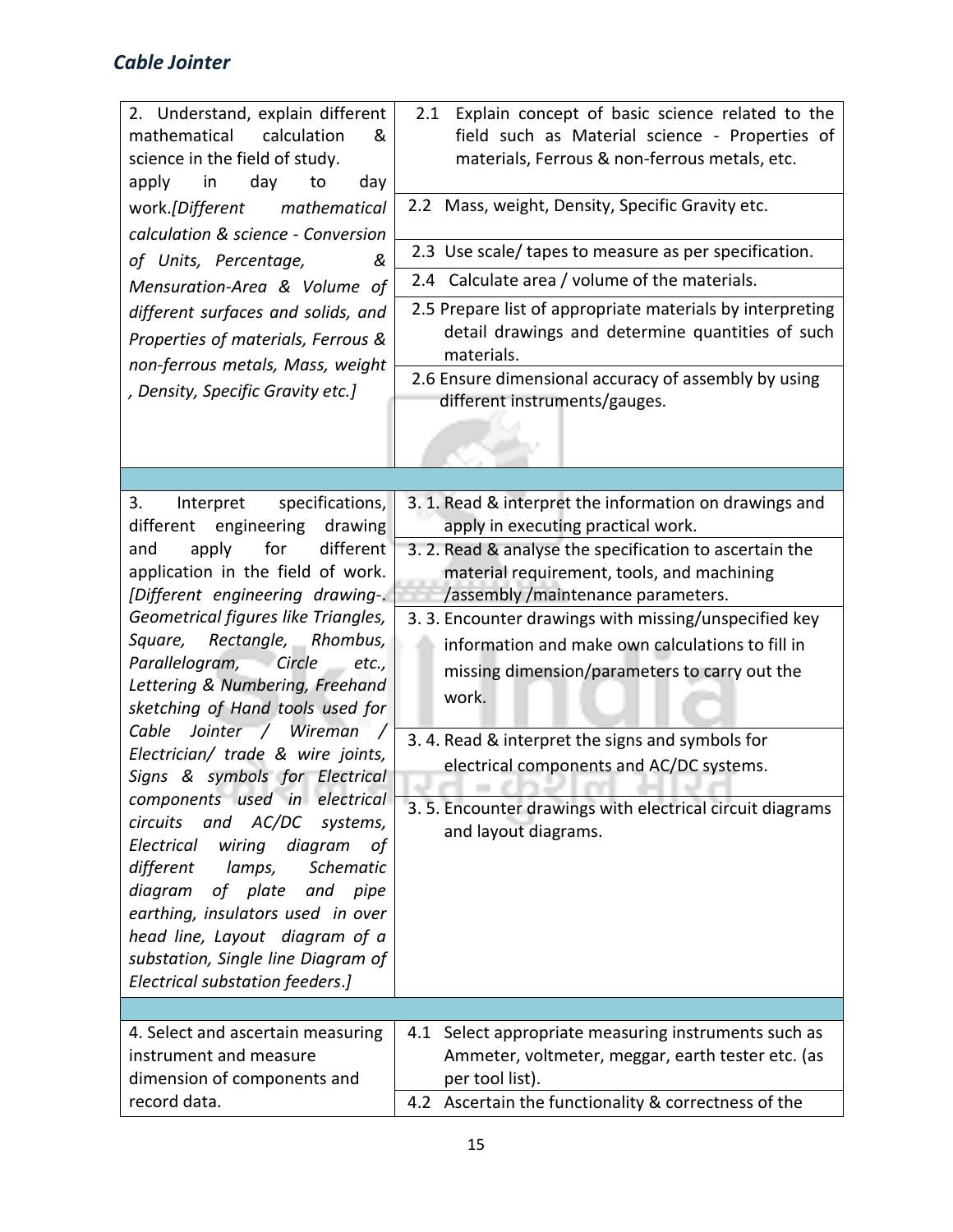|                                                                                                                                                          | instrument.                                                                                                                                                                                                                                                                                                                                                                                                                 |  |  |
|----------------------------------------------------------------------------------------------------------------------------------------------------------|-----------------------------------------------------------------------------------------------------------------------------------------------------------------------------------------------------------------------------------------------------------------------------------------------------------------------------------------------------------------------------------------------------------------------------|--|--|
|                                                                                                                                                          | 4.3 Measure dimension of the components & record<br>data to analyse them with given                                                                                                                                                                                                                                                                                                                                         |  |  |
|                                                                                                                                                          | drawing/measurement.                                                                                                                                                                                                                                                                                                                                                                                                        |  |  |
|                                                                                                                                                          |                                                                                                                                                                                                                                                                                                                                                                                                                             |  |  |
| Explain<br>the<br>5.<br>concept<br>in<br>productivity, quality tools, and                                                                                | 5.1 Explain the concept of productivity and quality<br>tools and apply during execution of job.                                                                                                                                                                                                                                                                                                                             |  |  |
| labour welfare legislation<br>and<br>apply such in day to day work to<br>improve productivity & quality.                                                 | 5.2 Understand the basic concept of labour welfare<br>legislation and adhere to responsibilities and<br>remain sensitive towards such laws.<br>Knows benefits guaranteed under various acts.<br>5.3                                                                                                                                                                                                                         |  |  |
|                                                                                                                                                          |                                                                                                                                                                                                                                                                                                                                                                                                                             |  |  |
| 6. Explain energy conservation,<br>global warming and pollution and<br>contribute in day to day work by<br>available<br>optimally<br>using<br>resources. | 6.1 Explain the concept of energy conservation, global<br>warming, pollution and utilize the available<br>recourses optimally & remain sensitive to avoid<br>environment pollution.<br>6.2 Dispose waste following standard procedure.                                                                                                                                                                                      |  |  |
|                                                                                                                                                          |                                                                                                                                                                                                                                                                                                                                                                                                                             |  |  |
| 7. Explain personnel finance,<br>entrepreneurship and<br>manage/organize related task in<br>day to day work for personal &<br>societal growth.           | 7. 1. Explain personnel finance and entrepreneurship.<br>7. 2. Explain role of Various Schemes and Institutes for<br>self-employment i.e. DIC, SIDA, SISI, NSIC, SIDO,<br>Idea for financing/ non financing support agencies<br>to familiarizes with the Policies /Programmes &<br>procedure & the available scheme.<br>7. 3. Prepare Project report to become an entrepreneur<br>for submission to financial institutions. |  |  |
|                                                                                                                                                          |                                                                                                                                                                                                                                                                                                                                                                                                                             |  |  |
| 8. Plan and organize the work<br>related to the occupation.                                                                                              | 8. 1. Use documents, drawings and recognize hazards in<br>the work site.<br>79 H<br>8. 2. Plan workplace/assembly location with due<br>consideration to operational stipulation<br>8. 3. Communicate effectively with others and plan<br>project tasks<br>8. 4. Assign roles and responsibilities of the co-trainees<br>for execution of the task effectively and monitor<br>the same.                                      |  |  |
|                                                                                                                                                          | <b>SPECIFIC OUTCOME</b>                                                                                                                                                                                                                                                                                                                                                                                                     |  |  |
|                                                                                                                                                          | Block-I& II (Section:10 in the competency based curriculum)                                                                                                                                                                                                                                                                                                                                                                 |  |  |
| Assessment Criteria i.e. the standard of performance, for each specific learning outcome                                                                 |                                                                                                                                                                                                                                                                                                                                                                                                                             |  |  |

*Assessment Criteria i.e. the standard of performance, for each specific learning outcome mentioned under Block – I& II (section: 10) must ensure that the trainee works in familiar, predictable, routine, situation of clear choice. Assessment criteria should broadly cover the*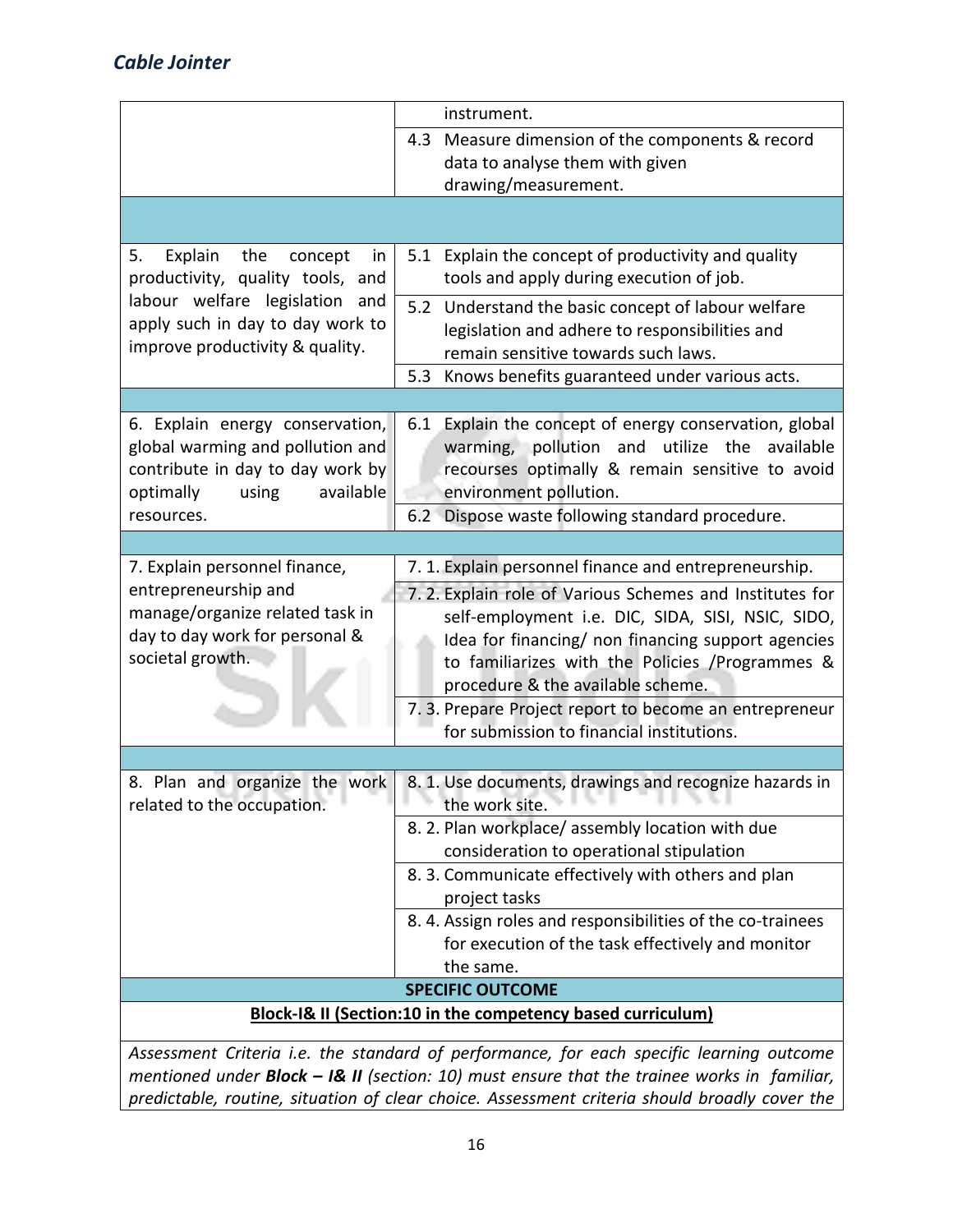*aspect of Planning (Identify, ascertain, etc.); Execution apply factual knowledge of field of knowledge, recall and demonstrate practical skill during performing the work in routine and repetitive in narrow range of application, using appropriate rule and tool, complying with basic arithmetic and algebraic principles and language to communicate in written or oral with required clarity; Checking/ Testing to ensure functionality during the assessment of each outcome. The assessments parameters must also ascertain that the candidate is responsible for his/her own work and learning.*



# Skill India कोशल भारत-कुशल भारत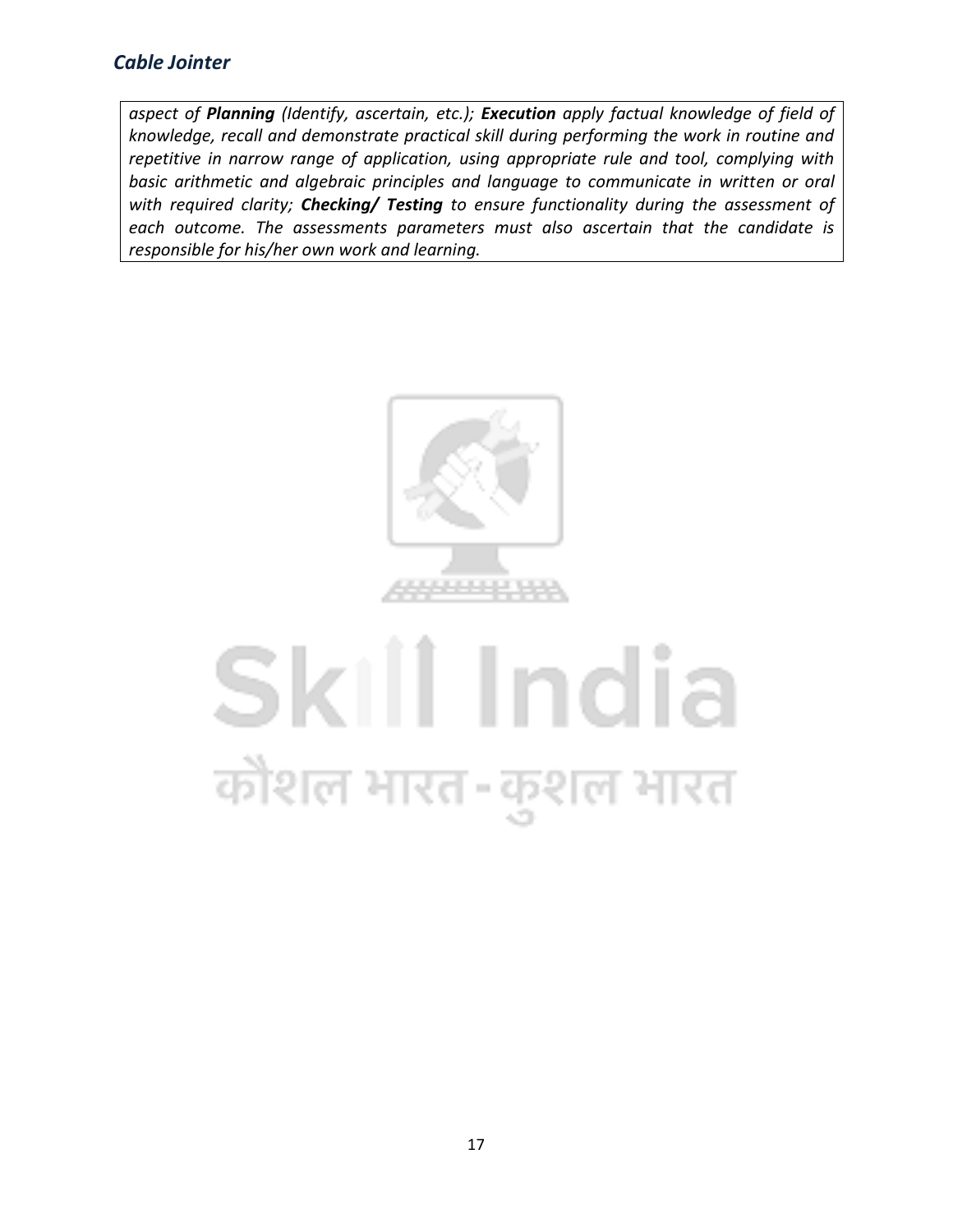# **BASIC TRAINING (Block – I) Duration: (03) Three Months**

| <b>Week</b><br>No. | <b>Professional Skills (Trade Practical)</b>                                                                                                                                                                                                                                                | <b>Professional Knowledge (Trade Theory)</b>                                                                                                                                                                                                                                                             |  |
|--------------------|---------------------------------------------------------------------------------------------------------------------------------------------------------------------------------------------------------------------------------------------------------------------------------------------|----------------------------------------------------------------------------------------------------------------------------------------------------------------------------------------------------------------------------------------------------------------------------------------------------------|--|
| 1.                 | ofvarious<br>Implementation<br>1.<br>safety<br>measures in the shop floor. Visit to<br>different sections of the Institute.                                                                                                                                                                 | <b>Occupational Safety &amp; Health</b><br>Basic safety introduction,<br>Personal protection:-                                                                                                                                                                                                           |  |
|                    | Demonstration of elementary first<br>2.                                                                                                                                                                                                                                                     | Basic injury prevention, Basic first aid,                                                                                                                                                                                                                                                                |  |
|                    | aid. Artificial Respiration.                                                                                                                                                                                                                                                                | Hazard identification and avoidance,                                                                                                                                                                                                                                                                     |  |
|                    | Practice on use of fire extinguishers.<br>3.                                                                                                                                                                                                                                                | safety signs for Danger, Warning,                                                                                                                                                                                                                                                                        |  |
|                    | <b>Occupational Safety &amp; Health.</b><br>4.                                                                                                                                                                                                                                              | caution & personal safety message.                                                                                                                                                                                                                                                                       |  |
|                    | Importance of housekeeping<br>5.<br>&                                                                                                                                                                                                                                                       | Use of Fire extinguishers.                                                                                                                                                                                                                                                                               |  |
|                    | good shop floor practices.<br>Health, Safety and<br>Environment<br>6.<br>guidelines,<br>legislations<br>&<br>regulations as applicable. Disposal<br>procedure of waste materials like<br>cotton waste, metal chips/burrs etc.<br>Basic safety introduction,<br>Personal<br>7.<br>protective | Visit & observation of sections.<br>Various safety measures involved in the<br>Industry. Elementary first Aid. Concept<br>of Standard<br>Soft Skills: its importance and Job area<br>after completion of training.<br>Introduction of First aid. Operation of<br>electrical mains. Introduction of PPEs. |  |
|                    | Equipment(PPE):-<br>Basic injury prevention, Basic first<br>aid, Hazard identification<br>and<br>avoidance, safety signs for Danger,<br>Warning, caution & personal safety<br>message.<br>Preventive measures for electrical<br>8.<br>accidents & steps to be taken in                      | Introduction to 5S concept & its<br>application.<br>Response to emergencies e.g.; power<br>failure, fire, and system failure.                                                                                                                                                                            |  |
|                    | such accidents.<br>Use of Fire extinguishers.<br>9.                                                                                                                                                                                                                                         |                                                                                                                                                                                                                                                                                                          |  |
| 2.                 | 10. Familiarization with signs and                                                                                                                                                                                                                                                          | Fundamental of electricity:                                                                                                                                                                                                                                                                              |  |
|                    | symbols of Electrical accessories.                                                                                                                                                                                                                                                          | Fundamental terms- Current, Voltage<br>definitions, AC, DC, Phase, Neutral,<br>Earth.<br>Units & effects of electric current.                                                                                                                                                                            |  |
| 3.                 | 11. Skinning the cables                                                                                                                                                                                                                                                                     | Solders, flux and soldering technique.                                                                                                                                                                                                                                                                   |  |
|                    | 12. Demonstration & Practice on bare                                                                                                                                                                                                                                                        | Resistors types of resistors & properties                                                                                                                                                                                                                                                                |  |
|                    | conductors joints--such as rat tail,                                                                                                                                                                                                                                                        | of resistors.                                                                                                                                                                                                                                                                                            |  |
|                    | Britannia, straight, Tee, Western<br>union Joints                                                                                                                                                                                                                                           | Introduction of National Electrical Code.                                                                                                                                                                                                                                                                |  |
|                    | 13. Practice in soldering & brazing                                                                                                                                                                                                                                                         | Explanation, Definition and properties<br>of conductors, insulators and semi-                                                                                                                                                                                                                            |  |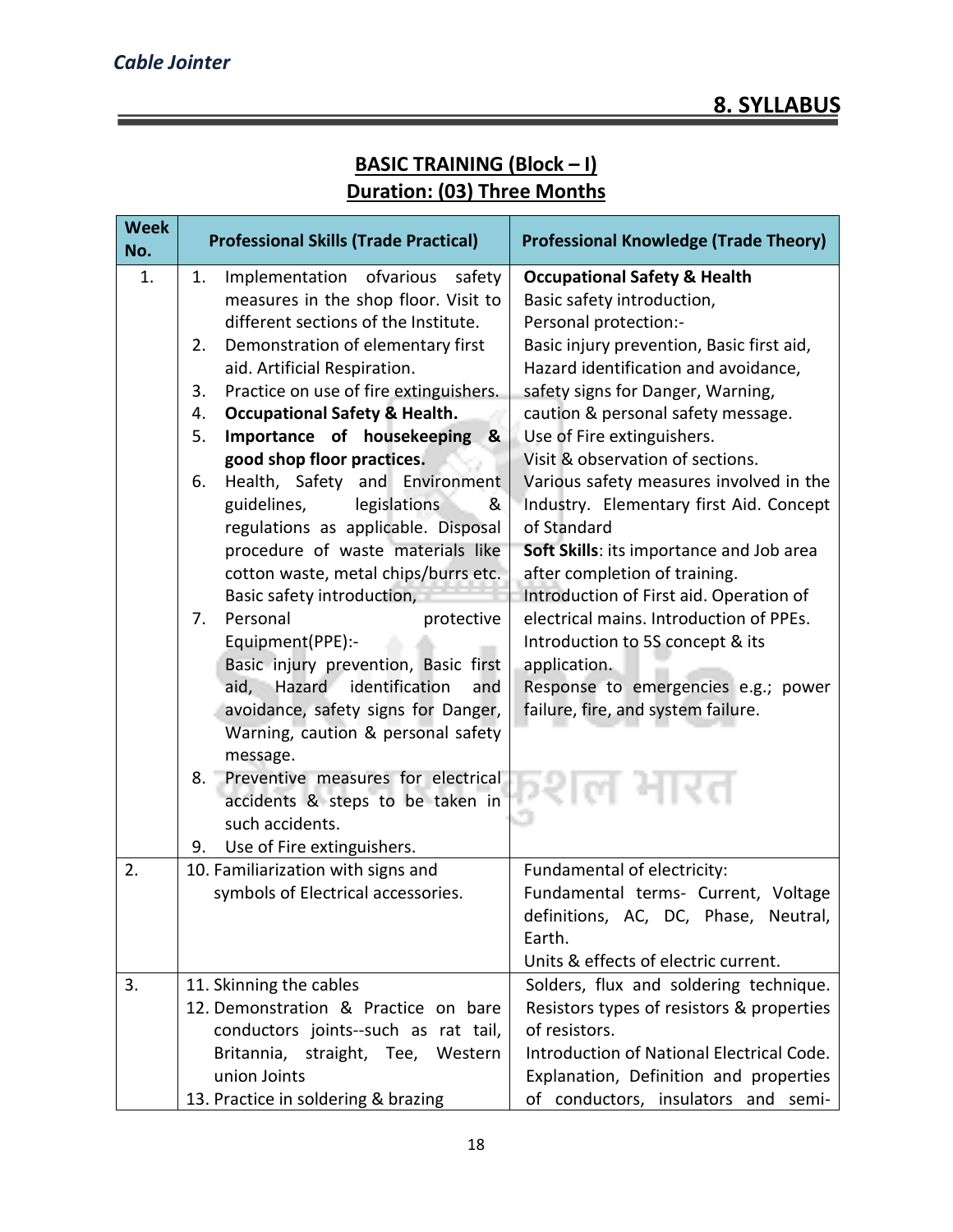|        | 14. Practice on crimping thimbles, Lugs.   | conductors.                                |
|--------|--------------------------------------------|--------------------------------------------|
|        | 15. Demonstration and identification of    | Types of wires & cables, standard wire     |
|        | types of cables. Demonstration &           | gauge.                                     |
|        | practice on using standard wire            | Specification of wires &<br>Cables-        |
|        | gauge &micrometer.                         | insulation & voltage grades- Low,          |
|        |                                            | medium & high voltage                      |
| 4.     | 16. Verification of Ohm's Law,             | Ohm's Law -                                |
|        | 17. Measuring unknown resistance           | Simple electrical circuits and problems.   |
|        | 18. Verification of laws of series and     | Reading of simple Electrical Layout.       |
|        | parallel circuits.                         | <b>Resistors -Law of Resistance.</b>       |
|        | 19. Experiment on poly phase circuits.     | Series and parallel circuits & related     |
|        | Current, voltage, power and power          | calculation.                               |
|        | factor measurement in single & poly-       | Alternating Current -Comparison and        |
|        | circuits. Measurement<br>phase<br>οf       | Advantages D.C and A.C. Related terms      |
|        | energy in single and poly-phase            | Frequency, Instantaneous value, R.M.S.     |
|        | circuits. - Use of phase sequence          | value Average value, Peak factor, form     |
|        | meter.                                     | factor, sine wave, phase and phase         |
|        | 20. Practice on three phase four wire      | difference.                                |
|        | system for understanding phase and         | Inductive and Capacitive reactance,        |
|        | line voltage & current.                    | Impedance (Z), power factor (p.f).         |
|        |                                            | Active and Reactive power.                 |
|        |                                            | Single Phase and three-phase system        |
|        |                                            | etc.                                       |
|        |                                            |                                            |
|        |                                            | Power consumption in series<br>and         |
|        |                                            | parallel, P.F. etc. Concept three-phase    |
|        |                                            | Star and Delta connection.                 |
|        |                                            | Line and phase voltage, current and        |
|        |                                            | power in a 3 phase circuits with           |
|        |                                            | balanced and unbalanced load.              |
|        | <b>The Contract</b><br>n.<br>H.            | Three phase four wire system               |
|        |                                            | Use of power analyzer, measurement of      |
|        |                                            | THd, Harmonics<br>due<br>to<br>digital     |
|        |                                            | switching.                                 |
| $5-6.$ | 21. Demonstration of trade hand            | Identification of Trade-Hand tools-        |
|        | 22. tools. Use, care & maintenance of      | Specifications                             |
|        | various hand tools.                        | Common Electrical Accessories, their       |
|        | 23. Practice<br>installation<br>and<br>on. | specifications in line with NEC 2011-      |
|        | overhauling<br>electrical<br>common        | Explanation of switches lamp holders,      |
|        | accessories as per simple Electrical       | plugs and sockets. Developments of         |
|        | circuit / Layout.                          | domestic circuits, Alarm & switches,       |
|        | 24. Make test board.                       | with individual switches, Two way          |
|        | 25. Identify basic Hand Tools for filing,  | switch .Security surveillance, Fire alarm, |
|        | chiseling, cutting, drilling, etc.         | MCB, ELCB, MCCB.                           |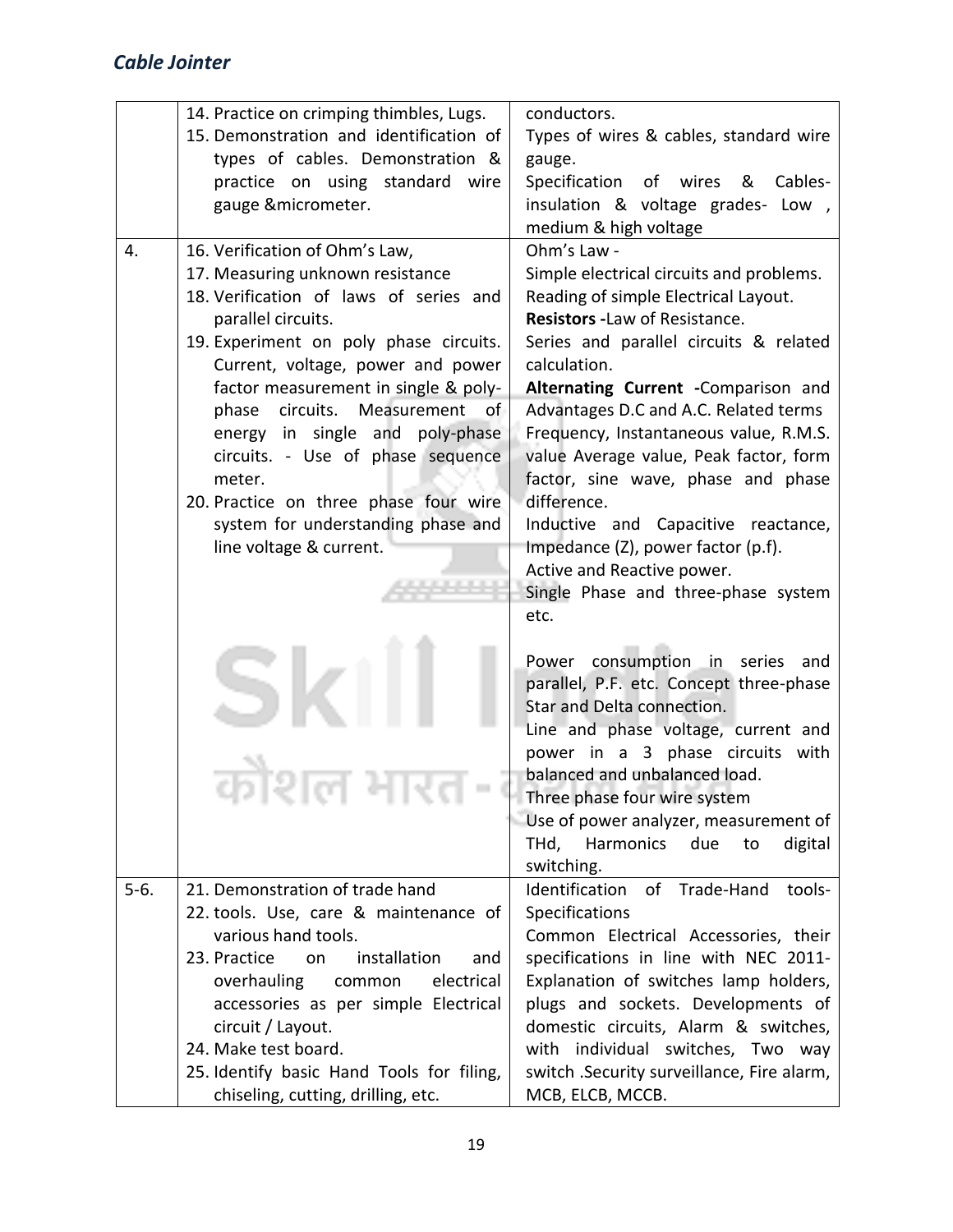|        |                                            | Series-parallel testing board & use.      |
|--------|--------------------------------------------|-------------------------------------------|
|        | 26. Chipping practice and practice in      | Introduction to fitting trade.            |
|        | grinding hardening and tempering of        | General<br>Descriptions,<br>Care<br>&     |
|        | chisels.                                   | Maintenance of Hammer, Chisels, Try       |
|        |                                            | Square, etc.                              |
| 7.     | 27. Filing practice, filing true to line.  | &<br>Descriptions,<br>General<br>Care     |
|        | 28. Marking, sawing and drilling practice  | hacksaw,<br>drilling<br>Maintenance<br>of |
|        | in hand drilling & power drilling          | machine, etc                              |
|        | machine.                                   | Description of taps and dies, types of    |
|        | 29. Practice in using taps and dies,       | rivets and riveted joints.                |
|        | threading hexagonal and square nuts        | Finishing and polishing materials and     |
|        | etc. Cutting external threads on stud      | their process.                            |
|        | and on pipes and riveting practices.       |                                           |
|        | 30. Practice in using sand paper and       |                                           |
|        | polishing.                                 |                                           |
| 8.     | 31. Simple sheet metal work Cutting,       | Sheet metal workers common hand           |
|        | bending and jointing. Jointing of          | tools. Sheet and wire gauges. Blow        |
|        | metals by soft soldering. Making of        | lamp and its use. Pipe and pipe fittings, |
|        | simple sheet metal articles.               | Description of simple soldering and       |
|        | 32. Preparation of channel clamps as       | brazing common joints.                    |
|        | used in line construction, Bending of      | Description and use of Black smiths       |
|        | pipe to required shape. Hardening          | tools such as cutting tools, punches,     |
|        | tempering<br>and<br>common<br>smithy       | swages, swage blocks, anvil, sledge       |
|        | cutting tools.                             | hammer, etc. Various terms used like      |
|        |                                            | cutting, drawing, forging upsetting,      |
|        |                                            | bending etc.                              |
| 9.     | 33. Practice in making Eye bolt, stay bolt | Metals in common use, properties,         |
|        | 'U' clamps and 'J' clamps.                 | temperature chart of various metals.      |
|        | 34. Practice in brazing and welding        | Anne hardening, tempering and case        |
|        | operation like brazing copper pipe,        | hardening.                                |
|        | welding mild steel ring etc.               | Description of brazing and welding.       |
|        |                                            | Their application importance in smithy.   |
| 10.    | 35. Practice in casing, Capping and        | Electric wirings, I.E. rules.             |
|        | Conduit wiring.                            | Types & selection of wirings both         |
|        | 36. Testing of wiring installation by      | domestic and industrial.                  |
|        | Meggar.                                    | Specifications for wiring.                |
|        | 37. Fixing of calling bells/buzzers.       | Grading of cables and current ratings.    |
|        |                                            | Principle of laying out in domestic       |
|        |                                            | wiring. Estimate the cost of wiring       |
|        |                                            | system                                    |
|        |                                            | Voltage drop concept.                     |
| $11 -$ | 38. Identification & demonstration on      | Wiring system - P.V.C., concealed         |
| 12.    | conduits and accessories & their           | system.                                   |
|        | uses, cutting, threading & laying,         | Specifications, standards for             |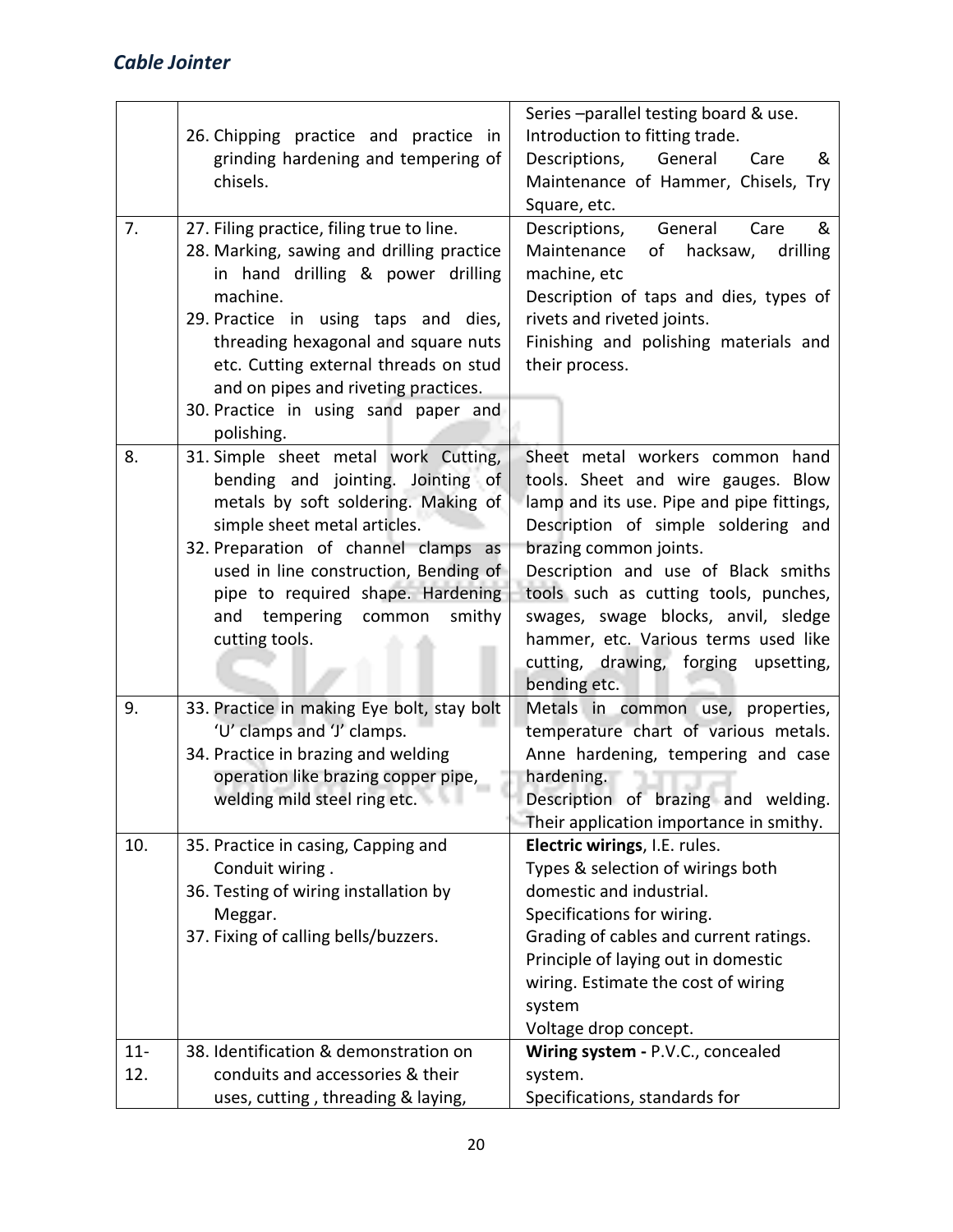|     | Installation, Testing,                       | conduits and accessories                   |
|-----|----------------------------------------------|--------------------------------------------|
|     | 39. Maintenance and Repairing of wiring.     | <b>Power Wiring</b>                        |
|     | 40. Application of fuses, relay, MCB,        | <b>Control Wiring</b>                      |
|     | ELCB.                                        | <b>Information Communication</b>           |
|     | different<br>41. Practice<br>Earthing-<br>on | Entertainment Wiring.                      |
|     | methods of earthing.                         | Testing of wiring installation by meggar   |
|     | 42. Measurement of Earth resistance by       | Study of Fuses, Relays, Miniature circuit  |
|     | earth tester. Testing of Earth Leakage       | breakers (MCB), ELCB, etc.                 |
|     | by ELCB and relay.                           | Earthing- Principle of different methods   |
|     |                                              | of earthing & selection. i.e. Pipe, Plate, |
|     |                                              | etc                                        |
|     |                                              | Importance of Earthing.                    |
|     |                                              | Improving of earth resistance              |
|     |                                              | Earth Leakage circuit breaker (ELCB).      |
| 13. | 43. Identify & select different type of      | <b>Electrical Measuring Instruments -</b>  |
|     | Instruments.                                 | Types, indicating types                    |
|     | 44. Use of -PMMC, MI meter, Multi-           | PMMC & MI meter (Ammeter,                  |
|     | meter(Digital/Analog), Wattmeter, P          | Voltmeter)                                 |
|     | F meter, Energy meter, Frequency             | Range extension                            |
|     | meter,                                       | Multimeter(Digital/Analog)                 |
|     | 45. Phase sequence meter, Digital            | Wattmeter                                  |
|     | Instruments, etc                             | P.F. meter                                 |
|     | 46. Range extension of meters.               | Energy meter (Digital/analog)              |
|     |                                              | Insulation Tester (Megger), Earth tester.  |
|     |                                              | Frequency meter                            |
|     |                                              | Phase Sequence meter                       |
|     |                                              | Multimeter-Analog and Digital              |
|     |                                              | Tong tester                                |
|     |                                              | Techometer.                                |
|     | <b>Assessment/Examination 03days</b>         |                                            |

**Note: -** *More emphasis to be given on video/real-life pictures during theoretical classes. Some real-life pictures/videos of related industry operations may be shown to the trainees to give a feel of Industry and their future assignment.*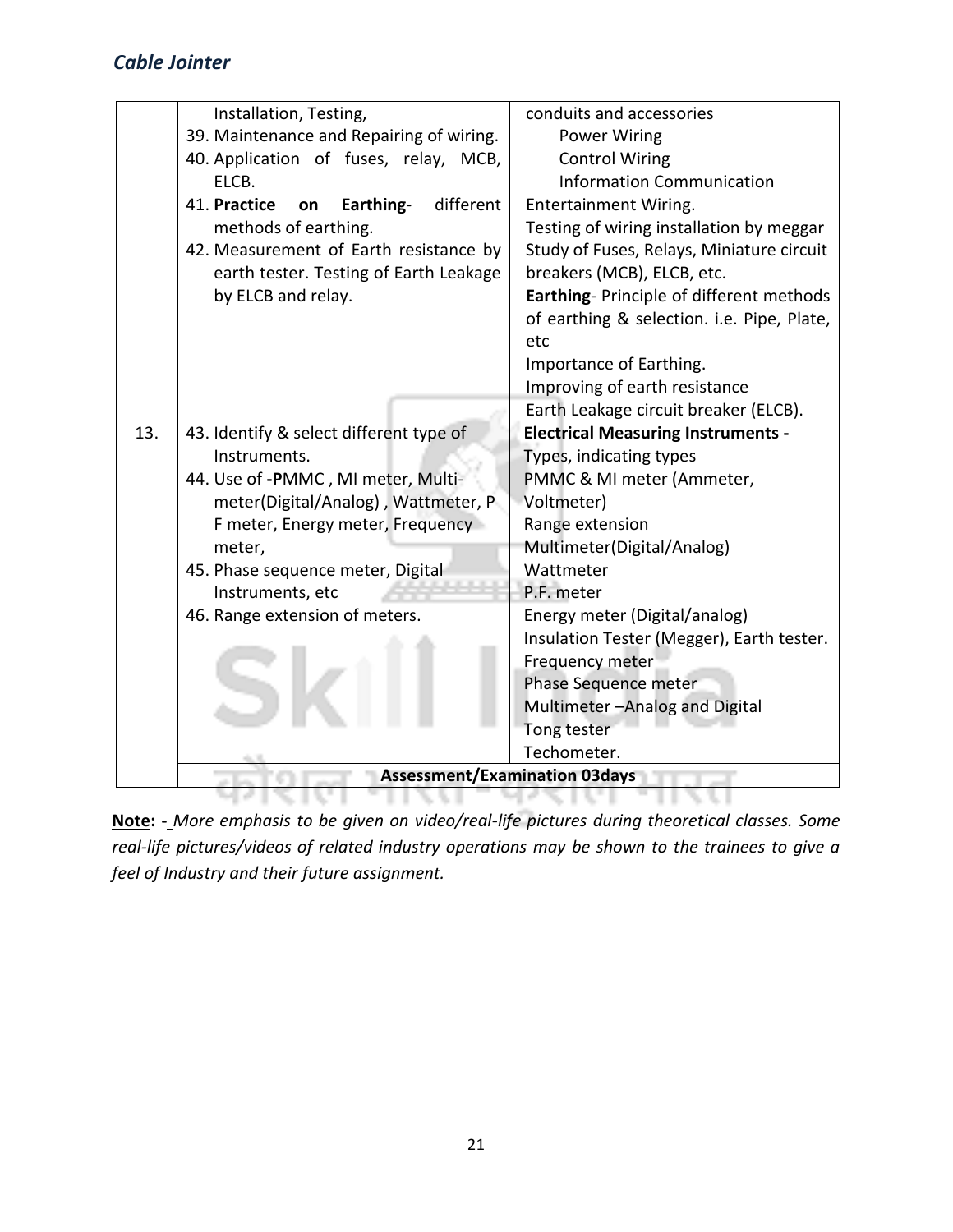| <b>Week</b><br>No. | <b>Professional Skills (Trade Practical)</b>                                                                                                                                                                    | <b>Professional Knowledge (Trade Theory)</b>                                                                                                                                                                                                                                                                                |
|--------------------|-----------------------------------------------------------------------------------------------------------------------------------------------------------------------------------------------------------------|-----------------------------------------------------------------------------------------------------------------------------------------------------------------------------------------------------------------------------------------------------------------------------------------------------------------------------|
| $\mathbf{1}$       | 47. Identify of single & multicore and<br>their application.<br>48. Demonstrate Constituents of<br>different types of cable.                                                                                    | Advantage of the underground cable<br>Necessity of single and multicore cables.<br>Constituents of cable and their choice<br>including.                                                                                                                                                                                     |
| 2.                 | 49. Identify different type of cable base<br>on classification & construction.<br>50. Correct use of various tools necessary<br>for cable jointing work.                                                        | <b>Classification / Construction of various</b><br>types of cables including.<br>$H$ -type<br>S.L. type<br>H.S.L. type<br>Pressure type<br>Belted cable (IS:9968 part 1and 2)                                                                                                                                               |
| 3.                 | 51. Measurement of earth resistance and<br>testing the continuity of earth<br>conductors. Use of earth resistance<br>tester/Megger.<br>52. Selection and use of dielectric tape<br>depending on voltage rating. | <b>Classification / Construction of various</b><br>types of cables including.<br>XPLE cables (cross linked polyethylene<br>cables IS:1798 of 1985)<br>ELOS TO MERACK CABLES (Synthetic<br>rubber cables)<br>FRLS cable (fire resistant low smoke<br>cable)<br>Basic knowledge of submarine cable.                           |
| 4.                 | 53. Preparation of Armour for earthling<br>cutting of Armors and sheath.<br>54. Stripping the cable insulation<br>following safety procedure.                                                                   | <b>Construction of EHT oil filled cables,</b><br>Construction of gas filled cables<br>Feature & Importance, Construction of<br><b>XLPE</b> cables<br>Constructional features of various types<br>of LT, HT and EHT cables.                                                                                                  |
| 5                  | 55. Demonstrate Constituents of EHT oil<br>filled cable.<br>56. Demonstrate Constituents of Gas<br>filled cable.<br>57. Measurement of resistance of<br>conducting material.                                    | Aluminum copper as conducting<br>materials, physical, chemical and<br>electrical properties, standard and solid<br>conductors.<br>Earthed and unearthed cables.<br>Different types of insulation, sheathes,<br>amour screening and serving.<br>Advantages OF H-TYPE Cables<br>Difference Between SL AND HSL Type<br>Cables. |
| $6 - 7$            | 58. Identify the cable base on current<br>carrying capacity.                                                                                                                                                    | Current carrying capacity and selection<br>of cables effect of:-                                                                                                                                                                                                                                                            |

# **BASIC TRAINING (Block – II) Duration: (03) Three Months**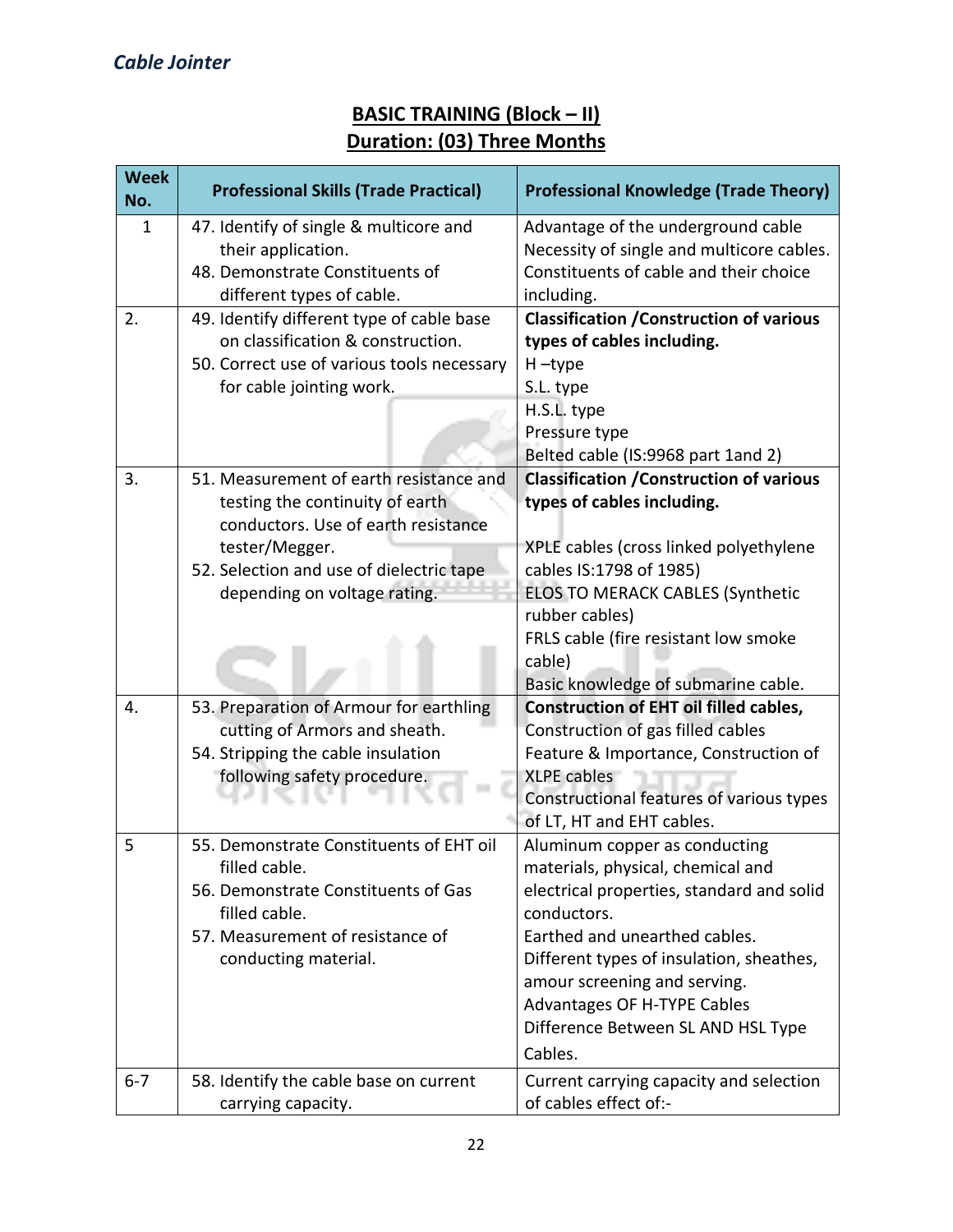|       |                                          | Ground/air temperature                     |
|-------|------------------------------------------|--------------------------------------------|
|       | 59. Measurement of insulation resistance | Depth of laying                            |
|       | between the cores and between the        | Grouping of proximity of cables            |
|       | cores and earth. Earth continuity in     | Thermal resistivity of soil and            |
|       | cables.                                  | conditions of soil.                        |
|       | 60. Identify & select different type of  | Limitation imposed by insulating           |
|       | cable laying method.                     | material.                                  |
|       |                                          | (Basis for selection of LT, HT and EHT     |
|       |                                          | cables (short circuit with stand           |
|       |                                          | capacity and length versus voltage         |
|       |                                          | drops).                                    |
|       |                                          | Derating Factor & its significance.        |
|       |                                          | Methods of laying cables with their        |
|       |                                          | advantages and disadvantages               |
|       |                                          | laying directly in ground, in air and in   |
|       |                                          | ducts.                                     |
|       |                                          | Bending radius and preparation of          |
|       |                                          | trench.                                    |
|       |                                          | Effects of vertical runs on impregnated    |
|       |                                          | cables.                                    |
| 8.    | 61. Practice of laying of cable in       | Methods of laying cables with their        |
|       |                                          | advantages and disadvantages               |
|       | trenches/pipe.                           | Protection from mechanical damages,        |
|       |                                          | cable spiking and cable identification     |
|       |                                          | Single core cables, trefoil formation,     |
|       |                                          | cross bending etc.                         |
|       |                                          |                                            |
| 9.    | 62. Making up a straight splice for      | Various types of joints and their          |
|       | different cables.                        | methods                                    |
|       | 63. Jointing of cables in lead sleeves.  | Preparation of case for various jointing   |
|       |                                          | soldering, crimping etc. Various           |
|       |                                          | components of joints and termination       |
|       |                                          | (glands, sockets, sleeves, ferrules etc.)  |
|       |                                          | Composition of solder and use flux.        |
|       |                                          | Knowledge of sharing ferrule.              |
| $10-$ | 64. Jointing of cables in epoxy sleeves. | Method of soldering and crimping. Use      |
| 12.   | 65. Termination of cable conductor.      | of crimping tools (hydraulic-crimping      |
|       | 66. Test the underground cables for      | tool kit)                                  |
|       | open, short circuit & ground fault and   | Precautions to be observed at every        |
|       | also check insulation resistance.        | stage of cable jointing.                   |
|       | 67. Testing of cables before commission. | Working principle of testing kit, cable    |
|       |                                          | fault finding bridges induction coil, etc. |
|       |                                          | Knowledge of Battery box and               |
|       |                                          | discharge rod.                             |
|       |                                          | Testing of cables before commissioning.    |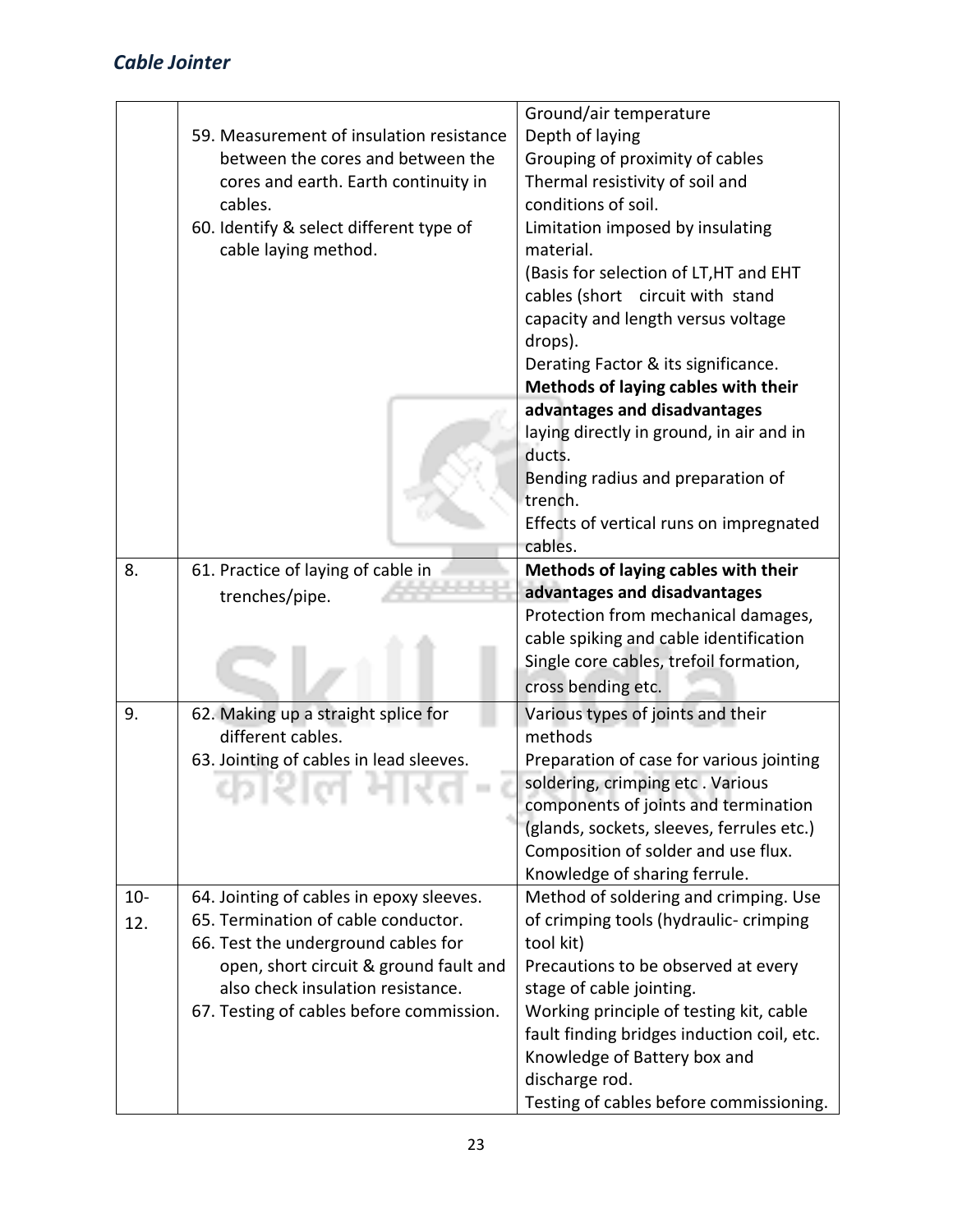|     |                                                                                    | Location of cables faults.                                                                                                                                                                |
|-----|------------------------------------------------------------------------------------|-------------------------------------------------------------------------------------------------------------------------------------------------------------------------------------------|
| 13. | 68. Determine the location of cable fault.<br>69. Measurement of earth resistance. | Importance of earthing of cables and<br>other identical equipments and<br>methods.<br>Basic information of RMU(Ring Main<br>Unit)<br>Standards and code of practice for<br>laying cables. |
|     | <b>Assessment/Examination 03 days</b>                                              | I.S. specifications and manufacturer's<br>specifications to be understood and<br>followed.                                                                                                |

**Note: -** *More emphasis to be given on video/real-life pictures during theoretical classes. Some real-life pictures/videos of related industry operations may be shown to the trainees to give a feel of Industry and their future assignment.*

555555555555

# Skill India कौशल भारत-कुशल भारत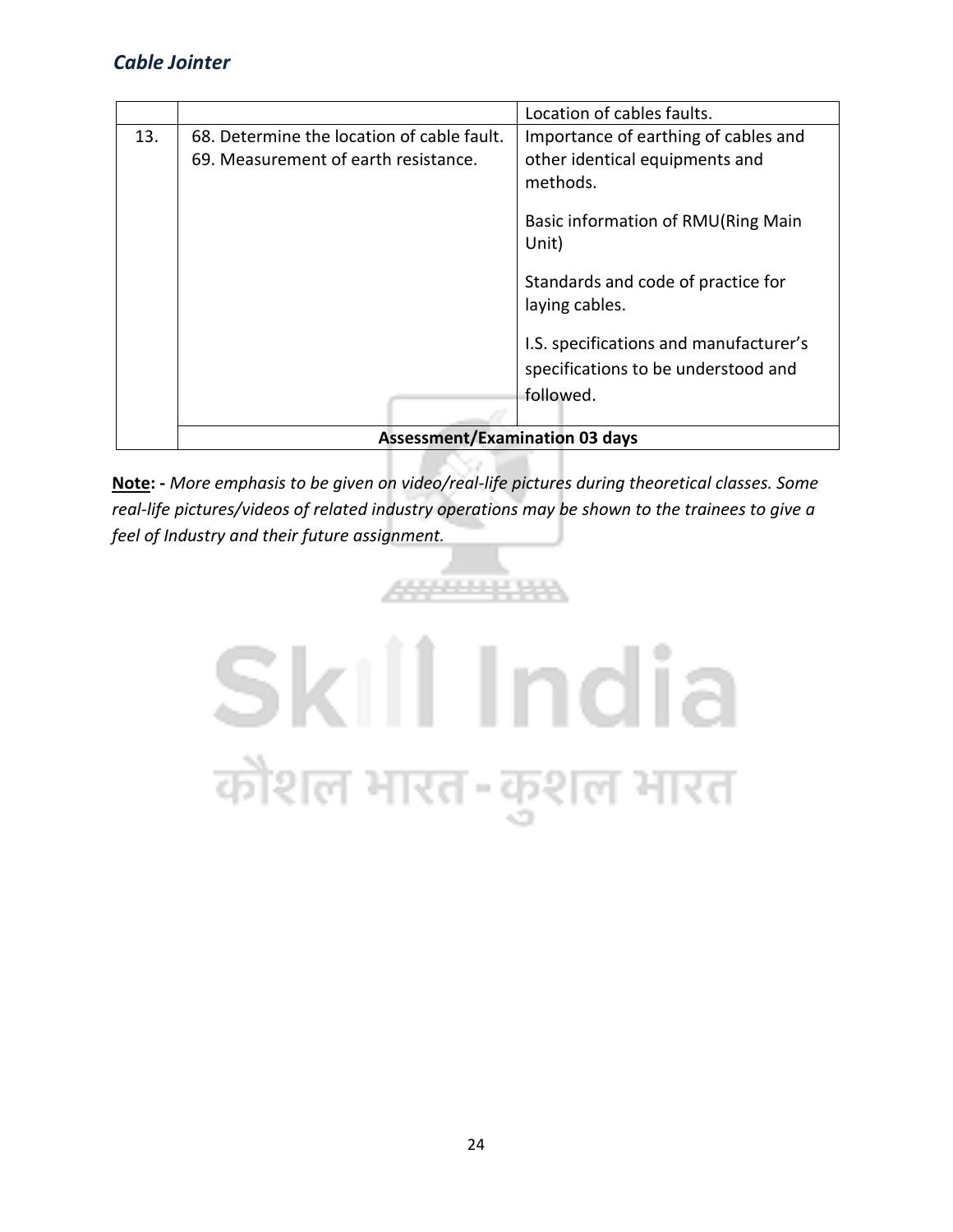Ξ

# **9.1 WORKSHOP CALCULATION SCIENCE & ENGINEERING DRAWING**

|            | $Block - I$                                                                                      |                                                                                                                                                                     |  |
|------------|--------------------------------------------------------------------------------------------------|---------------------------------------------------------------------------------------------------------------------------------------------------------------------|--|
| SI.<br>No. | <b>Workshop Calculation and Science</b><br>(Duration: - 20 hrs.)                                 | <b>Engineering Drawing</b><br>(Duration: - 30 hrs.)                                                                                                                 |  |
| 1.         | Systems of unit- FPS, CGS, MKS/SI unit,<br>unit of length, Mass and time,<br>Conversion of units | <b>Engineering Drawing: Introduction and its</b><br>importance                                                                                                      |  |
|            |                                                                                                  | -Viewing of engineering drawing sheets.<br>Method of Folding of printed Drawing Sheet<br>as per BIS SP:46-2003                                                      |  |
|            |                                                                                                  | Drawing Instruments : their Standard and<br>uses<br>- Drawing board, T-Square, Drafter (Drafting                                                                    |  |
|            |                                                                                                  | M/c), Set Squares, Protractor, Drawing<br>Instrument Box (Compass, Dividers, Scale,<br>Diagonal Scales etc.), Pencils of different<br>Grades, Drawing pins / Clips. |  |
| 2.         | Fractions, Decimal fraction, L.C.M.,                                                             | Lines:                                                                                                                                                              |  |
|            | H.C.F., Multiplication and Division of                                                           | - Definition, types and applications in                                                                                                                             |  |
|            | <b>Fractions and Decimals</b>                                                                    | Drawing as per BIS SP:46-2003                                                                                                                                       |  |
|            |                                                                                                  | - Classification of lines (Hidden, centre,                                                                                                                          |  |
|            |                                                                                                  | construction, Extension, Dimension, Section)                                                                                                                        |  |
|            |                                                                                                  | - Drawing lines of given length (Straight,                                                                                                                          |  |
|            |                                                                                                  | curved)                                                                                                                                                             |  |
|            |                                                                                                  | - Drawing of parallel lines, perpendicular line<br>- Methods of Division of line segment                                                                            |  |
| 3.         | Percentage: Introduction, Simple                                                                 | Drawing of Geometrical Figures: Definition,                                                                                                                         |  |
|            | calculation.                                                                                     | nomenclature and practice of -                                                                                                                                      |  |
|            |                                                                                                  | - Angle: Measurement and its types, method<br>of bisecting.                                                                                                         |  |
|            |                                                                                                  | - Triangle -different types                                                                                                                                         |  |
|            |                                                                                                  | - Rectangle, Square, Rhombus, Parallelogram.                                                                                                                        |  |
|            |                                                                                                  | - Circle and its elements                                                                                                                                           |  |
| 4.         | Material Science: properties -Physical                                                           | Lettering and Numbering as per BIS SP46-                                                                                                                            |  |
|            | & Mechanical, Types - Ferrous & Non-                                                             | 2003:                                                                                                                                                               |  |
|            | Ferrous, difference between Ferrous                                                              | - Single Stroke, Double Stroke, inclined,                                                                                                                           |  |
|            | and Non-Ferrous metals.                                                                          | Upper case and Lower case.                                                                                                                                          |  |
| 5.         | Introduction of Iron, Cast Iron,                                                                 | Free Hand sketch of hand tools, measuring                                                                                                                           |  |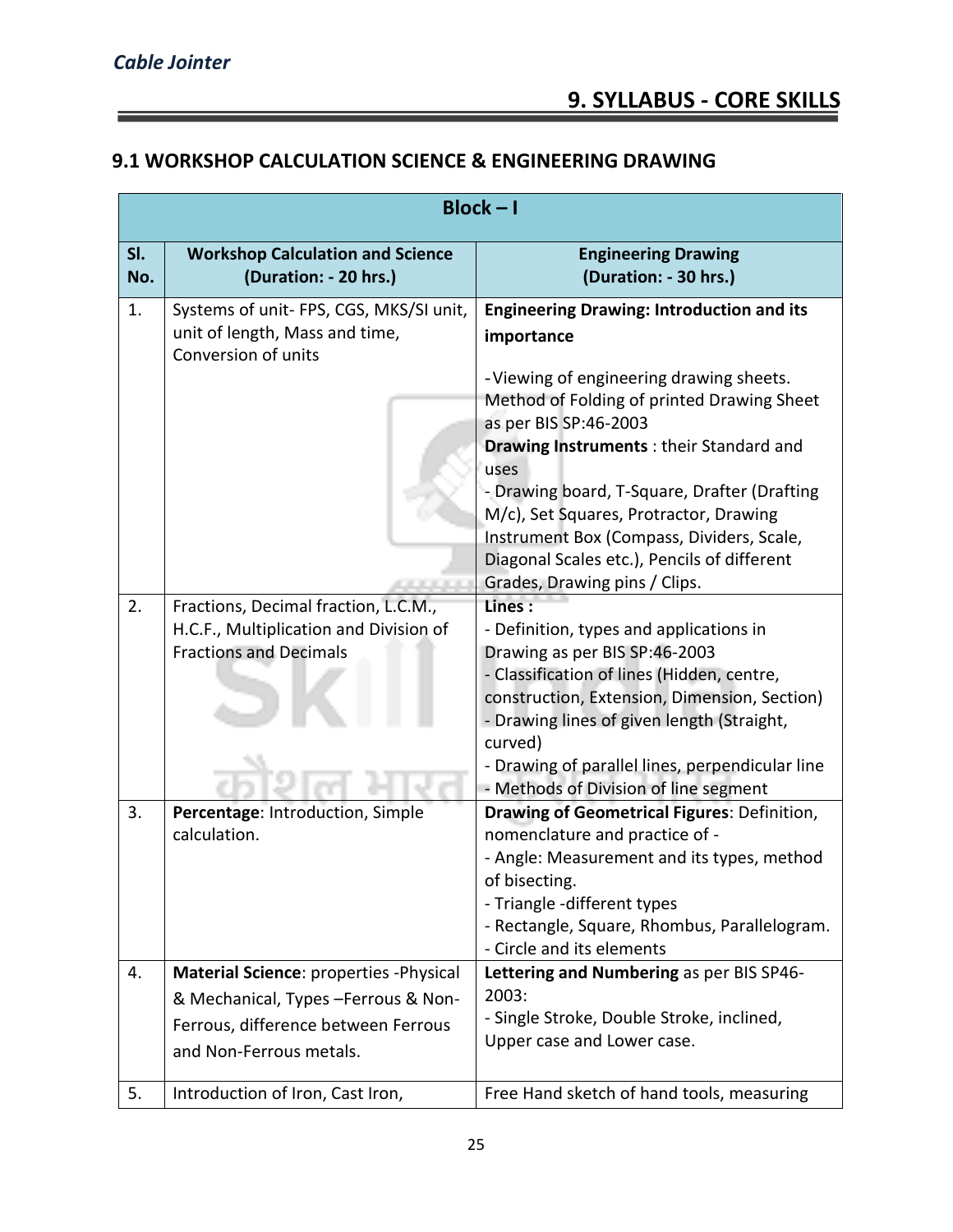|            | Wrought Iron, Steel, difference<br>between Iron and Steel, Alloy steel,<br>carbon steel, stainless steel, Non-<br>Ferrous metals, Non-Ferrous Alloys.                       | tools used in Electrician /wireman/ Lineman<br>trade.<br>Free hand sketch of wire joints.<br><b>Block-II</b>                       |
|------------|-----------------------------------------------------------------------------------------------------------------------------------------------------------------------------|------------------------------------------------------------------------------------------------------------------------------------|
| SI.<br>No. | <b>Workshop Calculation and Science</b><br>(Duration: - 20 hrs.)                                                                                                            | <b>Engineering Drawing</b><br>(Duration: - 30 hrs.)                                                                                |
| 1.         | Mass, Weight and Density: Mass,<br>Unit of Mass, Weight, difference<br>between mass and weight, Density,<br>unit of density, specific gravity of<br>metals                  | Signs & Symbols of AC/DC System<br>Symbols used in electrical circuits.<br>Electrical components.                                  |
| 2.         | Square Root:<br>Square and square root, method of<br>finding out square roots. Simple<br>problem using calculation.                                                         | Electrical wiring diagram of different lamps,<br>room (3/4 point), stair case.<br>Schematic diagram of plate and pipe<br>earthing, |
| 3.         | Mensuration: Area and perimeter of<br>square, rectangle, parallelogram,<br>triangle, circle, semi circle,<br>Surface area of solids - cube, cuboid,<br>cylinder and Sphere. | Types of insulator used inover head line. (Half<br>sectional views)                                                                |
| 4.         | Volume of solids - cube, cuboid,<br>cylinder and Sphere.<br>Measurement of angles.                                                                                          | Layout diagram of a substation. Single line<br>Diagram of Electrical substation feeders.                                           |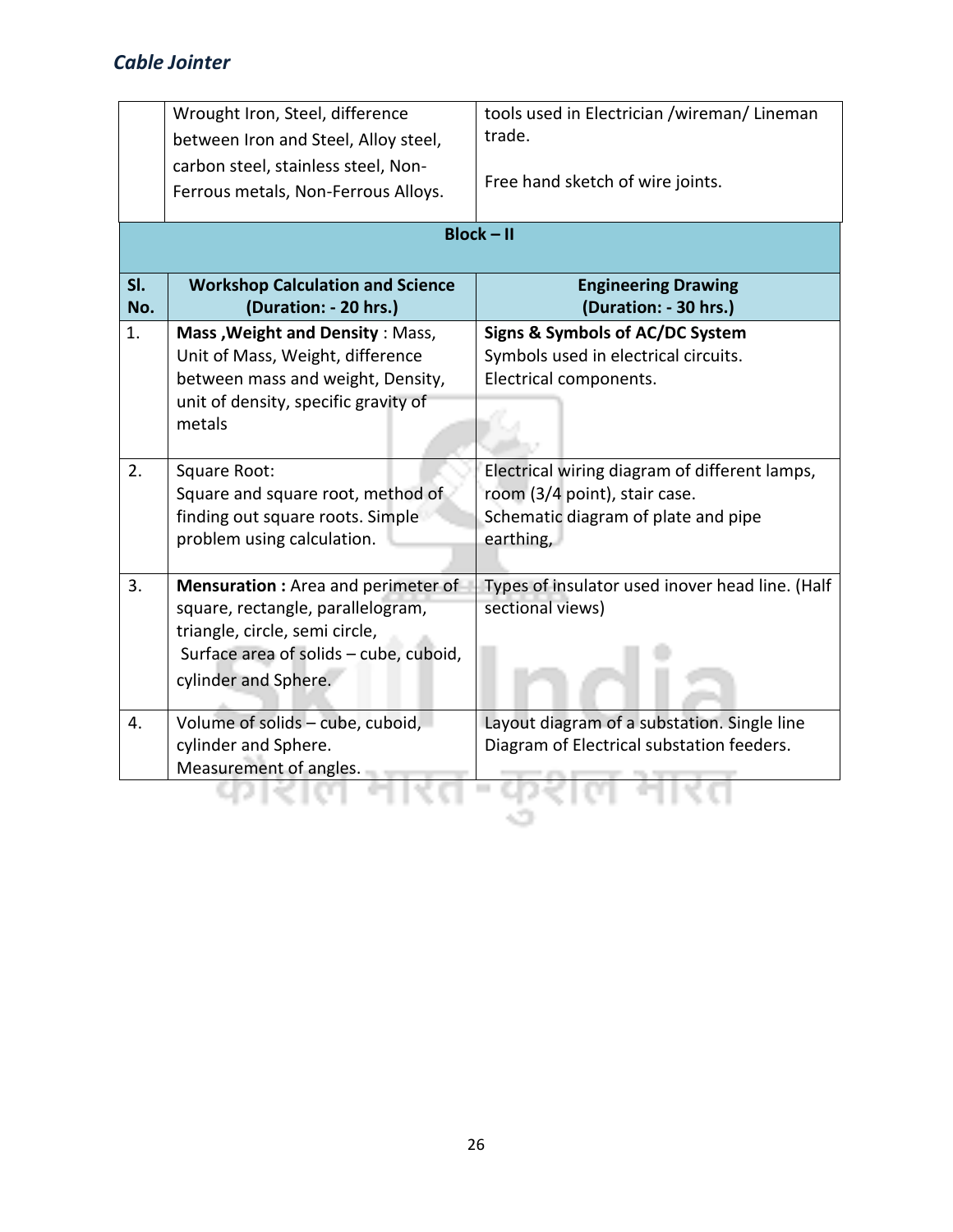# **9.2 EMPLOYABILITY SKILLS**

 **(DURATION: - 110 HRS.)**

| $Block - I$<br>(Duration - 55 hrs.)           |                                                                                                                                                                                                                                                                                                                                                                                                                                                                                                                                      |  |
|-----------------------------------------------|--------------------------------------------------------------------------------------------------------------------------------------------------------------------------------------------------------------------------------------------------------------------------------------------------------------------------------------------------------------------------------------------------------------------------------------------------------------------------------------------------------------------------------------|--|
| 1. English Literacy                           |                                                                                                                                                                                                                                                                                                                                                                                                                                                                                                                                      |  |
| Duration: 20 Hrs.                             | <b>Marks</b><br>:09                                                                                                                                                                                                                                                                                                                                                                                                                                                                                                                  |  |
| Pronunciation                                 | Accentuation (mode of pronunciation) on simple words, Diction<br>(use of word and speech)                                                                                                                                                                                                                                                                                                                                                                                                                                            |  |
| <b>Functional Grammar</b>                     | Transformation of sentences, Voice change, Change of tense, Spellings.                                                                                                                                                                                                                                                                                                                                                                                                                                                               |  |
| <b>Reading</b>                                | Reading and understanding simple sentences about self, work and<br>environment                                                                                                                                                                                                                                                                                                                                                                                                                                                       |  |
| <b>Writing</b>                                | Construction of simple sentences Writing<br>simple English                                                                                                                                                                                                                                                                                                                                                                                                                                                                           |  |
| Speaking / Spoken<br><b>English</b>           | Speaking with preparation on self, on family, on friends/ classmates, on<br>know, picture reading gain confidence through role-playing and<br>discussions on current happening job description, asking about<br>someone's job habitual actions. Cardinal (fundamental) numbers<br>ordinal numbers. Taking messages, passing messages on and filling in<br>message forms Greeting and introductions office hospitality, Resumes<br>or curriculum vita essential parts, letters of application reference to<br>previous communication. |  |
| 2. I.T. Literacy                              |                                                                                                                                                                                                                                                                                                                                                                                                                                                                                                                                      |  |
| Duration: 20 Hrs.                             | <b>Marks</b><br>:09                                                                                                                                                                                                                                                                                                                                                                                                                                                                                                                  |  |
| <b>Basics of Computer</b>                     | Introduction, Computer and its applications, Hardware and peripherals,<br>Switching on-Starting and shutting down of computer.                                                                                                                                                                                                                                                                                                                                                                                                       |  |
| <b>Computer Operating</b><br><b>System</b>    | Basics of Operating System, WINDOWS, The user interface of Windows<br>OS, Create, Copy, Move and delete Files and Folders, Use of External<br>memory like pen drive, CD, DVD etc, Use of Common applications.                                                                                                                                                                                                                                                                                                                        |  |
| Word processing and<br>Worksheet              | Basic operating of Word Processing, Creating, opening and closing<br>Documents, use of shortcuts, Creating and Editing of Text, Formatting<br>the Text, Insertion & creation of Tables. Printing document.<br>Basics of Excel worksheet, understanding basic commands, creating<br>simple worksheets, understanding sample worksheets, use of simple<br>formulas and functions, Printing of simple excel sheets.                                                                                                                     |  |
| Computer<br><b>Networking and</b><br>Internet | Basic of computer Networks (using real life examples), Definitions of<br>Local Area Network (LAN), Wide Area Network (WAN), Internet,<br>Concept of Internet (Network of Networks),<br>Meaning of World Wide Web (WWW), Web Browser, Web Site, Web                                                                                                                                                                                                                                                                                   |  |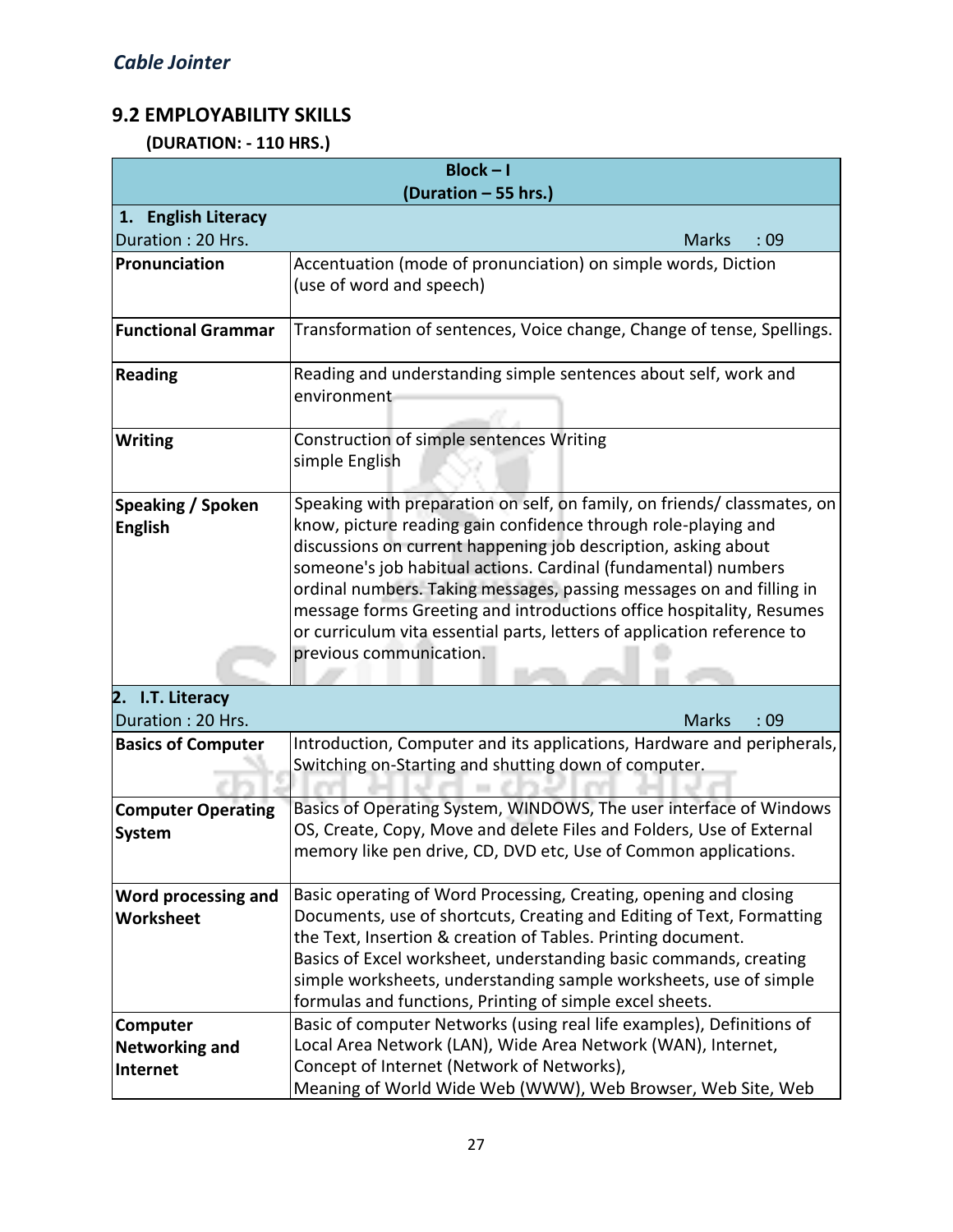|                                | page and Search Engines. Accessing the Internet using Web Browser,<br>Downloading and Printing Web Pages, Opening an email account and<br>use of email. Social media sites and its implication.<br>Information Security and antivirus tools, Do's and Don'ts in Information |  |  |
|--------------------------------|-----------------------------------------------------------------------------------------------------------------------------------------------------------------------------------------------------------------------------------------------------------------------------|--|--|
|                                | Security, Awareness of IT - ACT, types of cyber crimes.                                                                                                                                                                                                                     |  |  |
| <b>3. Communication Skills</b> |                                                                                                                                                                                                                                                                             |  |  |
| Duration: 15 Hrs.              | <b>Marks</b><br>:07                                                                                                                                                                                                                                                         |  |  |
| Introduction to                | Communication and its importance                                                                                                                                                                                                                                            |  |  |
| <b>Communication Skills</b>    | Principles of Effective communication                                                                                                                                                                                                                                       |  |  |
|                                | Types of communication - verbal, non verbal, written, email, talking on                                                                                                                                                                                                     |  |  |
|                                | phone.                                                                                                                                                                                                                                                                      |  |  |
|                                | Non verbal communication -characteristics, components-Para-language                                                                                                                                                                                                         |  |  |
|                                | Body language                                                                                                                                                                                                                                                               |  |  |
|                                | Barriers to communication and dealing with barriers.                                                                                                                                                                                                                        |  |  |
|                                | Handling nervousness/ discomfort.                                                                                                                                                                                                                                           |  |  |
|                                |                                                                                                                                                                                                                                                                             |  |  |
| <b>Listening Skills</b>        | Listening-hearing and listening, effective listening, barriers to                                                                                                                                                                                                           |  |  |
|                                | effective listening guidelines for effective listening.                                                                                                                                                                                                                     |  |  |
|                                | Triple- A Listening - Attitude, Attention & Adjustment.<br>Active Listening Skills.                                                                                                                                                                                         |  |  |
|                                |                                                                                                                                                                                                                                                                             |  |  |
|                                | Motivational Training Characteristics Essential to Achieving Success.                                                                                                                                                                                                       |  |  |
|                                | The Power of Positive Attitude.                                                                                                                                                                                                                                             |  |  |
|                                | Self awareness                                                                                                                                                                                                                                                              |  |  |
|                                | <b>Importance of Commitment</b>                                                                                                                                                                                                                                             |  |  |
|                                | <b>Ethics and Values</b>                                                                                                                                                                                                                                                    |  |  |
|                                | <b>Ways to Motivate Oneself</b>                                                                                                                                                                                                                                             |  |  |
|                                | Personal Goal setting and Employability Planning.                                                                                                                                                                                                                           |  |  |
|                                |                                                                                                                                                                                                                                                                             |  |  |
|                                | Manners, Etiquettes, Dress code for an interview                                                                                                                                                                                                                            |  |  |
|                                | Do's & Don'ts for an interview.                                                                                                                                                                                                                                             |  |  |
| <b>Facing Interviews</b>       |                                                                                                                                                                                                                                                                             |  |  |
| <b>Behavioral Skills</b>       | Problem Solving                                                                                                                                                                                                                                                             |  |  |
|                                | <b>Confidence Building</b>                                                                                                                                                                                                                                                  |  |  |
|                                | Attitude                                                                                                                                                                                                                                                                    |  |  |
|                                |                                                                                                                                                                                                                                                                             |  |  |
|                                | $Block - II$                                                                                                                                                                                                                                                                |  |  |
|                                | Duration - 55 hrs.                                                                                                                                                                                                                                                          |  |  |
| 4. Entrepreneurship Skills     |                                                                                                                                                                                                                                                                             |  |  |
| Duration: 15 Hrs.              | <b>Marks</b><br>:06                                                                                                                                                                                                                                                         |  |  |
| <b>Concept of</b>              | Entrepreneur - Entrepreneurship - Enterprises:-Conceptual issue                                                                                                                                                                                                             |  |  |
| Entrepreneurship               | Entrepreneurship vs. management, Entrepreneurial motivation.<br>Performance & Record, Role & Function of entrepreneurs in relation to                                                                                                                                       |  |  |
|                                | the enterprise & relation to the economy, Source of business ideas,                                                                                                                                                                                                         |  |  |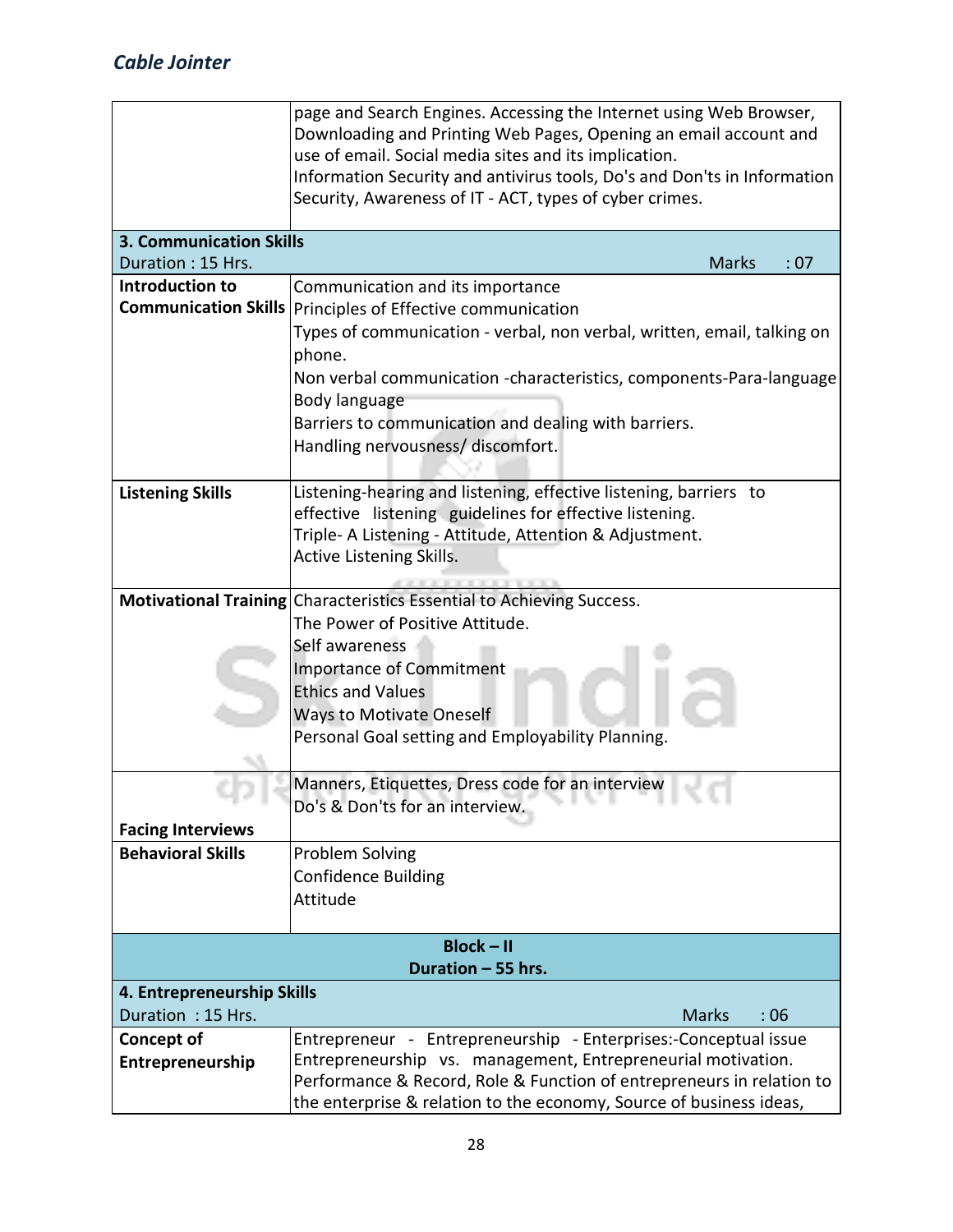|                                                    | Entrepreneurial opportunities, The process of setting up a business.                                                                                                                                                                                                    |  |
|----------------------------------------------------|-------------------------------------------------------------------------------------------------------------------------------------------------------------------------------------------------------------------------------------------------------------------------|--|
| <b>Project Preparation</b><br>& Marketing analysis | Qualities of a good Entrepreneur, SWOT and Risk Analysis. Concept &<br>application of PLC, Sales & distribution Management. Different<br>Between Small Scale & Large Scale Business, Market Survey, Method<br>of marketing, Publicity and advertisement, Marketing Mix. |  |
| <b>Institutions Support</b>                        | Preparation of Project. Role of Various Schemes and Institutes for self-<br>employment i.e. DIC, SIDA, SISI, NSIC, SIDO, Idea for financing/ non<br>financing support agencies to familiarizes with the Policies<br>/Programmes& procedure & the available scheme.      |  |
| Investment                                         | Project formation, Feasibility, Legal formalities i.e., Shop Act,                                                                                                                                                                                                       |  |
| Procurement                                        | Estimation & Costing, Investment procedure - Loan procurement -                                                                                                                                                                                                         |  |
|                                                    | Banking Processes.                                                                                                                                                                                                                                                      |  |
| 5. Productivity                                    |                                                                                                                                                                                                                                                                         |  |
| Duration: 10 Hrs.                                  | <b>Marks</b><br>:05                                                                                                                                                                                                                                                     |  |
| <b>Benefits</b>                                    | Personal / Workman - Incentive, Production linked Bonus,<br>Improvement in living standard.                                                                                                                                                                             |  |
| <b>Affecting Factors</b>                           | Skills, Working Aids, Automation, Environment, Motivation - How<br>improves or slows down.                                                                                                                                                                              |  |
| <b>Comparison with</b><br>developed countries      | Comparative productivity in developed countries (viz. Germany,<br>Japan and Australia) in selected industries e.g. Manufacturing, Steel,<br>Mining, Construction etc. Living standards of those countries, wages.                                                       |  |
| <b>Personal Finance</b><br><b>Management</b>       | Banking processes, Handling ATM, KYC registration, safe cash handling,<br>Personal risk and Insurance.                                                                                                                                                                  |  |
| Duration: 15 Hrs.                                  | 6. Occupational Safety, Health and Environment Education<br><b>Marks</b><br>: 06                                                                                                                                                                                        |  |
| <b>Safety &amp; Health</b>                         | Introduction to Occupational Safety and Health importance of safety<br>and health at workplace.                                                                                                                                                                         |  |
| Occupational<br><b>Hazards</b>                     | Basic Hazards, Chemical Hazards, Vibroacoustic Hazards, Mechanical<br>Hazards, Electrical Hazards, Thermal Hazards. Occupational health,<br>hygienic, Occupational Diseases/ Disorders &<br>Occupational<br>its<br>prevention.                                          |  |
| <b>Accident &amp; safety</b>                       | Basic principles for protective equipment.<br>Accident Prevention techniques - control of accidents and safety<br>measures.                                                                                                                                             |  |
| <b>First Aid</b>                                   | Care of injured & Sick at the workplaces, First-Aid & Transportation of<br>sick person.                                                                                                                                                                                 |  |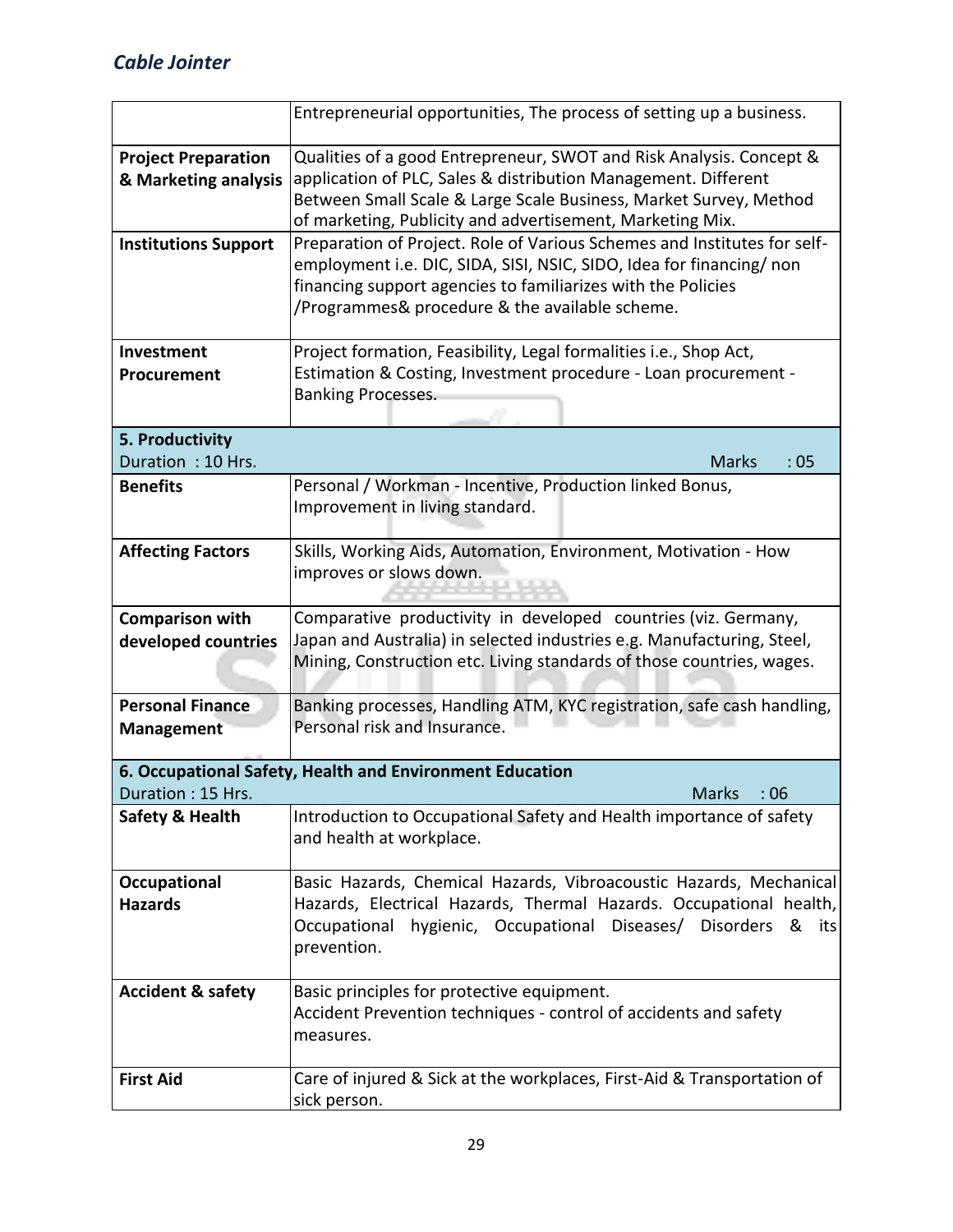| <b>Basic Provisions</b>               | Idea of basic provision legislation of India.                            |  |  |  |  |  |  |  |  |
|---------------------------------------|--------------------------------------------------------------------------|--|--|--|--|--|--|--|--|
|                                       | Safety, health, welfare under legislative of India.                      |  |  |  |  |  |  |  |  |
| Ecosystem                             | Introduction to Environment. Relationship between Society and            |  |  |  |  |  |  |  |  |
|                                       | Environment, Ecosystem and Factors causing imbalance.                    |  |  |  |  |  |  |  |  |
|                                       |                                                                          |  |  |  |  |  |  |  |  |
| <b>Pollution</b>                      | Pollution and pollutants including liquid, gaseous, solid and hazardous  |  |  |  |  |  |  |  |  |
|                                       | waste.                                                                   |  |  |  |  |  |  |  |  |
|                                       |                                                                          |  |  |  |  |  |  |  |  |
| <b>Energy Conservation</b>            | Conservation of Energy, re-use and recycle.                              |  |  |  |  |  |  |  |  |
| <b>Global warming</b>                 | Global warming, climate change and Ozone layer depletion.                |  |  |  |  |  |  |  |  |
| <b>Ground Water</b>                   | Hydrological cycle, ground and surface water, Conservation and           |  |  |  |  |  |  |  |  |
|                                       | Harvesting of water.                                                     |  |  |  |  |  |  |  |  |
|                                       |                                                                          |  |  |  |  |  |  |  |  |
| Environment                           | Right attitude towards environment, Maintenance of in -house             |  |  |  |  |  |  |  |  |
|                                       | environment.                                                             |  |  |  |  |  |  |  |  |
|                                       |                                                                          |  |  |  |  |  |  |  |  |
| 7. Labour Welfare Legislation         |                                                                          |  |  |  |  |  |  |  |  |
| Duration: 05 Hrs.                     | <b>Marks</b><br>: 03                                                     |  |  |  |  |  |  |  |  |
| <b>Welfare Acts</b>                   | Benefits guaranteed under various acts- Factories Act, Apprenticeship    |  |  |  |  |  |  |  |  |
|                                       | Act, Employees State Insurance Act (ESI), Payment Wages Act,             |  |  |  |  |  |  |  |  |
|                                       | Employees Provident Fund Act, The Workmen's compensation Act.            |  |  |  |  |  |  |  |  |
|                                       |                                                                          |  |  |  |  |  |  |  |  |
|                                       |                                                                          |  |  |  |  |  |  |  |  |
| 8. Quality Tools<br>Duration: 10 Hrs. | :05<br>Marks                                                             |  |  |  |  |  |  |  |  |
|                                       |                                                                          |  |  |  |  |  |  |  |  |
| Quality<br><b>Consciousness</b>       | Meaning of quality, Quality characteristic.                              |  |  |  |  |  |  |  |  |
| <b>Quality Circles</b>                | Definition, Advantage of small group activity, objectives of quality     |  |  |  |  |  |  |  |  |
|                                       | Circle, Roles and function of Quality Circles in Organization, Operation |  |  |  |  |  |  |  |  |
|                                       | of Quality circle. Approaches to starting Quality Circles, Steps for     |  |  |  |  |  |  |  |  |
|                                       | continuation Quality Circles.                                            |  |  |  |  |  |  |  |  |
|                                       |                                                                          |  |  |  |  |  |  |  |  |
| <b>Quality Management</b>             | Idea of ISO 9000 and BIS systems and its importance in maintaining       |  |  |  |  |  |  |  |  |
| <b>System</b>                         | qualities.                                                               |  |  |  |  |  |  |  |  |
|                                       |                                                                          |  |  |  |  |  |  |  |  |
| <b>House Keeping</b>                  | Purpose of House-keeping, Practice of good Housekeeping.                 |  |  |  |  |  |  |  |  |
| <b>Quality Tools</b>                  | Basic quality tools with a few examples.                                 |  |  |  |  |  |  |  |  |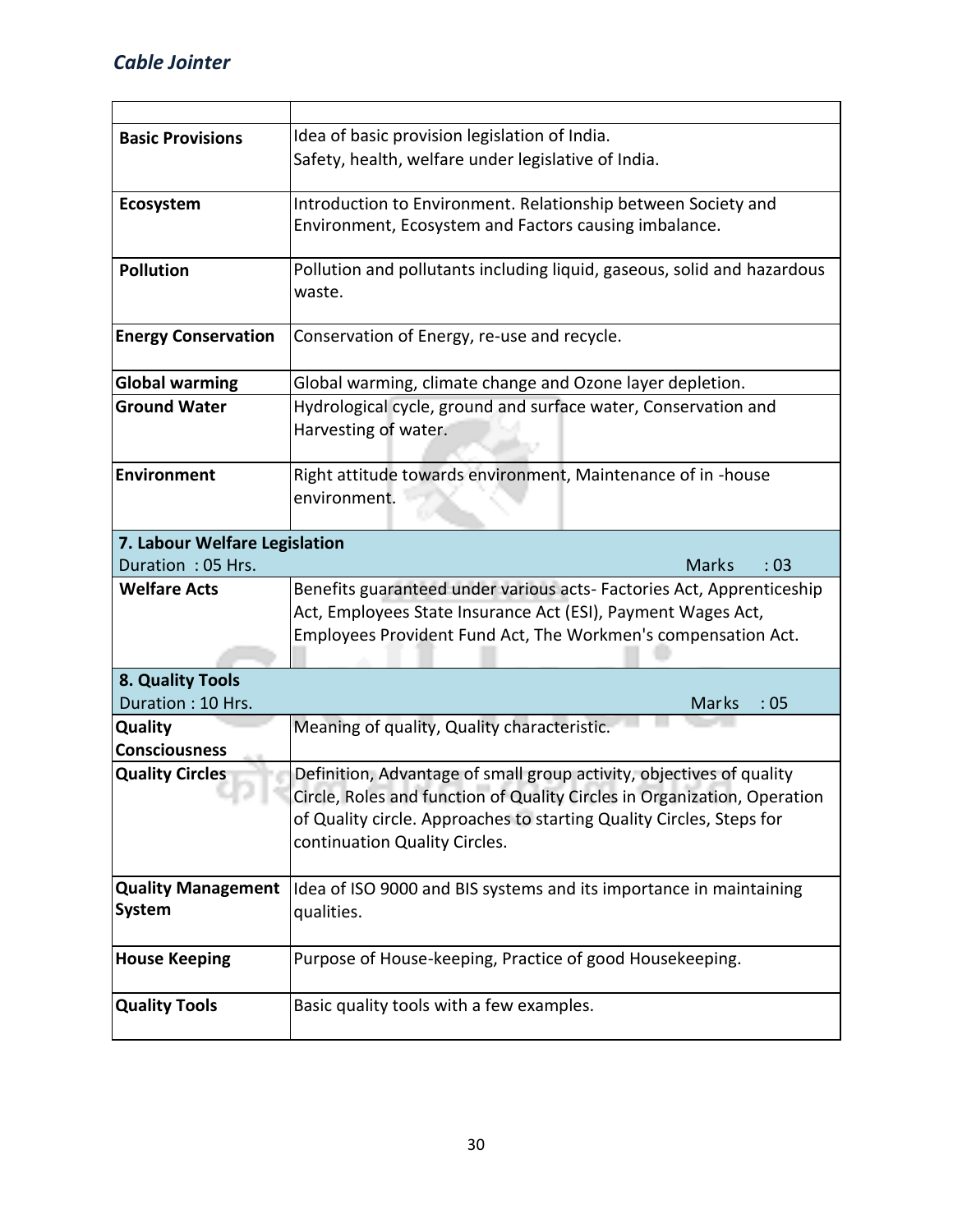# **10. DETAILS OF COMPETENCIES (ON-JOBTRAINING)**

The **competencies/ specific outcomes** on completion of On-Job Training are detailed below: -

#### $Block - I$

- 1. Knowledge of precautions to be followed while working in electrical jobs.
- 2. Prepare different types of documentation as per industrial need by different methods of recording information.
- 3. Observe & practice safety in all electrical works. Provide First Aid. Personal Safety Equipment & their importance.
- 4. Identify & use all basic hand tools.
- 5. Check the gauges of wire & select suitable wires for the required current rating. Perform wire joints & providing cable glands. Soldering practice.
- 6. Carry out marking out the components as per specification and standard procedure for Hack- sawing, filing, drilling, riveting, fitting and allied operations for the given job.
- 7. Execute pipe joints, dismantle and assemble valves & fittings in pipes and test for leakages.
- 8. Make of sheet metal articles for the given job.
- 9. Perform Arc / Gas welding and Brazing operation to join and cut mechanical components / metals.
- 10. Connect & measure voltage, current, resistance power & energy in DC & AC (1ph & 3ph) circuits. Use of power analyzer, measurement of THD, Harmonics due to digital switching.
- 11. Electrical wiring: Repair / replace switches, sockets, light points. Provide new points in PVC casing capping & PVC conduits.
- 12. Replacing the bulbs, tubes, trouble shooting, repair & maintenance. Wire up in PVC casing & capping.
- 13. Decides the size of cable & provides power supply to machines &equipments, provide earth connections.
- 14. Provide light/socket points, for various equipments and appliances
- 15. Provide power supply to motors, equipments & appliances. Crimping the lugs, providing cable glands & connections.
- 16. Install pipe & plate earth stations. Measure earth resistance, improve the same & maintain earth stations. Earth Monitoring systems with reference to various standards, familiarization with health monitoring equipment.

#### **Block – II**

- 17. Observe & practice safety in all electrical works. Practice providing First Aid. Aware of safety practices used to avoid return current during working on cable. HT/LT cable in the trench where other utilities cables exists to avoid any type of accident / incident at site.
- 18. Various types of cables and their application.
- 19. Familiar with various component used while jointing. The necessity of each component used in jointing/activities carried out in jointing & probable long term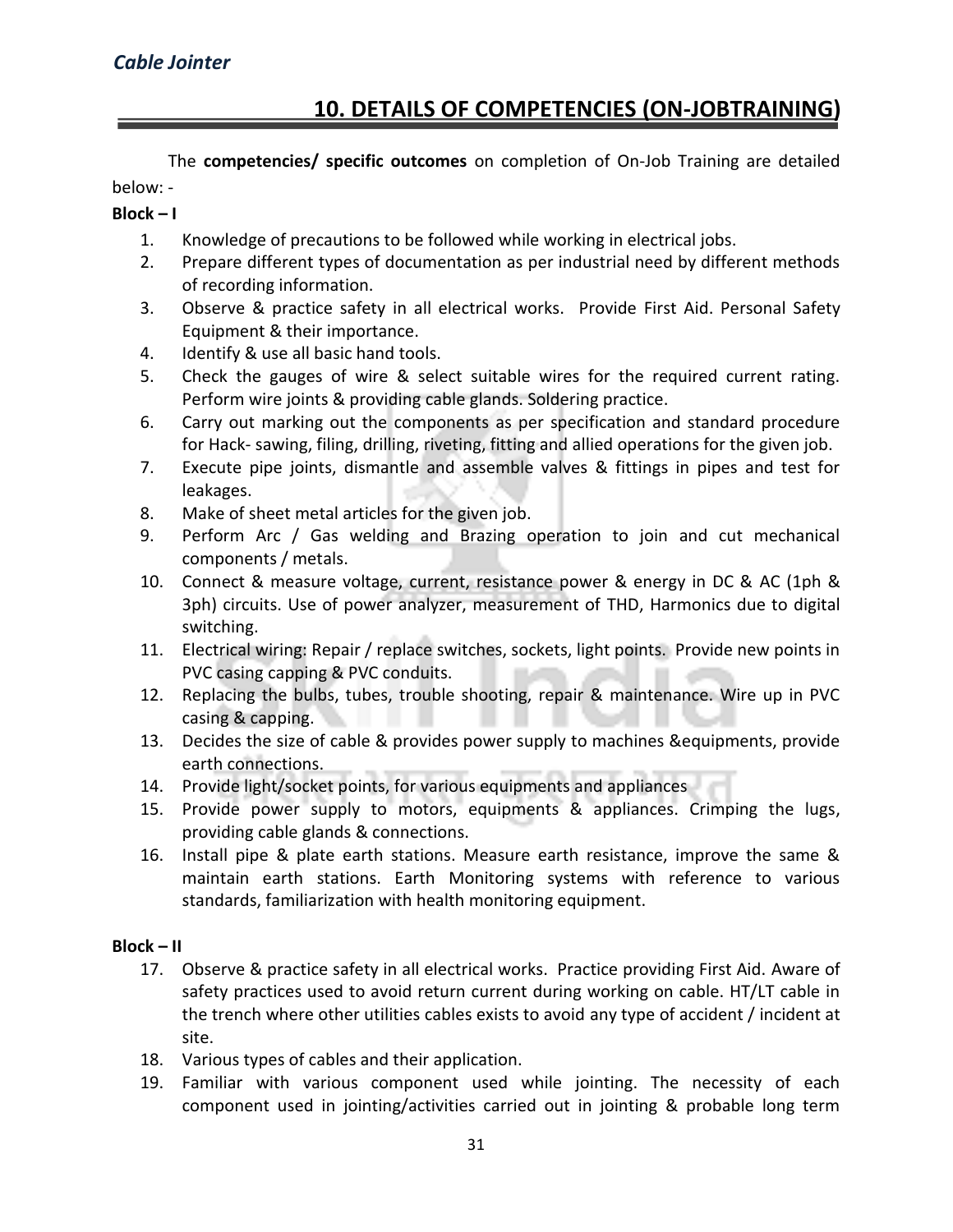effects of the same if that activity or component is not used in prescribed manner should be understood.

- 20. Phasing Out: Facing the end of the cut cables, Spacing between the different cables, Staggering the joint positions, Positioning the two cables to be joined for correct phase sequence, Positioning the two cables to be joined for straight and end termination, Positioning the two cables to be joined for correct phase sequence by voltmeter and megger and battery box, Different types of terminations.
- 21. Various types of HT & LT cables Joints and their application
- 22. Know about the use of various jointing materials, suitable equipment/tools for different processes in jointing of cables.
- 23. Prepare core and make various types of cable joints like/termination i.e. Straight Joints, Reducing joints, T-joints upto 11 kv, Different types of terminations, End termination in trifurcating boxes.
- 24. Different types of tapping, Flowering, stress cone making, cable core polishing, cable PVC sheath cutting, Ferrule filing, Moisture testing, wrapping copper mesh, connecting sharing ferrule,etc.
- 25. **(JOINTING/TERMINATION PROCESS)** End preparation of core for soldering, crimping including joints in aluminium conductor, Phasing out, Fitting and sweating/crimping of ferrules, Filing and sand papering.
- 26. **(JOINTING/TERMINATION PROCESS)** Penciling of core insulation, Preparation of cores, fitting of joint boxes, Use of spacers, Plumbing, Heating and pouring of bitumen compound, Preparation of epoxy resin compound and pouring, use of protection boxes.
- 27. **(PROCEDURE FOR HEAT/COLD SINKS CABLE JOINT TERMINATION)** Insulation of joints (only in the case of fully insulated cables), Special precautions regarding cleanliness, speed, moisture free work, safety against fire and electrical hazards.
- 28. Testing of underground cables, trouble shooting, Locating faults, open circuit, short circuit & leakage in cables, Repairs of faulty cables.
- 29. **(METHODS OF LAYING CABLES/INSTALLATION)** Identify shortest route, avoiding road/rail/pipeline/drain crossing, Marinating statutory clearance and regulations, Cable route marking by markers and flags ,Trial pits, Excavation of trenches-methods of digging by manual and mechanical methods, Methods of cable laying in different system bending radius of cables, Cables laying equipments , cable pulling by winch and power roller, Alightment of cables for termination.
- 30. Different system of cable lying i.e. solid, Laid direct-temporary LT cables, Laid in ducts, Laid on trays and risers, Laid on cleat on walls, Laid underground , Direct in ground method, Micro tunnel method of cable laying Earthing: Connectivity to Earthy through armour & its importance.

#### **Note:**

- 1. Industry must ensure that above mentioned competencies are achieved by the trainees during their on job training.
- 2. In addition to above competencies/ outcomes industry may impart additional training relevant to the specific industry.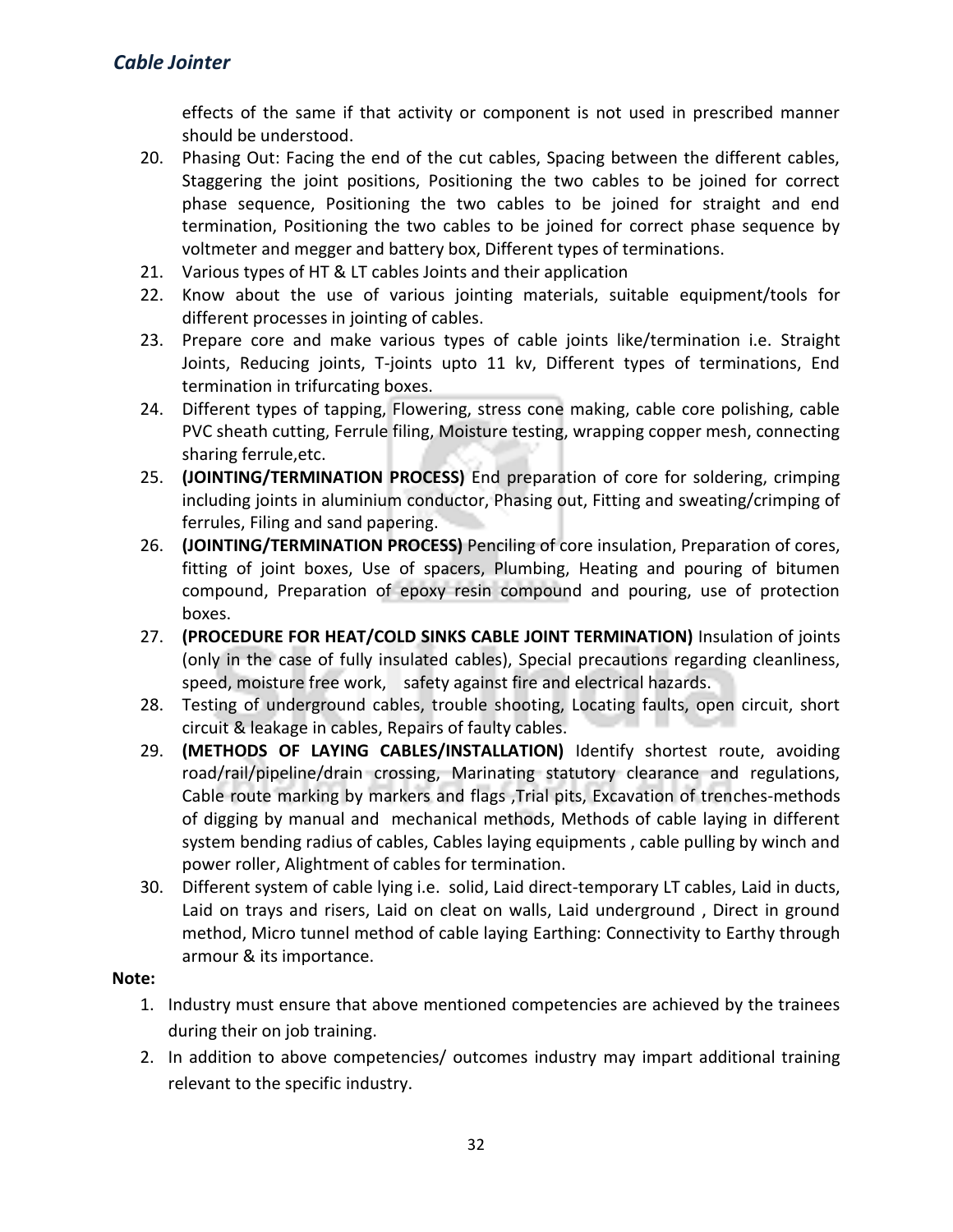### INFRASTRUCTURE FOR PROFESSIONAL SKILL & PROFESSIONAL KNOWLEDGE

| <b>CABLE JOINTER</b>                                                                                   |                                          |                                               |          |  |  |  |  |  |  |  |
|--------------------------------------------------------------------------------------------------------|------------------------------------------|-----------------------------------------------|----------|--|--|--|--|--|--|--|
| LIST OF TOOLS AND EQUIPMENT for Basic Training (For 20 Apprentices)                                    |                                          |                                               |          |  |  |  |  |  |  |  |
| A. TRAINEES TOOL KIT (For each additional unit trainees tool kit Sl. 1-18 is required<br>additionally) |                                          |                                               |          |  |  |  |  |  |  |  |
| SI.<br>no.                                                                                             | <b>Name of the Tool &amp; Equipments</b> | <b>Specification</b>                          | Quantity |  |  |  |  |  |  |  |
| $\mathbf{1}$                                                                                           | Combination pliers                       | 200 mm insulated                              | 21 nos.  |  |  |  |  |  |  |  |
| $\overline{2}$                                                                                         | Screw driver                             | 200 mm                                        | 21 nos.  |  |  |  |  |  |  |  |
| 3                                                                                                      | Screw driver                             | 100 mm                                        | 21 nos.  |  |  |  |  |  |  |  |
| 4                                                                                                      | Terminal screw driver                    | 75 mm (Connector)                             | 21 nos.  |  |  |  |  |  |  |  |
| 5                                                                                                      | Neon tester                              | 500 volts (Pencil bit type)<br><b>COMPANY</b> | 21 nos.  |  |  |  |  |  |  |  |
| 6                                                                                                      | Knife D.B. Electrician                   |                                               | 21 nos.  |  |  |  |  |  |  |  |
| $\overline{7}$                                                                                         | Steel tape                               | 3 mt length                                   | 21 nos.  |  |  |  |  |  |  |  |
| 8                                                                                                      | Hammer ball pein                         | 0.25 Kg.                                      | 21 nos.  |  |  |  |  |  |  |  |
| 9                                                                                                      | Try square                               | 200 mm                                        | 21 nos.  |  |  |  |  |  |  |  |
| 10                                                                                                     | Firmer chisel                            | <b>12 mm</b>                                  | 21 nos.  |  |  |  |  |  |  |  |
| 11                                                                                                     | Firmer chisel                            | 6 mm                                          | 21 nos.  |  |  |  |  |  |  |  |
| 12                                                                                                     | Tenon saw                                | 250 mm                                        | 21 nos.  |  |  |  |  |  |  |  |
| 13                                                                                                     | Wood rasp file                           | 250 mm                                        | 21 nos.  |  |  |  |  |  |  |  |
| 14                                                                                                     | File round (Half) 2nd cut                | 250 mm                                        | 21 nos.  |  |  |  |  |  |  |  |
| 15                                                                                                     | File round 150 mm                        | 250 mm                                        | 21 nos.  |  |  |  |  |  |  |  |
| 16                                                                                                     | Plumb bob                                | 115 grams                                     | 21 nos.  |  |  |  |  |  |  |  |
| 17                                                                                                     | <b>Bradawl</b>                           | 150 mm X 6 mm square<br>pointer               | 21 nos.  |  |  |  |  |  |  |  |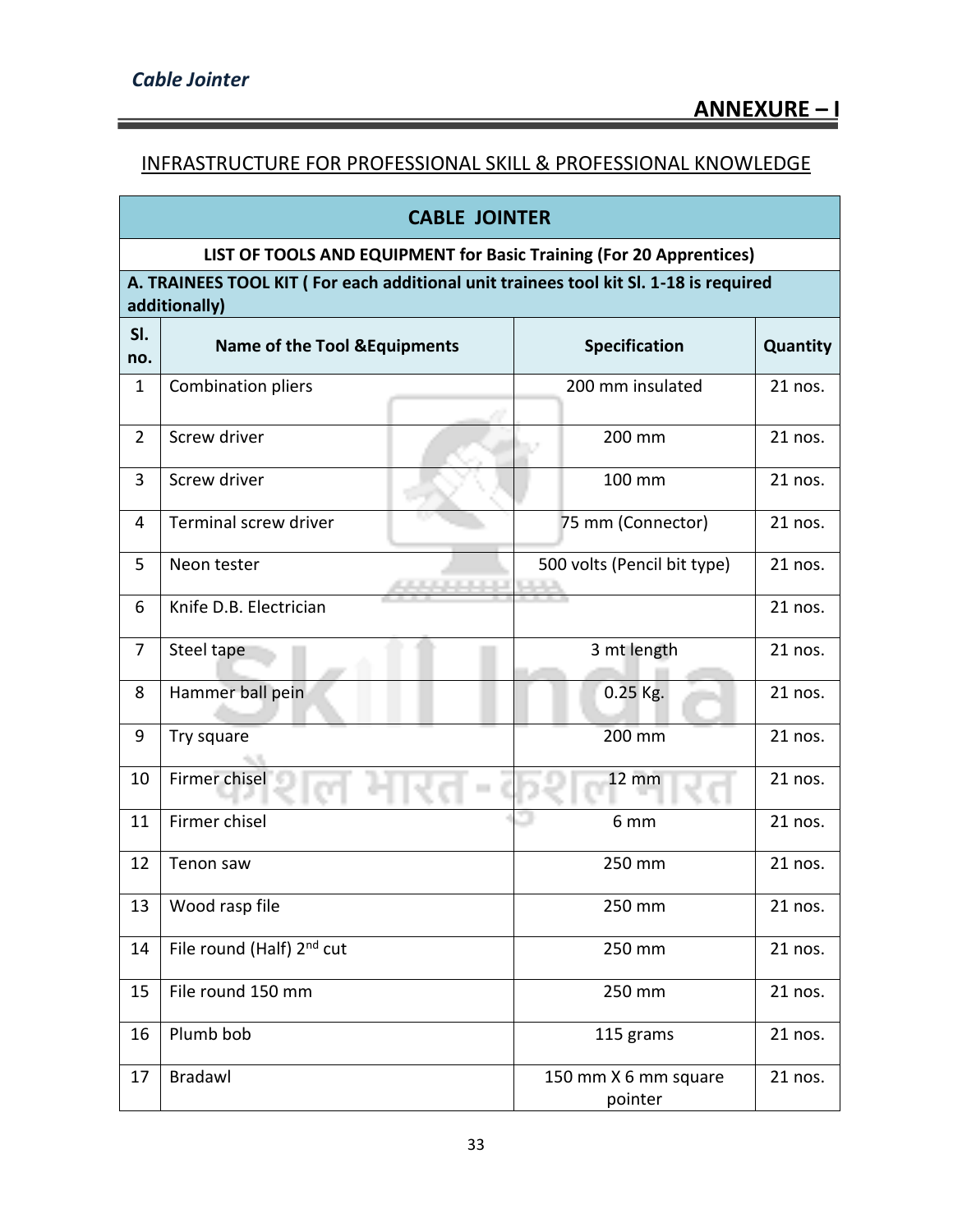| 18  | Ratchet brace                                   | 6 mm capacity           | 21 nos.        |  |  |  |  |  |  |
|-----|-------------------------------------------------|-------------------------|----------------|--|--|--|--|--|--|
| 19  | Ratchet bit                                     | 4 & 6 mm                | 21 nos.        |  |  |  |  |  |  |
| 20  | Barwoodmallet                                   | 1 Kg (75 mm X 150 mm)   | 21 nos.        |  |  |  |  |  |  |
|     | <b>B: INSTRUMENTS &amp; GENERAL SHOP OUTFIT</b> |                         |                |  |  |  |  |  |  |
| 21. | C- clamp                                        | 100mm, 150mm, 200mm     | 2 Nos.<br>each |  |  |  |  |  |  |
| 22. | Pliers side cutting                             | 200 mm                  | 8              |  |  |  |  |  |  |
| 23. | Pliers flat nose                                | 150 mm                  | 4              |  |  |  |  |  |  |
| 24. | Pliers round nose                               | 200 mm                  | 4              |  |  |  |  |  |  |
| 25. | Pliers long nose                                | 200 mm                  | 8              |  |  |  |  |  |  |
| 26. | Screw driver heavy duty                         | 250 mm                  | 8              |  |  |  |  |  |  |
| 27. | Screw driver                                    | 7 mm X 300 mm           | 8              |  |  |  |  |  |  |
| 28. | Firmer chisel                                   | 25 mm                   | 8              |  |  |  |  |  |  |
| 29. | Firmer chisel                                   | <b>18 mm</b>            | 8              |  |  |  |  |  |  |
| 30. | Mortise chisel                                  | 6 mm                    | 4              |  |  |  |  |  |  |
| 31. | Iron plane                                      | 300 mm X 50 mm blade    | 4              |  |  |  |  |  |  |
| 32. | <b>Marking gauge</b>                            |                         | 4              |  |  |  |  |  |  |
| 33. | Bevel square                                    | 150 mm                  | 4              |  |  |  |  |  |  |
| 34. | Cold chisel flat                                | 25 mm X 200 mm          | 4              |  |  |  |  |  |  |
| 35. | Cold chisel flat                                | 18 mm X 200 mm          | 4              |  |  |  |  |  |  |
| 36. | Hammer ball pein                                | 0.50 Kg.                | 4              |  |  |  |  |  |  |
| 37. | Hammer ball pein                                | 'n,<br>$0.75$ Kg.       | 4              |  |  |  |  |  |  |
| 38. | Hammer ball pein                                | 1.0 Kg.                 | 4              |  |  |  |  |  |  |
| 39. | Hammer cross pein                               | 0.50 Kg.                | 4              |  |  |  |  |  |  |
| 40. | Rawl tool holder and bit                        | No. 8, 10, 14 and 16.   | 2 Nos.<br>each |  |  |  |  |  |  |
|     |                                                 | 37 mm X 450 mm and 37 X | 4 Nos.         |  |  |  |  |  |  |
| 41. | Wall jumber octagonal                           | 600 mm                  | each           |  |  |  |  |  |  |
| 42. | Centre punch                                    | 100 mm                  | $\overline{2}$ |  |  |  |  |  |  |
| 43. | Hammer ball pein                                | 0.12 Kg.                | $\overline{2}$ |  |  |  |  |  |  |
| 44. | File flat                                       | 300 mm rough            | 4              |  |  |  |  |  |  |
| 45. | File flat 2 <sup>nd</sup> cut                   | 300 mm                  | 4              |  |  |  |  |  |  |
| 46. | File flat bastard                               | 250 mm                  | 4              |  |  |  |  |  |  |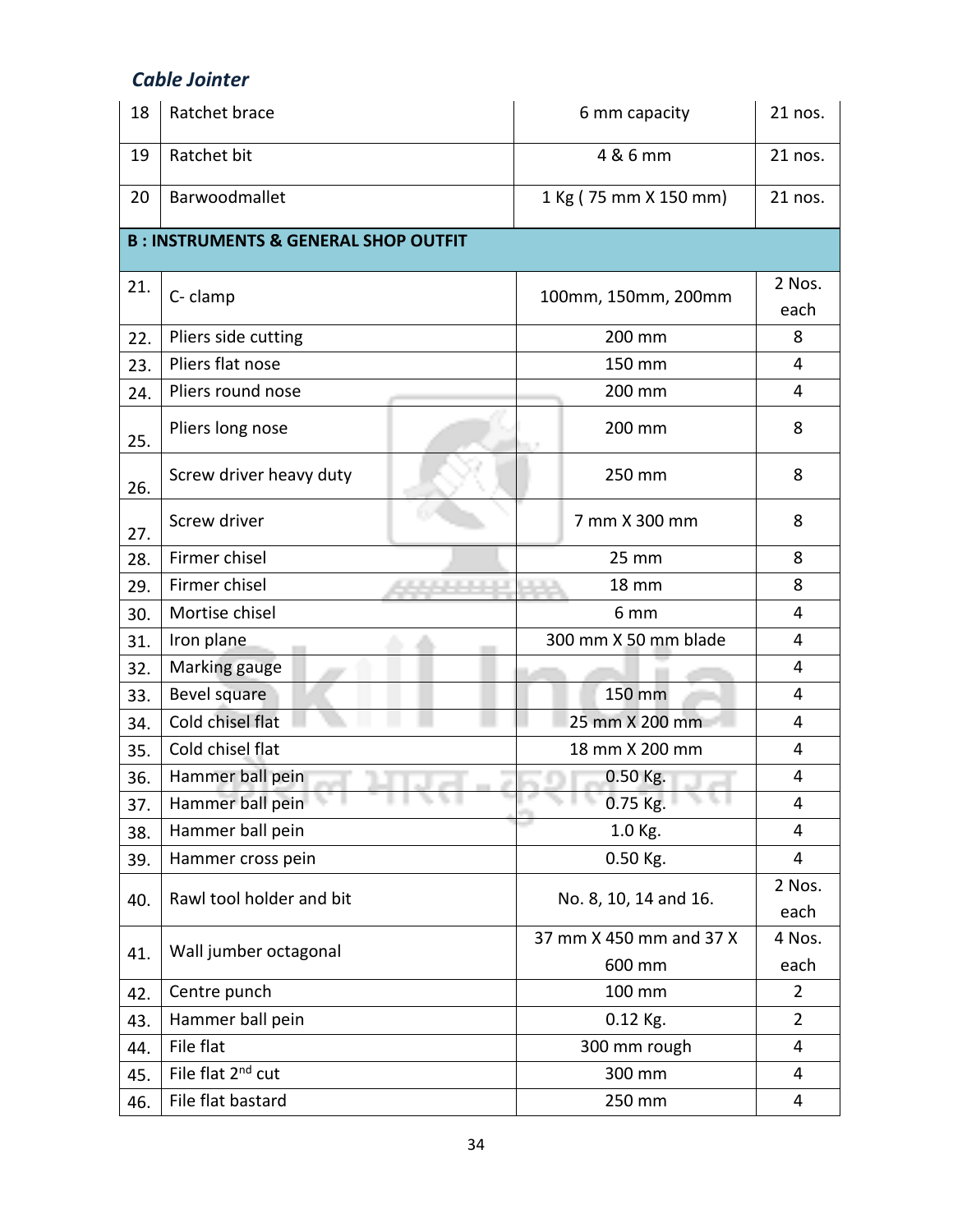| 47. | File flat smooth                                  | 250 mm                        | 4              |  |
|-----|---------------------------------------------------|-------------------------------|----------------|--|
| 48. | File half round 2 <sup>nd</sup> cut               | 150 mm                        | 4              |  |
| 49. | File half round smooth                            | 150 mm                        | 4              |  |
| 50. | File round 2 <sup>nd</sup> cut                    | 300 mm                        | 4              |  |
| 51. | File round smooth                                 | 150 mm                        | 4              |  |
| 52. | File triangular 2 <sup>nd</sup> cut               | 150 mm                        | $\overline{2}$ |  |
| 53. | Spanner double ended                              | set of 6                      | 2 set          |  |
| 54. | Adjustable spanner                                | 350 mm                        | $\mathbf 1$    |  |
| 55. | Allen keys                                        |                               | 1 set          |  |
| 56. | Steel rule                                        | 300 mm                        | 4              |  |
| 57. | Steel measuring tape                              | 20 meters                     | $\mathbf{1}$   |  |
| 58. | Hacksaw frame adjustable                          | 200 mm to 300 mm              | 4              |  |
| 59. | S. S. Twist drill                                 | 3 mm to 6 mm                  | 2 set          |  |
| 60. | Spirit level                                      | 300 mm                        | $\mathbf{1}$   |  |
| 61. | Electric soldering iron                           | 125 watts 230 - 250 V         | $\overline{2}$ |  |
| 62. | Electric soldering iron                           | 750 watts 230 - 250 V         | $\overline{2}$ |  |
| 63. | <b>Blow lamp</b>                                  | 1 liter capacity              | $\overline{2}$ |  |
| 64. | Laddle                                            | <b>CONTRACT</b>               | $\overline{2}$ |  |
| 65. | Melting pot                                       | 200 mm X 150 mm               | $\mathbf{1}$   |  |
| 66. | Forge with hand blower                            |                               | $\mathbf{1}$   |  |
| 67. | Pipe vice                                         | 100 mm                        | 4              |  |
| 68. | Conduit die set                                   | suitable for 9 mm, 18 mm,     | 4              |  |
|     |                                                   | 25 mm and 30 mm               |                |  |
| 69. | Bench vice                                        | 150 mm                        | 4              |  |
| 70. | Hand vice                                         | 50 mm jaw                     | 4              |  |
| 71. | Rubber gloves<br>. .<br><b><i>The The Lin</i></b> | 5000 volts<br>76 L            | 4              |  |
| 72. | Megger cum-continuity tester                      | 500 volts                     | $\overline{2}$ |  |
| 73. | Voltmeter M.I.                                    | multi range 0 - 150, 300, 600 | $\mathbf 1$    |  |
|     |                                                   | V                             |                |  |
| 74. | Ammeter M.I. panel board type                     | $0 - 15$ Amp                  | $\mathbf{1}$   |  |
| 75. | Ammeter M.C. centre zero                          | $0 - 5$ Amp $(0 - 5 - 0)$     | $\mathbf{1}$   |  |
| 76. | Single phase KWH meter                            | 5 A, 250 V AC                 | $\mathbf{1}$   |  |
| 77. | Wattmeter Dynamo meter type 5 Amps,               | 5 A, 250 V AC                 | $\mathbf 1$    |  |
|     | 250 V                                             |                               |                |  |
|     | Multimeter                                        | $0 - 5$ , 100, 200, 500       |                |  |
| 78. |                                                   |                               | 1              |  |
|     | <b>Miliampers</b>                                 | $0 - 100$ , 1000, 10000 Ohms, |                |  |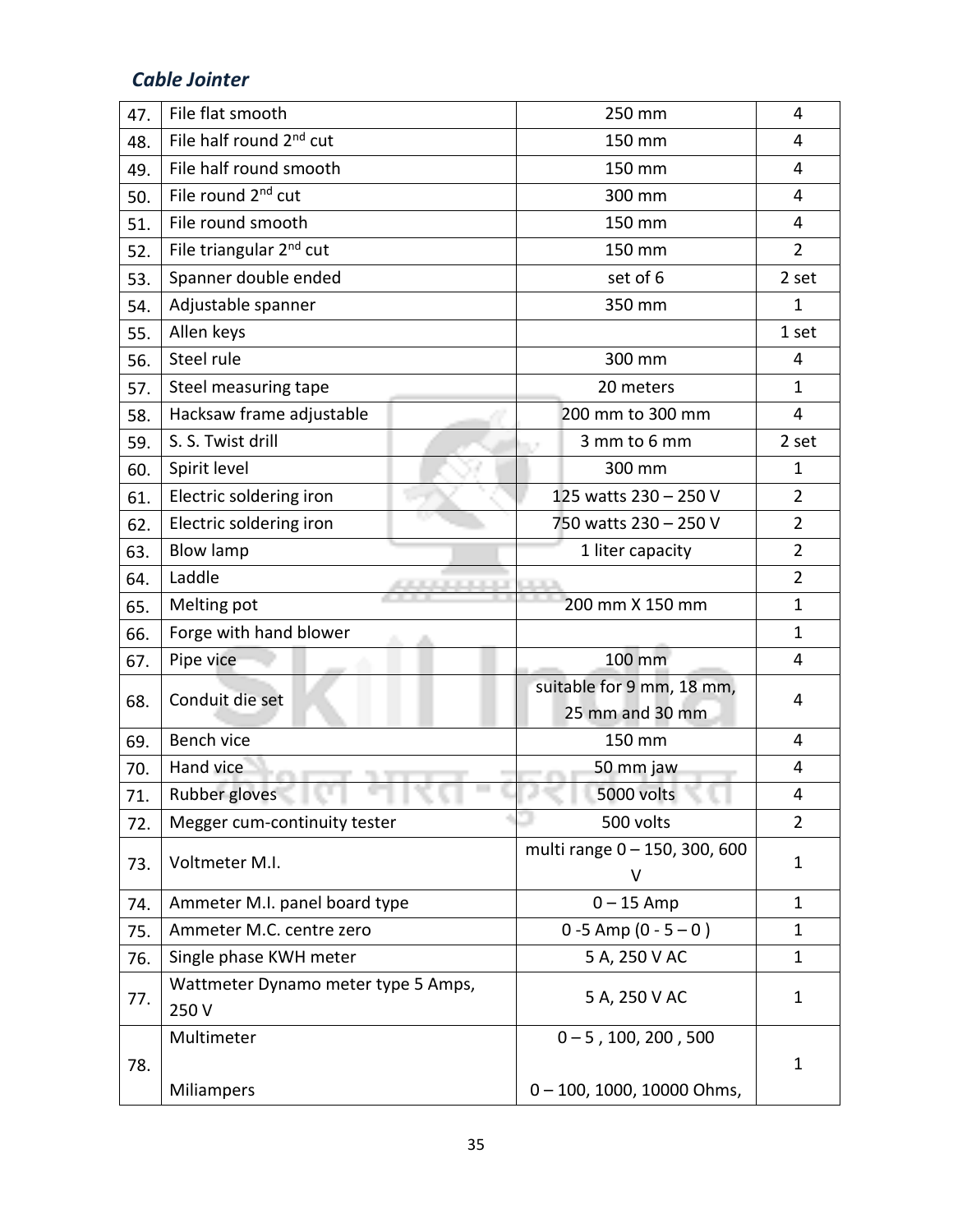|              |                                                           |  | 0-150, 300, 600 V AC/DC              |                |  |  |  |  |
|--------------|-----------------------------------------------------------|--|--------------------------------------|----------------|--|--|--|--|
| 79.          | Earth megger with all accessories                         |  | 0-10 Ohms, 500 V                     | $\mathbf{1}$   |  |  |  |  |
| 80.          | Conduit pipe cutting and threading<br>machines adjustable |  | for 15 mm to 30 mm                   | 1              |  |  |  |  |
| 81.          | Conduit pipe bending machine suitable                     |  | for 15 mm, 13 mm, 25 mm<br>and 30 mm | $\mathbf{1}$   |  |  |  |  |
| 82.          | Bar magnet                                                |  |                                      | $\mathbf{1}$   |  |  |  |  |
| 83.          | Horse shoe magnet                                         |  |                                      | $\mathbf{1}$   |  |  |  |  |
| 84.          | Wheat stone bridge                                        |  |                                      | $\mathbf{1}$   |  |  |  |  |
| 85.          | Crimping tool                                             |  |                                      | 1 set          |  |  |  |  |
| 86.          | <b>Rubber matting</b>                                     |  | 2 meters X 1 meter X 9 mm            | $\overline{2}$ |  |  |  |  |
| 87.          | Work bench                                                |  | 2.5 X 1.20 X 0.75 meters             | $\overline{2}$ |  |  |  |  |
| 88.          | Steel locker standard size                                |  | with 8 drawers in each               | $\overline{2}$ |  |  |  |  |
| 89.          | Almirach                                                  |  | 1.8 X 12 X 0.45 meters               | $\overline{2}$ |  |  |  |  |
| 90.          | Instructors chair                                         |  |                                      | $\mathbf{1}$   |  |  |  |  |
| 91.          | Instructor table                                          |  |                                      | $\mathbf{1}$   |  |  |  |  |
| 92.          | Demostration table                                        |  | 2.5 X 1.20 X 0.75 meter              | $\mathbf{1}$   |  |  |  |  |
| 93.          | Black board with eraser                                   |  | <b>11 11 11</b>                      | $\mathbf{1}$   |  |  |  |  |
| 94.          | Stools                                                    |  |                                      | 20             |  |  |  |  |
| 95.          | Fire extinguishers                                        |  |                                      | $\overline{2}$ |  |  |  |  |
| 96.          | Metal rack                                                |  | 180 X 150 X 45 cm                    | $\mathbf{1}$   |  |  |  |  |
| 97.          | Fire buckets                                              |  |                                      | $\overline{4}$ |  |  |  |  |
|              | <b>C: GENERAL MACHINERY INSTALLATIONS</b>                 |  |                                      |                |  |  |  |  |
|              | <b>NIL</b>                                                |  |                                      |                |  |  |  |  |
| शिल भारत-कशल |                                                           |  |                                      |                |  |  |  |  |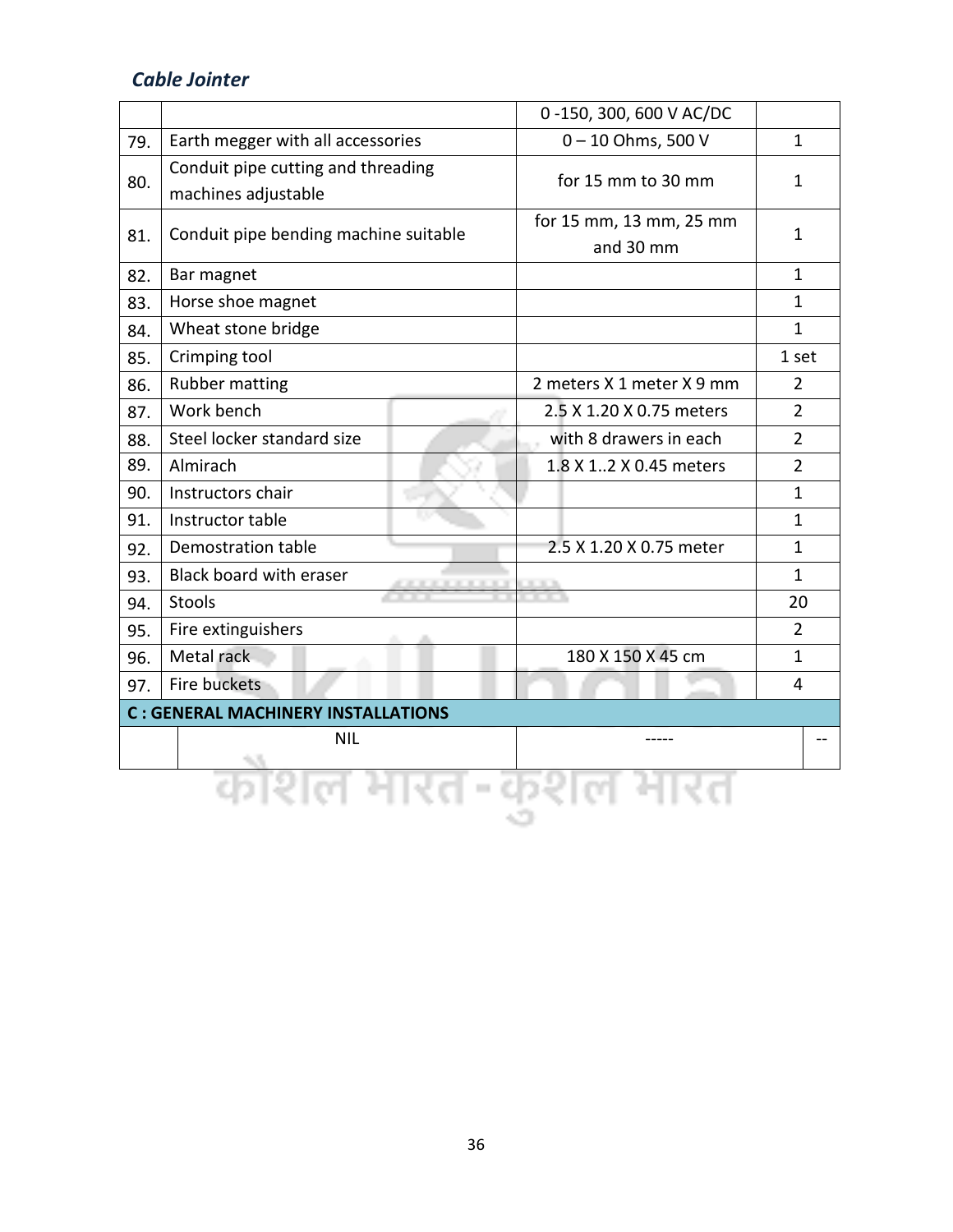# INFRASTRUCTURE FOR WORKSHOP CALCULATION & SCIENCE AND ENGINEERING DRAWING

## **TRADE: CABLE JOINTER**

## **LIST OF TOOLS& EQUIPMENTS FOR -20APPRENTICES**

1) **Space Norms** : 45 Sq.m.(For Engineering Drawing)

# **2) Infrastructure:**

| <b>A: TRAINEES TOOL KIT:-</b> |                                    |                             |                |  |  |  |  |  |  |  |
|-------------------------------|------------------------------------|-----------------------------|----------------|--|--|--|--|--|--|--|
| SI.<br>No.                    | Name of the items                  | Specification               | Quantity       |  |  |  |  |  |  |  |
| 1.                            | Draughtsman drawing instrument box |                             | 21             |  |  |  |  |  |  |  |
| 2.                            | Set square celluloid               | 45° (250 X 1.5 mm)          | 21             |  |  |  |  |  |  |  |
| 3.                            | Set square celluloid               | 30°-60°(250 X 1.5 mm        | 21             |  |  |  |  |  |  |  |
| 4.                            | Mini drafter                       |                             | 21             |  |  |  |  |  |  |  |
| 5.                            | Drawing board                      | (700mm x500 mm) IS:<br>1444 | 21             |  |  |  |  |  |  |  |
|                               | <b>B: Furniture Required</b>       |                             |                |  |  |  |  |  |  |  |
| SI.                           | Name of the items                  | Specification               | Quantity       |  |  |  |  |  |  |  |
| No.                           |                                    |                             |                |  |  |  |  |  |  |  |
|                               |                                    |                             |                |  |  |  |  |  |  |  |
| $\mathbf{1}$                  | <b>Drawing Board</b>               |                             | 20             |  |  |  |  |  |  |  |
| $\overline{2}$                | Models : Solid & cut section       |                             | as<br>required |  |  |  |  |  |  |  |
| 3                             | Drawing Table for trainees         |                             | as<br>required |  |  |  |  |  |  |  |
| 4                             | Stool for trainees                 |                             | as<br>required |  |  |  |  |  |  |  |
| 5                             | Cupboard (big)                     |                             | 01             |  |  |  |  |  |  |  |
| 6                             | <b>White Board</b>                 | (size: 8ft. x 4ft.)         | 01             |  |  |  |  |  |  |  |
| 7                             | <b>Trainer's Table</b>             |                             | 01             |  |  |  |  |  |  |  |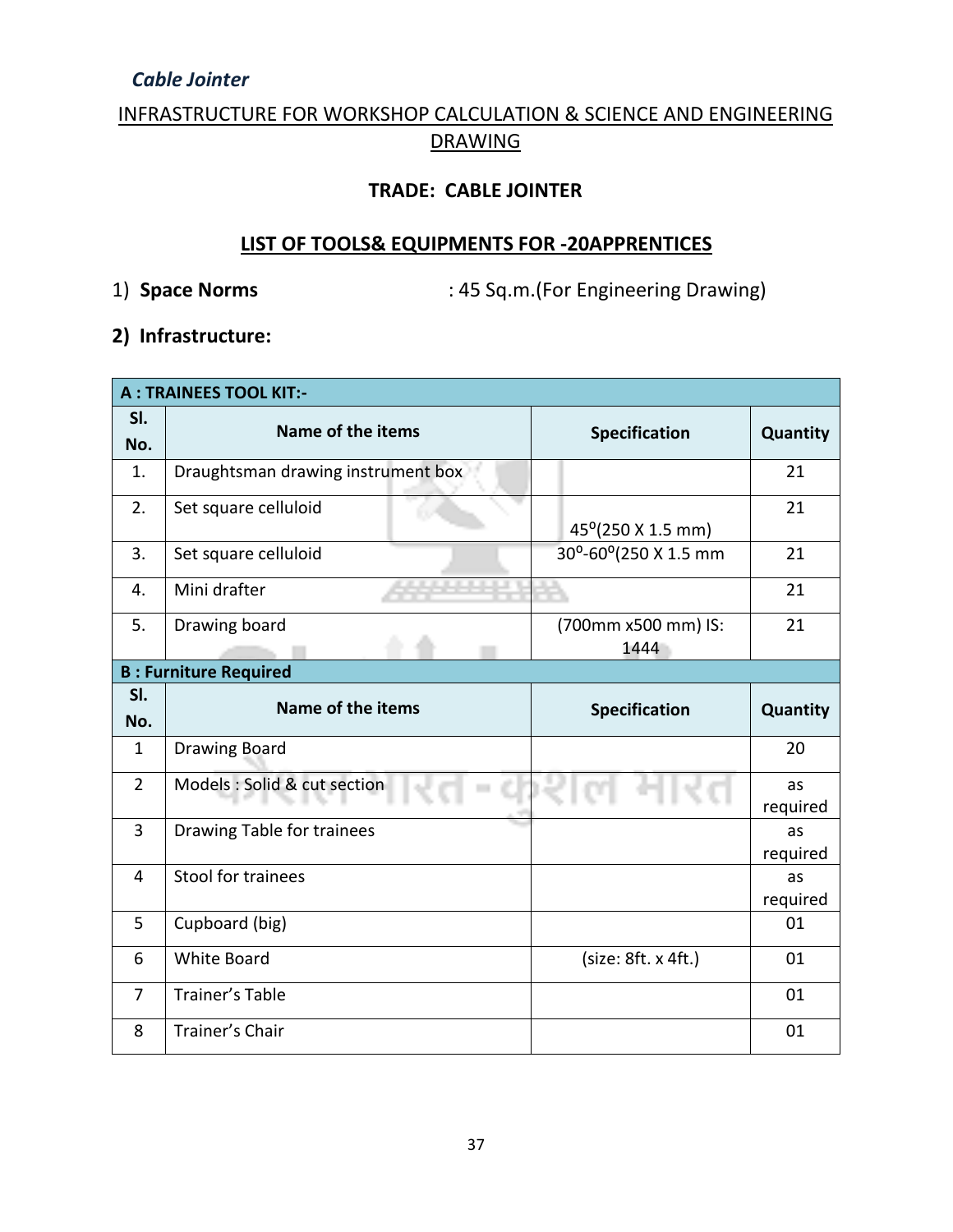| <b>TOOLS &amp; EQUIPMENTS FOR EMPLOYABILITY SKILLS</b> |                                                                                                                                                          |          |  |  |  |  |  |  |
|--------------------------------------------------------|----------------------------------------------------------------------------------------------------------------------------------------------------------|----------|--|--|--|--|--|--|
| SI.<br>No.                                             | Name of the Equipment                                                                                                                                    | Quantity |  |  |  |  |  |  |
| 1.                                                     | Computer (PC) with latest configurations and Internet connection with<br>standard operating system and standard word processor and<br>worksheet software | 10 Nos.  |  |  |  |  |  |  |
| 2.                                                     | <b>UPS - 500VA</b>                                                                                                                                       | 10 Nos.  |  |  |  |  |  |  |
| 3.                                                     | Scanner cum Printer                                                                                                                                      | 1 No.    |  |  |  |  |  |  |
| 4.                                                     | <b>Computer Tables</b>                                                                                                                                   | 10 Nos.  |  |  |  |  |  |  |
| 5.                                                     | <b>Computer Chairs</b>                                                                                                                                   | 20 Nos.  |  |  |  |  |  |  |
| 6.                                                     | <b>LCD Projector</b>                                                                                                                                     | 1 No.    |  |  |  |  |  |  |
| 7.                                                     | White Board 1200mm x 900mm                                                                                                                               | 1 No.    |  |  |  |  |  |  |
|                                                        |                                                                                                                                                          |          |  |  |  |  |  |  |

*Note: - Above Tools & Equipments not required, if Computer LAB is available in the institute.*

# Skill India कौशल भारत-कुशल भारत

ووويوسيت